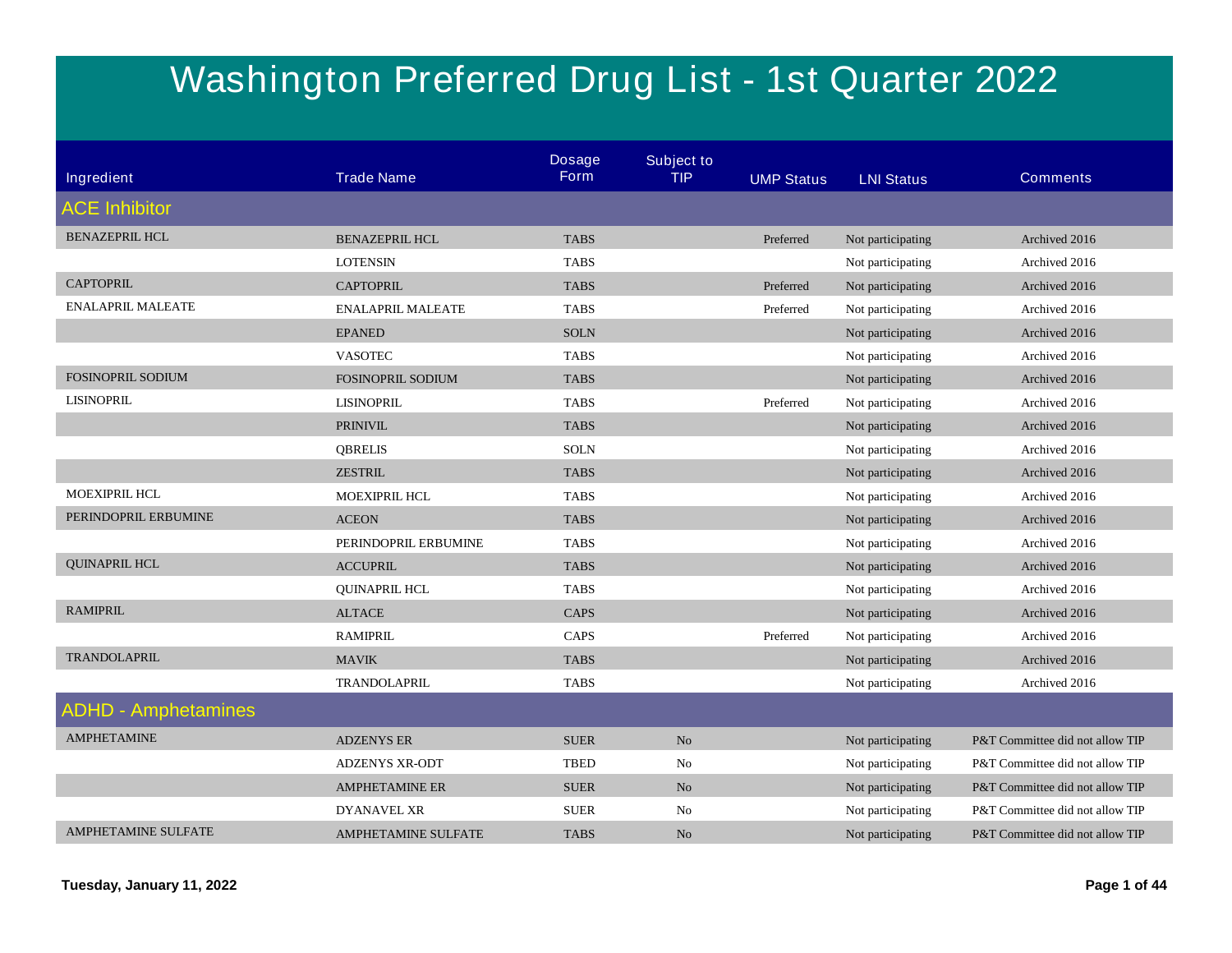|                                                  |                                               | <b>Dosage</b>    | <b>Subject to</b> |                   |                   |                                                                        |
|--------------------------------------------------|-----------------------------------------------|------------------|-------------------|-------------------|-------------------|------------------------------------------------------------------------|
| <b>Ingredient</b>                                | <b>Trade Name</b>                             | <b>Form</b>      | <b>TIP</b>        | <b>UMP Status</b> | <b>LNI Status</b> | <b>Comments</b>                                                        |
| AMPHETAMINE SULFATE                              | <b>EVEKEO</b>                                 | <b>TABS</b>      | N <sub>0</sub>    |                   | Not participating | P&T Committee did not allow TIP                                        |
|                                                  | <b>EVEKEO ODT</b>                             | <b>TBDP</b>      | No                |                   | Not participating | P&T Committee did not allow TIP                                        |
| AMPHETAMINE/ DEXTROAMPHETAMINE                   | <b>ADDERALL</b>                               | <b>TABS</b>      | No                |                   | Not participating | P&T Committee did not allow TIP                                        |
|                                                  | <b>ADDERALL XR</b>                            | CP24             | N <sub>o</sub>    |                   | Not participating | P&T Committee did not allow TIP                                        |
|                                                  | AMPHETAMINE/<br><b>DEXTROAMPHETAMINE</b>      | CP24             | No                | Preferred         | Not participating | P&T Committee did not allow TIP                                        |
|                                                  | AMPHETAMINE/<br><b>DEXTROAMPHETAMINE</b>      | <b>TABS</b>      | N <sub>o</sub>    | Preferred         | Not participating | P&T Committee did not allow TIP                                        |
| AMPHETAMINE/ DEXTROAMPHETAMINE 3-<br><b>BEAD</b> | <b>MYDAYIS</b>                                | CP24             | N <sub>o</sub>    |                   | Not participating | P&T Committee did not allow TIP                                        |
| DEXTROAMPHETAMINE SULFATE                        | <b>DEXEDRINE</b>                              | CP24             | N <sub>o</sub>    |                   | Not participating | P&T Committee did not allow TIP                                        |
|                                                  | <b>DEXEDRINE</b>                              | <b>TABS</b>      | N <sub>0</sub>    |                   | Not participating | P&T Committee did not allow TIP                                        |
|                                                  | <b>DEXTROAMPHETAMINE</b><br><b>SULFATE</b>    | <b>SOLN</b>      | N <sub>o</sub>    |                   | Not participating | P&T Committee did not allow TIP                                        |
|                                                  | <b>DEXTROAMPHETAMINE</b><br><b>SULFATE</b>    | <b>TABS</b>      | No                | Preferred         | Not participating | P&T Committee did not allow TIP                                        |
|                                                  | <b>DEXTROAMPHETAMINE</b><br><b>SULFATE ER</b> | CP <sub>24</sub> | N <sub>o</sub>    | Preferred         | Not participating | P&T Committee did not allow TIP                                        |
|                                                  | <b>PROCENTRA</b>                              | <b>SOLN</b>      | No TIP No DAW     |                   | Not participating | Not included in OHSU review, therefore<br>not part of the PDL program. |
|                                                  | <b>ZENZEDI</b>                                | <b>TABS</b>      | No TIP No DAW     |                   | Not participating | Not included in OHSU review, therefore<br>not part of the PDL program. |
| LISDEXAMFETAMINE DIMESYLATE                      | <b>VYVANSE</b>                                | CAPS             | N <sub>0</sub>    | Preferred         | Not participating | P&T Committee did not allow TIP                                        |
|                                                  | <b>VYVANSE</b>                                | <b>CHEW</b>      | N <sub>o</sub>    | Preferred         | Not participating | P&T Committee did not allow TIP                                        |
| METHAMPHETAMINE HCL                              | <b>DESOXYN</b>                                | <b>TABS</b>      | N <sub>0</sub>    |                   | Not participating | P&T Committee did not allow TIP                                        |
|                                                  | METHAMPHETAMINE HCL                           | <b>TABS</b>      | N <sub>o</sub>    |                   | Not participating | P&T Committee did not allow TIP                                        |
| <b>ADHD - Methylphenidates</b>                   |                                               |                  |                   |                   |                   |                                                                        |
| DEXMETHYLPHENIDATE HCL                           | <b>COTEMPLA XR-ODT</b>                        | <b>TBED</b>      | N <sub>o</sub>    |                   | Not participating | P&T Committee did not allow TIP                                        |
|                                                  | DEXMETHYLPHENIDATE HCL                        | <b>TABS</b>      | N <sub>0</sub>    | Preferred         | Not participating | P&T Committee did not allow TIP                                        |
|                                                  | DEXMETHYLPHENIDATE HCL ER                     | CP24             | N <sub>o</sub>    | Preferred         | Not participating | P&T Committee did not allow TIP                                        |
|                                                  | <b>FOCALIN</b>                                | <b>TABS</b>      | No                |                   | Not participating | P&T Committee did not allow TIP                                        |
|                                                  | <b>FOCALIN XR</b>                             | CP <sub>24</sub> | N <sub>o</sub>    |                   | Not participating | P&T Committee did not allow TIP                                        |
| METHYLPHENIDATE HCL                              | <b>ADHANSIA XR</b>                            | CP24             | N <sub>o</sub>    |                   | Not participating | P&T Committee did not allow TIP                                        |
|                                                  | <b>APTENSIO XR</b>                            | CP24             | N <sub>o</sub>    |                   | Not participating | P&T Committee did not allow TIP                                        |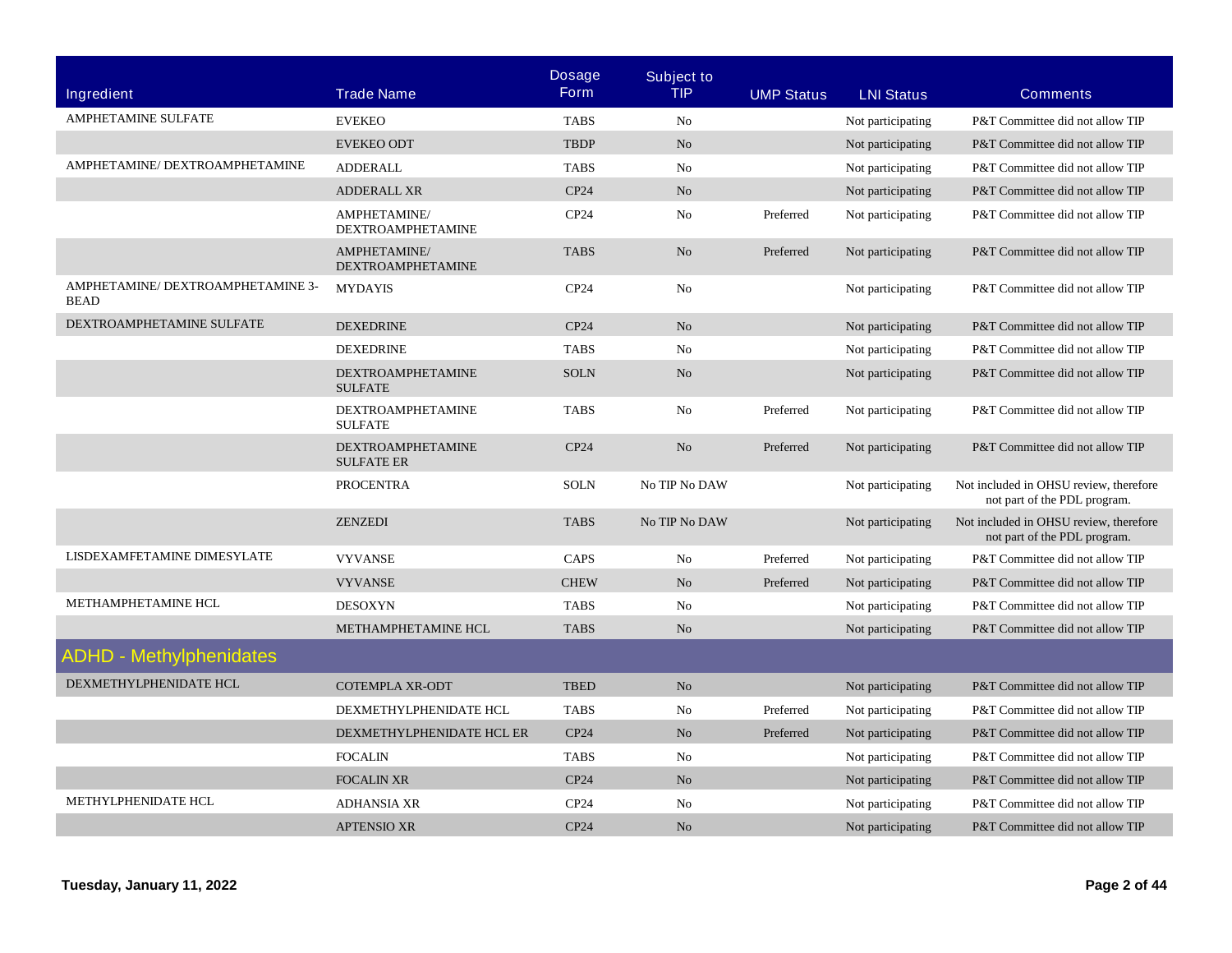|                                                           |                         | <b>Dosage</b>    | <b>Subject to</b> |                   |                   |                                                                        |
|-----------------------------------------------------------|-------------------------|------------------|-------------------|-------------------|-------------------|------------------------------------------------------------------------|
| <b>Ingredient</b>                                         | <b>Trade Name</b>       | <b>Form</b>      | TIP               | <b>UMP Status</b> | <b>LNI Status</b> | <b>Comments</b>                                                        |
| METHYLPHENIDATE HCL                                       | <b>CONCERTA</b>         | <b>TBCR</b>      | N <sub>0</sub>    |                   | Not participating | P&T Committee did not allow TIP                                        |
|                                                           | <b>DAYTRANA</b>         | <b>PTCH</b>      | N <sub>o</sub>    |                   | Not participating | P&T Committee did not allow TIP                                        |
|                                                           | <b>JORNAY PM</b>        | CP24             | N <sub>0</sub>    |                   | Not participating | P&T Committee did not allow TIP                                        |
|                                                           | <b>METADATE ER</b>      | <b>TBCR</b>      | N <sub>o</sub>    |                   | Not participating | P&T Committee did not allow TIP                                        |
|                                                           | <b>METHYLIN</b>         | <b>CHEW</b>      | No                |                   | Not participating | P&T Committee did not allow TIP                                        |
|                                                           | <b>METHYLIN</b>         | <b>SOLN</b>      | N <sub>o</sub>    |                   | Not participating | P&T Committee did not allow TIP                                        |
|                                                           | METHYLPHENIDATE HCL     | <b>CHEW</b>      | No                |                   | Not participating | P&T Committee did not allow TIP                                        |
|                                                           | METHYLPHENIDATE HCL     | <b>SOLN</b>      | N <sub>o</sub>    | Preferred         | Not participating | P&T Committee did not allow TIP                                        |
|                                                           | METHYLPHENIDATE HCL     | <b>TABS</b>      | No                | Preferred         | Not participating | P&T Committee did not allow TIP                                        |
|                                                           | METHYLPHENIDATE HCL CD  | <b>CPCR</b>      | N <sub>o</sub>    | Preferred         | Not participating | P&T Committee did not allow TIP                                        |
|                                                           | METHYLPHENIDATE HCL ER  | CP <sub>24</sub> | No                | Preferred         | Not participating | P&T Committee did not allow TIP                                        |
|                                                           | METHYLPHENIDATE HCL ER  | <b>TB24</b>      | N <sub>o</sub>    | Preferred         | Not participating | P&T Committee did not allow TIP                                        |
|                                                           | METHYLPHENIDATE HCL ER  | <b>TBCR</b>      | No                | Preferred         | Not participating | P&T Committee did not allow TIP                                        |
|                                                           | METHYLPHENIDATE HCL LA  | CAPS             | N <sub>o</sub>    | Preferred         | Not participating | P&T Committee did not allow TIP                                        |
|                                                           | <b>QUILLICHEW ER</b>    | <b>CHER</b>      | No                |                   | Not participating | P&T Committee did not allow TIP                                        |
|                                                           | <b>QUILLIVANT XR</b>    | <b>SUSR</b>      | N <sub>o</sub>    |                   | Not participating | P&T Committee did not allow TIP                                        |
|                                                           | <b>RELEXXII</b>         | <b>TBCR</b>      | No TIP No DAW     |                   | Not participating | Not included in OHSU review, therefore<br>not part of the PDL program. |
|                                                           | <b>RITALIN</b>          | <b>TABS</b>      | N <sub>o</sub>    |                   | Not participating | P&T Committee did not allow TIP                                        |
|                                                           | <b>RITALIN LA</b>       | CP <sub>24</sub> | No                |                   | Not participating | P&T Committee did not allow TIP                                        |
| SERDEXMETHYLPHENIDATE CHLORIDE-<br>DEXMETHYLPHENIDATE HCL | <b>AZSTARYS</b>         | CAPS             | No TIP No DAW     |                   | Not participating | Not included in OHSU review, therefore<br>not part of the PDL program. |
| ADHD - NonStimulant                                       |                         |                  |                   |                   |                   |                                                                        |
| <b>ATOMOXETINE HCL</b>                                    | <b>ATOMOXETINE</b>      | <b>CAPS</b>      | N <sub>o</sub>    | Preferred         | Not participating |                                                                        |
|                                                           | <b>STRATTERA</b>        | CAPS             | No                |                   | Not participating |                                                                        |
| <b>CLONIDINE HCL</b>                                      | <b>CATAPRES</b>         | <b>TABS</b>      |                   |                   | Not participating |                                                                        |
|                                                           | <b>CLONIDINE HCL</b>    | <b>PTWK</b>      |                   | Preferred         | Not participating |                                                                        |
|                                                           | <b>CLONIDINE HCL</b>    | <b>TABS</b>      |                   | Preferred         | Not participating |                                                                        |
|                                                           | <b>CLONIDINE HCL ER</b> | <b>TB12</b>      |                   | Preferred         | Not participating |                                                                        |
|                                                           | <b>KAPVAY</b>           | <b>TB12</b>      |                   |                   | Not participating |                                                                        |
| <b>GUANFACINE HCL</b>                                     | <b>GUANFACINE ER</b>    | <b>TB24</b>      |                   | Preferred         | Not participating |                                                                        |
|                                                           | <b>GUANFACINE HCL</b>   | <b>TABS</b>      |                   | Preferred         | Not participating |                                                                        |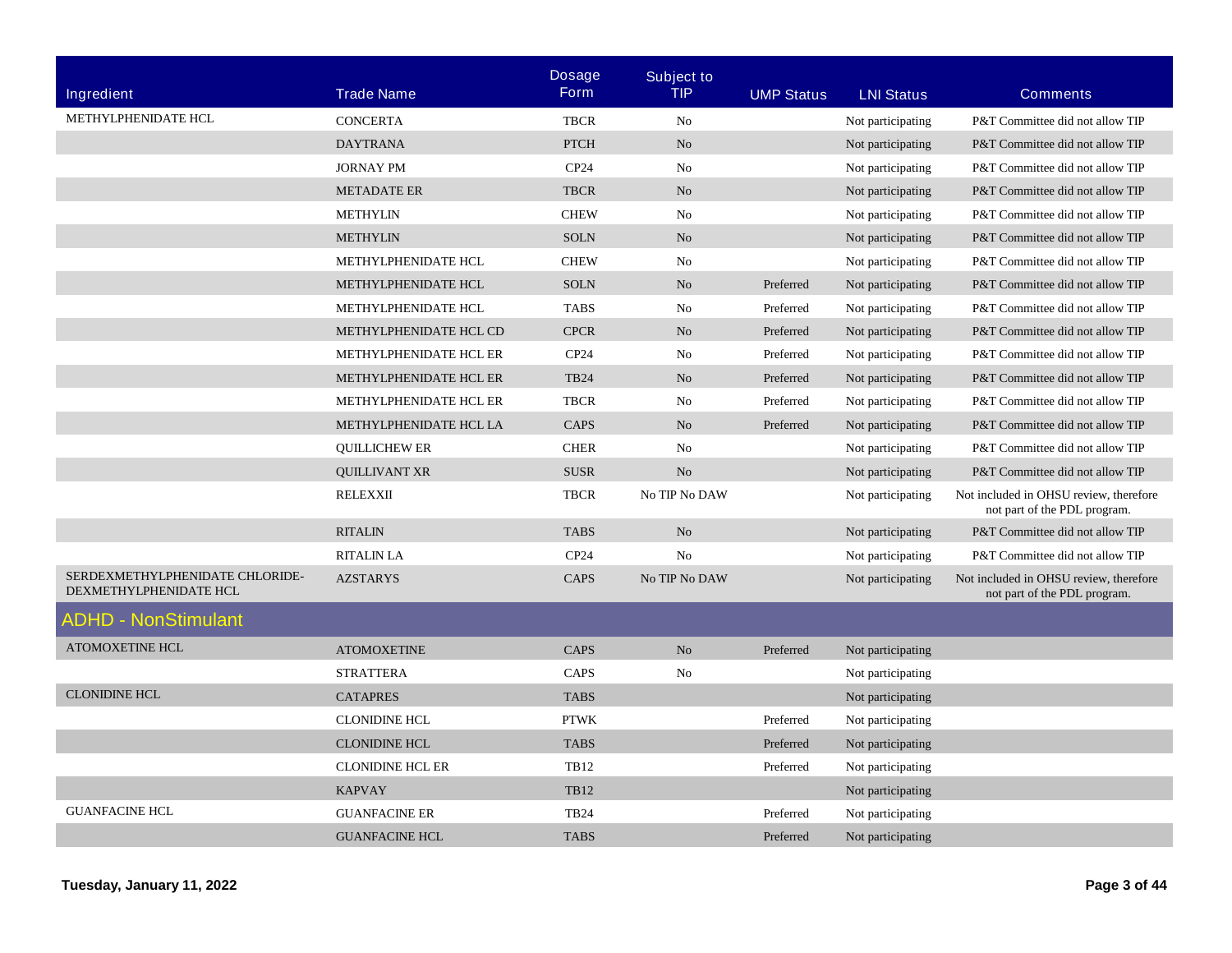| <b>Ingredient</b>               | <b>Trade Name</b>                            | <b>Dosage</b><br><b>Form</b> | <b>Subject to</b><br><b>TIP</b> | <b>UMP Status</b> | <b>LNI Status</b> | <b>Comments</b>                                                                       |
|---------------------------------|----------------------------------------------|------------------------------|---------------------------------|-------------------|-------------------|---------------------------------------------------------------------------------------|
| <b>GUANFACINE HCL</b>           | <b>INTUNIV</b>                               | <b>TB24</b>                  |                                 |                   | Not participating |                                                                                       |
| <b>VILOXAZINE HCL</b>           | <b>QELBREE</b>                               | CP24                         | No TIP, No DAW                  |                   | Not participating | Not included in OHSU review, therefore<br>not part of the PDL program.                |
| <b>Alzheimers Drugs</b>         |                                              |                              |                                 |                   |                   |                                                                                       |
| DONEPEZIL HYDROCHLORIDE         | <b>ARICEPT</b>                               | <b>TABS</b>                  | No                              |                   | Not participating | P&T Committee did not allow TIP,<br>Archived 2016                                     |
|                                 | <b>DONEPEZIL HCL</b>                         | <b>TABS</b>                  | No                              | Preferred         | Not participating | Donepezil 23mg in non-preferred. P&T<br>Committee did not allow TIP, Archived<br>2016 |
|                                 | <b>DONEPEZIL HCL</b>                         | <b>TBDP</b>                  | N <sub>o</sub>                  | Preferred         | Not participating | Donepezil 23mg in non-preferred. P&T<br>Committee did not allow TIP, Archived<br>2016 |
| <b>GALANTAMINE HYDROBROMIDE</b> | <b>GALANTAMINE</b><br><b>HYDROBROMIDE</b>    | <b>SOLN</b>                  | No                              | Preferred         | Not participating | P&T Committee did not allow TIP,<br>Archived 2016                                     |
|                                 | <b>GALANTAMINE</b><br><b>HYDROBROMIDE</b>    | <b>TABS</b>                  | No                              | Preferred         | Not participating | P&T Committee did not allow TIP,<br>Archived 2016                                     |
|                                 | <b>GALANTAMINE</b><br><b>HYDROBROMIDE ER</b> | CP24                         | N <sub>o</sub>                  | Preferred         | Not participating | P&T Committee did not allow TIP.<br>Archived 2016                                     |
|                                 | <b>RAZADYNE</b>                              | <b>SOLN</b>                  | No                              |                   | Not participating | P&T Committee did not allow TIP,<br>Archived 2016                                     |
|                                 | <b>RAZADYNE</b>                              | <b>TABS</b>                  | No                              |                   | Not participating | P&T Committee did not allow TIP,<br>Archived 2016                                     |
|                                 | <b>RAZADYNE ER</b>                           | CP24                         | No                              |                   | Not participating | P&T Committee did not allow TIP,<br>Archived 2016                                     |
| <b>MEMANTINE HCL</b>            | <b>MEMANTINE HCL</b>                         | <b>SOLN</b>                  | No                              | Preferred         | Not participating | P&T Committee did not allow TIP,<br>Archived 2016                                     |
|                                 | <b>MEMANTINE HCL</b>                         | <b>TABS</b>                  | No                              | Preferred         | Not participating | P&T Committee did not allow TIP,<br>Archived 2016                                     |
|                                 | <b>MEMANTINE HCL ER</b>                      | CP24                         | No                              | Preferred         | Not participating | P&T Committee did not allow TIP,<br>Archived 2016                                     |
|                                 | <b>MEMANTINE HCL TITRATION</b><br><b>PAK</b> | <b>TABS</b>                  | No.                             | Preferred         | Not participating | P&T Committee did not allow TIP,<br>Archived 2016                                     |
|                                 | <b>NAMENDA</b>                               | <b>SOLN</b>                  | No                              |                   | Not participating | P&T Committee did not allow TIP,<br>Archived 2016                                     |
|                                 | <b>NAMENDA</b>                               | <b>TABS</b>                  | No                              |                   | Not participating | P&T Committee did not allow TIP,<br>Archived 2016                                     |
|                                 | NAMENDA TITRATION PAK                        | <b>TABS</b>                  | No                              |                   | Not participating | P&T Committee did not allow TIP,<br>Archived 2016                                     |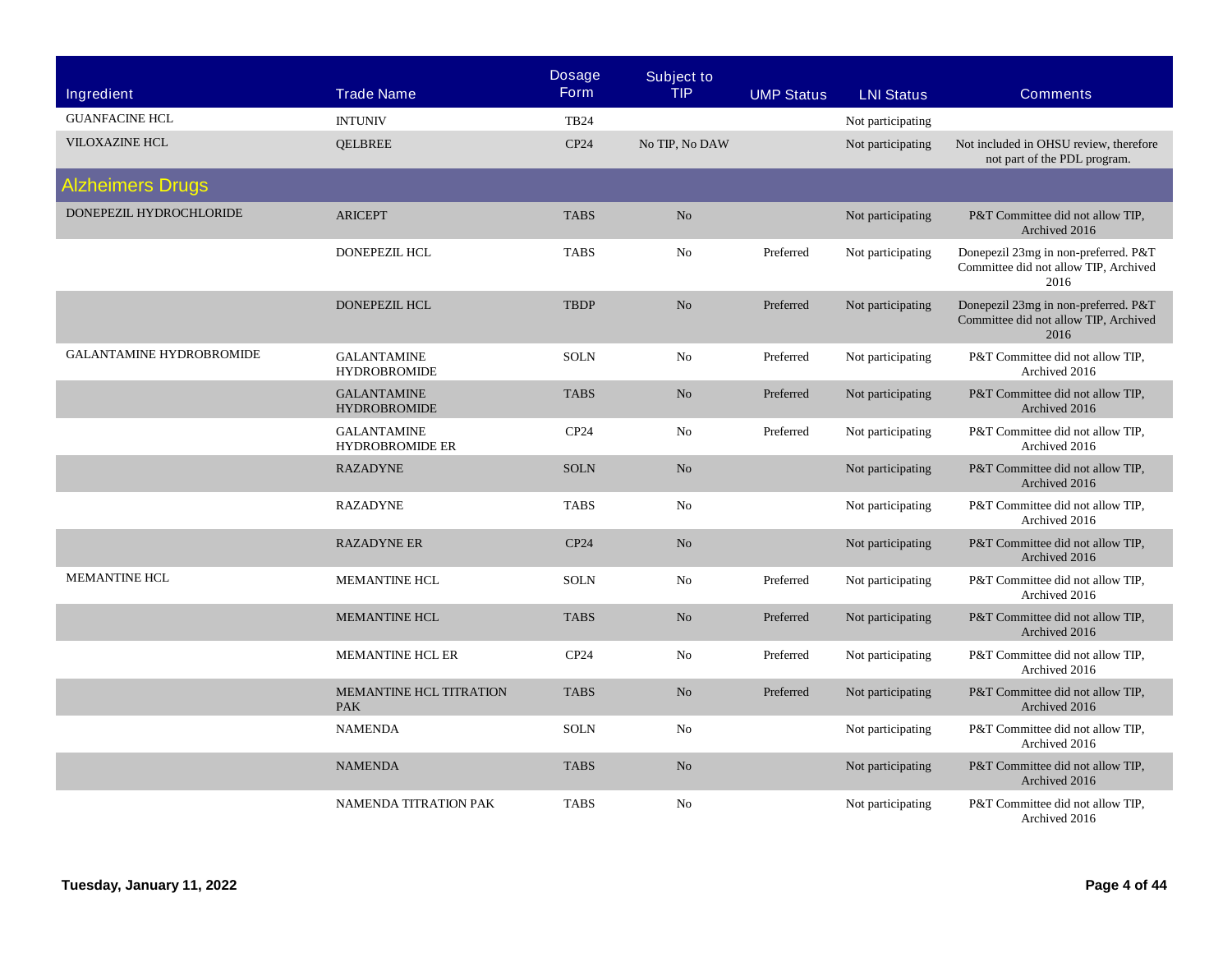| Ingredient                      | <b>Trade Name</b>                         | <b>Dosage</b><br><b>Form</b> | <b>Subject to</b><br><b>TIP</b> | <b>UMP Status</b> | <b>LNI Status</b> | <b>Comments</b>                                                        |
|---------------------------------|-------------------------------------------|------------------------------|---------------------------------|-------------------|-------------------|------------------------------------------------------------------------|
| <b>MEMANTINE HCL</b>            | <b>NAMENDA XR</b>                         | CP24                         | No TIP No DAW                   |                   | Not participating | Not included in OHSU review, therefore<br>not part of the PDL program. |
|                                 | NAMENDA XR TITRATION PAK                  | CP24                         | No TIP No DAW                   |                   | Not participating | Not included in OHSU review, therefore<br>not part of the PDL program. |
| MEMANTINE HCL-DONEPEZIL HCL     | <b>NAMZARIC</b>                           | C4PK                         | No TIP No DAW                   |                   | Not participating | Not included in OHSU review, therefore<br>not part of the PDL program. |
|                                 | <b>NAMZARIC</b>                           | CP24                         | No TIP No DAW                   |                   | Not participating | Not included in OHSU review, therefore<br>not part of the PDL program. |
| RIVASTIGMINE TARTRATE           | <b>EXELON</b>                             | <b>CAPS</b>                  | N <sub>o</sub>                  |                   | Not participating | P&T Committee did not allow TIP,<br>Archived 2016                      |
|                                 | <b>EXELON</b>                             | <b>SOLN</b>                  | No                              |                   | Not participating | P&T Committee did not allow TIP,<br>Archived 2016                      |
|                                 | RIVASTIGMINE TARTRATE                     | CAPS                         | N <sub>o</sub>                  | Preferred         | Not participating | P&T Committee did not allow TIP,<br>Archived 2016                      |
| RIVASTIGMINE TRANSDERMAL SYSTEM | <b>EXELON</b>                             | PT24                         | No                              |                   | Not participating | P&T Committee did not allow TIP,<br>Archived 2016                      |
|                                 | RIVASTIGMINE TRANSDERMAL<br><b>SYSTEM</b> | PT24                         | N <sub>o</sub>                  |                   | Not participating | P&T Committee did not allow TIP,<br>Archived 2016                      |
| <b>Anticoagulant</b>            |                                           |                              |                                 |                   |                   |                                                                        |
| <b>APIXABAN</b>                 | <b>ELIQUIS</b>                            | <b>TABS</b>                  | No                              | Preferred         | Not participating |                                                                        |
|                                 | ELIQUIS STARTER PACK                      | <b>TABS</b>                  | No                              |                   | Not participating |                                                                        |
| <b>BETRIXABAN MALEATE</b>       | <b>BEVYXXA</b>                            | CAPS                         | N <sub>o</sub>                  |                   | Not participating |                                                                        |
| DABIGATRAN ETEXILATE MESYLATE   | <b>PRADAXA</b>                            | CAPS                         | No                              | Preferred         | Not participating |                                                                        |
| EDOXABAN TOSYLATE               | <b>SAVAYSA</b>                            | <b>TABS</b>                  | N <sub>o</sub>                  |                   | Not participating |                                                                        |
| <b>RIVAROXABAN</b>              | <b>XARELTO</b>                            | <b>TABS</b>                  | N <sub>0</sub>                  | Preferred         | Not participating |                                                                        |
|                                 | <b>XARELTO STARTER PACK</b>               | <b>TBPK</b>                  | N <sub>o</sub>                  | Preferred         | Not participating |                                                                        |
| <b>Antidepressant - Other</b>   |                                           |                              |                                 |                   |                   |                                                                        |
| <b>BUPROPION HCL</b>            | <b>BUPROPION HCL</b>                      | <b>TABS</b>                  | N <sub>o</sub>                  | Preferred         | Preferred         | P&T Committee did not allow TIP; Refills<br>exempt from TIP by law     |
|                                 | <b>BUPROPION HCL ER</b>                   | <b>TB12</b>                  | No                              | Preferred         | Preferred         | P&T Committee did not allow TIP; Refills<br>exempt from TIP by law     |
|                                 | <b>BUPROPION HCL SR</b>                   | <b>TB12</b>                  | No                              | Preferred         | Preferred         | P&T Committee did not allow TIP; Refills<br>exempt from TIP by law     |
|                                 | <b>BUPROPION HCL XL</b>                   | <b>TB24</b>                  | N <sub>0</sub>                  | Preferred         | Preferred         | P&T Committee did not allow TIP; Refills<br>exempt from TIP by law     |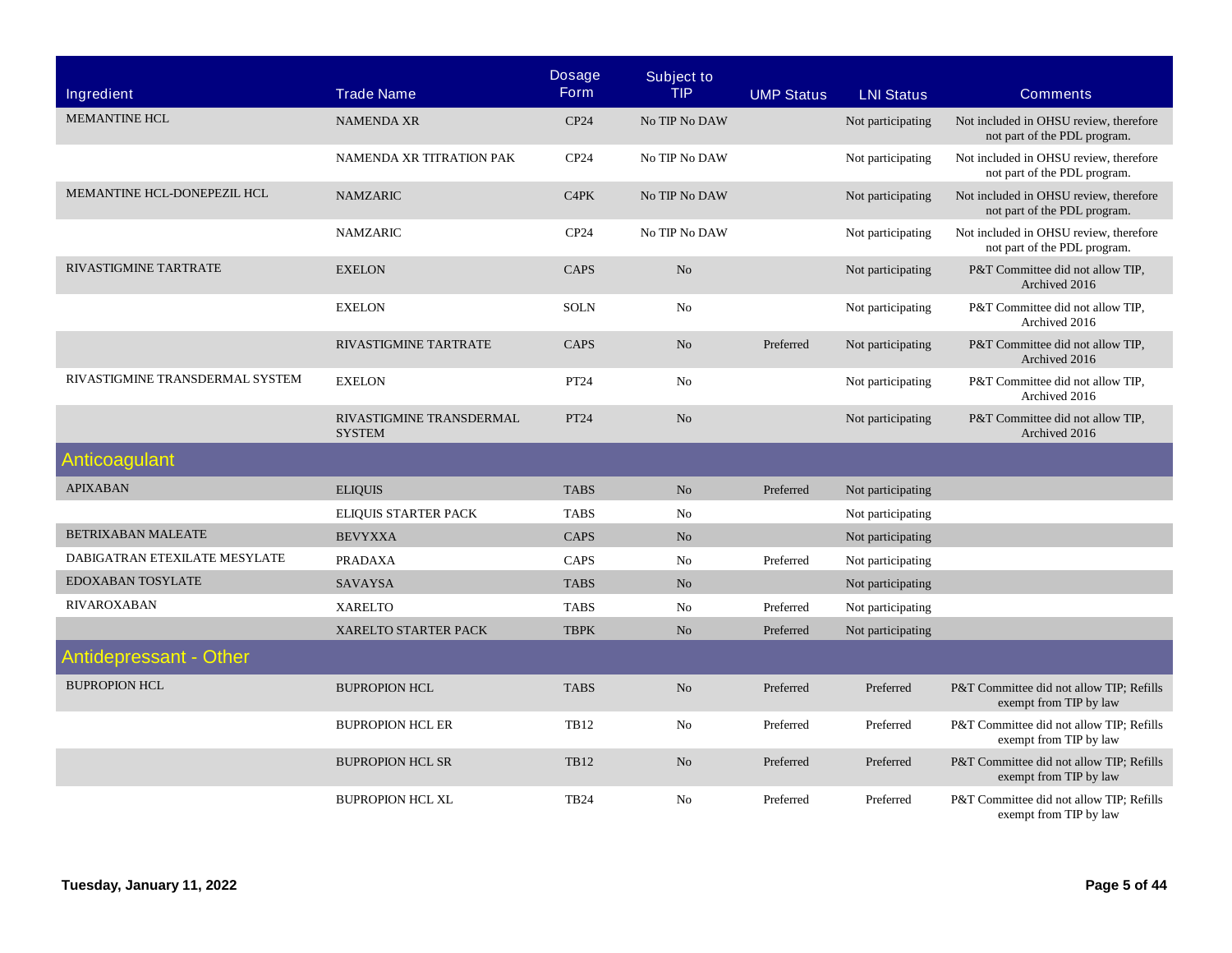| <b>Ingredient</b>             | <b>Trade Name</b>        | <b>Dosage</b><br><b>Form</b> | <b>Subject to</b><br><b>TIP</b> | <b>UMP Status</b> | <b>LNI Status</b> | <b>Comments</b>                                                        |
|-------------------------------|--------------------------|------------------------------|---------------------------------|-------------------|-------------------|------------------------------------------------------------------------|
| <b>BUPROPION HCL</b>          | <b>FORFIVO XL</b>        | <b>TB24</b>                  | No TIP No DAW                   |                   | Not covered       | Not included in OHSU review, therefore<br>not part of the PDL program. |
|                               | WELLBUTRIN               | <b>TABS</b>                  | No                              |                   |                   | P&T Committee did not allow TIP; Refills<br>exempt from TIP by law     |
|                               | <b>WELLBUTRIN SR</b>     | <b>TB12</b>                  | No                              |                   |                   | P&T Committee did not allow TIP; Refills<br>exempt from TIP by law     |
|                               | WELLBUTRIN XL            | <b>TB24</b>                  | No                              |                   |                   | P&T Committee did not allow TIP; Refills<br>exempt from TIP by law     |
| <b>BUPROPION HYDROBROMIDE</b> | <b>APLENZIN</b>          | <b>TB24</b>                  | No                              |                   |                   | P&T Committee did not allow TIP; Refills<br>exempt from TIP by law     |
| <b>MIRTAZAPINE</b>            | <b>MIRTAZAPINE</b>       | <b>TABS</b>                  | No                              | Preferred         | Preferred         | P&T Committee did not allow TIP; Refills<br>exempt from TIP by law     |
|                               | MIRTAZAPINE ODT          | <b>TBDP</b>                  | No                              | Preferred         | Preferred         | P&T Committee did not allow TIP; Refills<br>exempt from TIP by law     |
|                               | <b>REMERON</b>           | <b>TABS</b>                  | No                              |                   |                   | P&T Committee did not allow TIP; Refills<br>exempt from TIP by law     |
|                               | <b>REMERON SOLTAB</b>    | <b>TBDP</b>                  | N <sub>o</sub>                  |                   |                   | P&T Committee did not allow TIP; Refills<br>exempt from TIP by law     |
| NEFAZODONE HCL                | NEFAZODONE HCL           | <b>TABS</b>                  | No                              |                   |                   | P&T Committee did not allow TIP; Refills<br>exempt from TIP by law     |
| <b>Antidepressant - SNRI</b>  |                          |                              |                                 |                   |                   |                                                                        |
| <b>DESVENLAFAXINE</b>         | DESVENLAFAXINE ER        | <b>TB24</b>                  | N <sub>o</sub>                  |                   |                   | P&T Committee did not allow TIP; Refills<br>exempt from TIP by law     |
|                               | <b>KHEDEZLA</b>          | <b>TB24</b>                  | No TIP No DAW                   |                   | Not covered       | Not included in OHSU review, therefore<br>not part of the PDL program. |
| DESVENLAFAXINE FUMARATE       | <b>DESVENLAFAXINE ER</b> | <b>TB24</b>                  | No                              |                   |                   | P&T Committee did not allow TIP; Refills<br>exempt from TIP by law     |
| DESVENLAFAXINE SUCCINATE      | DESVENLAFAXINE SUCCINATE | <b>TB24</b>                  | No                              |                   |                   | P&T Committee did not allow TIP; Refills<br>exempt from TIP by law     |
|                               | <b>PRISTIQ</b>           | <b>TB24</b>                  | No                              |                   |                   | P&T Committee did not allow TIP; Refills<br>exempt from TIP by law     |
| <b>DULOXETINE HCL</b>         | <b>CYMBALTA</b>          | <b>CPEP</b>                  | No                              |                   |                   | P&T Committee did not allow TIP; Refills<br>exempt from TIP by law     |
|                               | DRIZALMA SPRINKLE        | <b>CSDR</b>                  | N <sub>o</sub>                  |                   |                   | P&T Committee did not allow TIP                                        |
|                               | <b>DULOXETINE HCL</b>    | <b>CPEP</b>                  | No                              | Preferred         | Preferred         | P&T Committee did not allow TIP; Refills<br>exempt from TIP by law     |
| <b>LEVOMILNACIPRAN HCL</b>    | <b>FETZIMA</b>           | CP24                         | No                              |                   |                   | P&T Committee did not allow TIP; Refills<br>exempt from TIP by law     |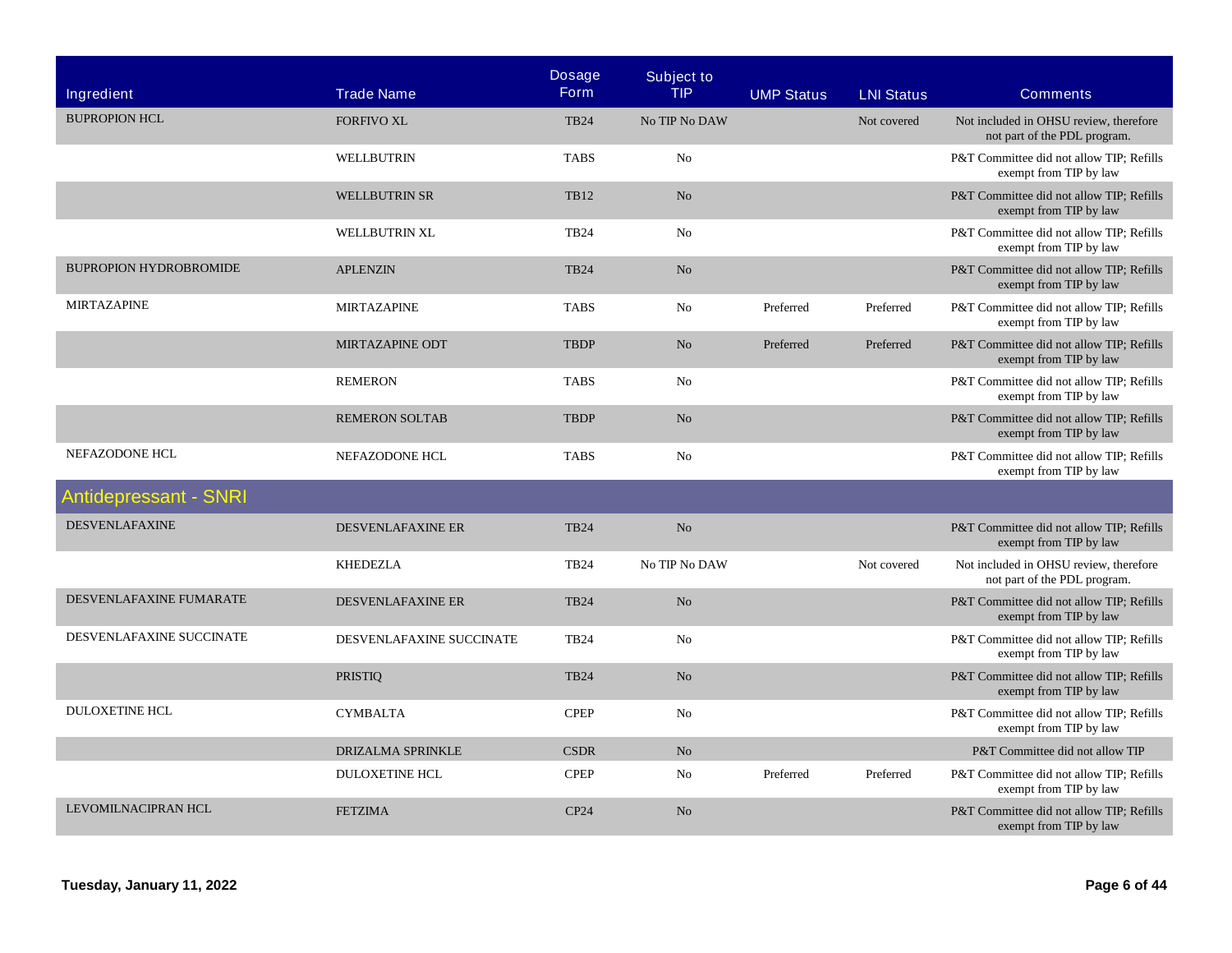| <b>Ingredient</b>            | <b>Trade Name</b>         | <b>Dosage</b><br><b>Form</b>  | <b>Subject to</b><br><b>TIP</b> | <b>UMP Status</b> | <b>LNI Status</b> | <b>Comments</b>                                                                                                        |
|------------------------------|---------------------------|-------------------------------|---------------------------------|-------------------|-------------------|------------------------------------------------------------------------------------------------------------------------|
| LEVOMILNACIPRAN HCL          | FETZIMA TITRATION PACK    | C <sub>4</sub> P <sub>K</sub> | No                              |                   |                   | P&T Committee did not allow TIP: Refills<br>exempt from TIP by law                                                     |
| <b>VENLAFAXINE HCL</b>       | <b>EFFEXOR XR</b>         | CP24                          | No                              |                   |                   | P&T Committee did not allow TIP; Refills<br>exempt from TIP by law                                                     |
|                              | <b>VENLAFAXINE HCL</b>    | <b>TABS</b>                   | No                              | Preferred         | Preferred         | P&T Committee did not allow TIP; Refills<br>exempt from TIP by law                                                     |
|                              | <b>VENLAFAXINE HCL ER</b> | CP24                          | No                              | Preferred         | Preferred         | P&T Committee did not allow TIP; Refills<br>exempt from TIP by law                                                     |
|                              | <b>VENLAFAXINE HCL ER</b> | <b>TB24</b>                   | N <sub>o</sub>                  |                   |                   | P&T Committee did not allow TIP; Refills<br>exempt from TIP by law                                                     |
| <b>Antidepressant - SSRI</b> |                           |                               |                                 |                   |                   |                                                                                                                        |
| CITALOPRAM HYDROBROMIDE      | <b>CELEXA</b>             | <b>TABS</b>                   | No                              |                   |                   | P&T Committee did not allow TIP; Refills<br>exempt from TIP by law                                                     |
|                              | CITALOPRAM HYDROBROMIDE   | <b>SOLN</b>                   | N <sub>o</sub>                  |                   |                   | P&T Committee did not allow TIP; Refills<br>exempt from TIP by law                                                     |
|                              | CITALOPRAM HYDROBROMIDE   | <b>TABS</b>                   | $\rm No$                        | Preferred         | Preferred         | P&T Committee did not allow TIP; Refills<br>exempt from TIP by law                                                     |
| ESCITALOPRAM OXALATE         | ESCITALOPRAM OXALATE      | <b>SOLN</b>                   | No                              |                   |                   | P&T Committee did not allow TIP: Refills<br>exempt from TIP by law                                                     |
|                              | ESCITALOPRAM OXALATE      | <b>TABS</b>                   | No                              | Preferred         | Preferred         | P&T Committee did not allow TIP; Refills<br>exempt from TIP by law                                                     |
|                              | <b>LEXAPRO</b>            | <b>SOLN</b>                   | No                              |                   |                   | P&T Committee did not allow TIP; Refills<br>exempt from TIP by law                                                     |
|                              | <b>LEXAPRO</b>            | <b>TABS</b>                   | N <sub>o</sub>                  |                   |                   | P&T Committee did not allow TIP; Refills<br>exempt from TIP by law                                                     |
| <b>FLUOXETINE HCL</b>        | <b>FLUOXETINE DR</b>      | <b>CPDR</b>                   | No                              | Preferred         | Preferred         | P&T Committee did not allow TIP; Refills<br>exempt from TIP by law                                                     |
|                              | <b>FLUOXETINE HCL</b>     | <b>CAPS</b>                   | No                              | Preferred         | Preferred         | P&T Committee did not allow TIP; Refills<br>exempt from TIP by law                                                     |
|                              | <b>FLUOXETINE HCL</b>     | <b>SOLN</b>                   | N <sub>o</sub>                  | Preferred         | Preferred         | P&T Committee did not allow TIP; Refills<br>exempt from TIP by law                                                     |
|                              | <b>FLUOXETINE HCL</b>     | <b>TABS</b>                   | No                              |                   |                   | 60mg dose is not a generic and is not<br>preferred. P&T Committee did not allow<br>TIP; Refills exempt from TIP by law |
|                              | <b>PROZAC</b>             | CAPS                          | No                              |                   |                   | P&T Committee did not allow TIP; Refills<br>exempt from TIP by law                                                     |
|                              | PROZAC WEEKLY             | <b>CPDR</b>                   | N <sub>o</sub>                  |                   |                   | P&T Committee did not allow TIP; Refills<br>exempt from TIP by law                                                     |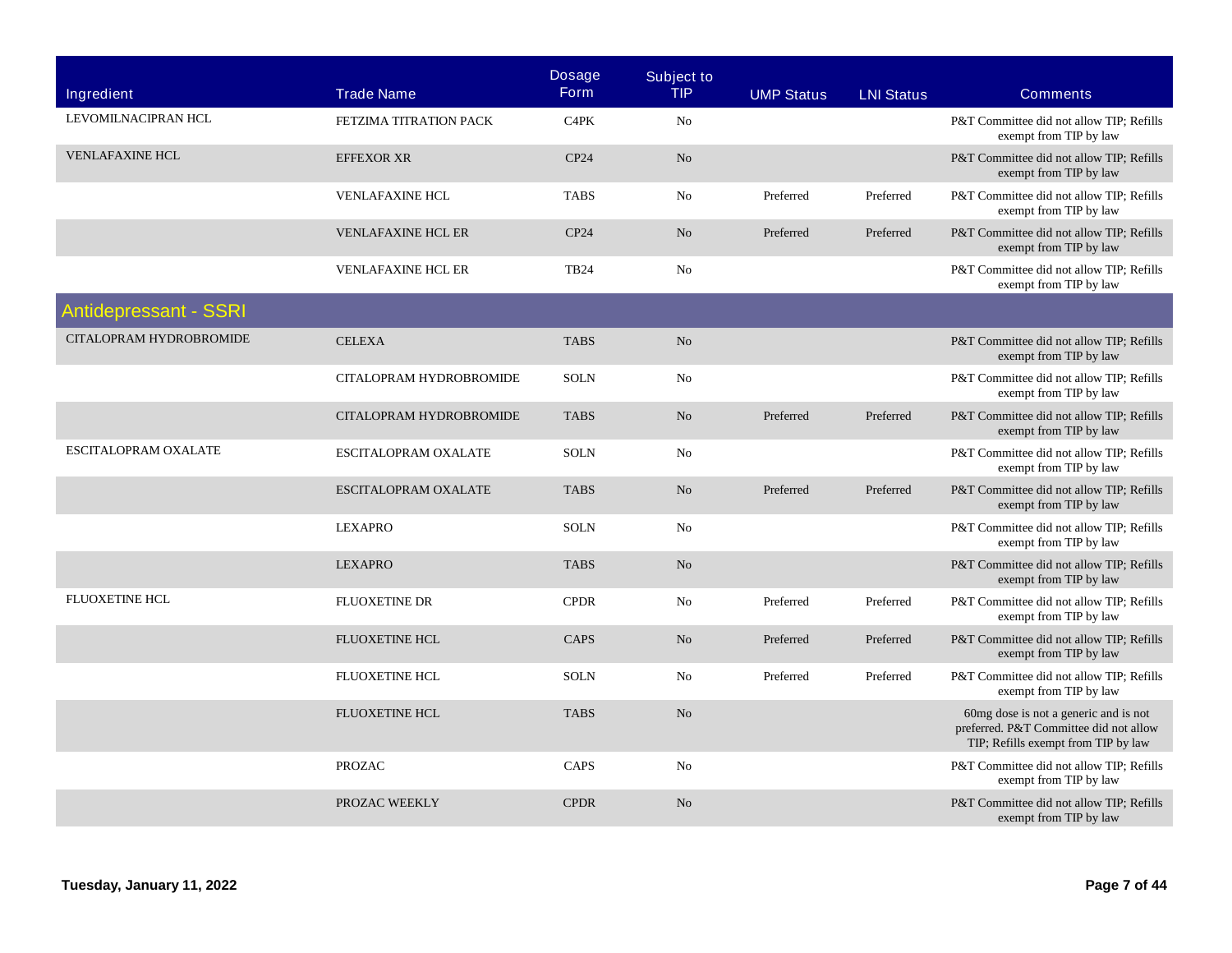| Ingredient              | <b>Trade Name</b>             | <b>Dosage</b><br><b>Form</b> | <b>Subject to</b><br><b>TIP</b> | <b>UMP Status</b> | <b>LNI Status</b> | <b>Comments</b>                                                        |
|-------------------------|-------------------------------|------------------------------|---------------------------------|-------------------|-------------------|------------------------------------------------------------------------|
| FLUVOXAMINE MALEATE     | FLUVOXAMINE MALEATE           | <b>TABS</b>                  | No                              | Preferred         | Preferred         | P&T Committee did not allow TIP: Refills<br>exempt from TIP by law     |
|                         | <b>FLUVOXAMINE MALEATE ER</b> | CP24                         | No                              |                   |                   | P&T Committee did not allow TIP; Refills<br>exempt from TIP by law     |
|                         | LUVOX CR                      | CP24                         | No                              |                   |                   | P&T Committee did not allow TIP; Refills<br>exempt from TIP by law     |
| PAROXETINE HCL          | PAROXETINE HCL                | <b>TABS</b>                  | No                              | Preferred         | Preferred         | P&T Committee did not allow TIP; Refills<br>exempt from TIP by law     |
|                         | PAROXETINE HCL ER             | <b>TB24</b>                  | No                              |                   |                   | P&T Committee did not allow TIP; Refills<br>exempt from TIP by law     |
|                         | <b>PAXIL</b>                  | <b>SUSP</b>                  | No                              |                   |                   | P&T Committee did not allow TIP; Refills<br>exempt from TIP by law     |
|                         | <b>PAXIL</b>                  | <b>TABS</b>                  | No                              |                   |                   | P&T Committee did not allow TIP; Refills<br>exempt from TIP by law     |
|                         | <b>PAXIL CR</b>               | <b>TB24</b>                  | No                              |                   |                   | P&T Committee did not allow TIP; Refills<br>exempt from TIP by law     |
| PAROXETINE MESYLATE     | <b>PEXEVA</b>                 | <b>TABS</b>                  | No TIP No DAW                   |                   | Not covered       | Not included in OHSU review, therefore<br>not part of the PDL program. |
| <b>SERTRALINE HCL</b>   | <b>SERTRALINE HCL</b>         | <b>CONC</b>                  | No                              |                   |                   | P&T Committee did not allow TIP; Refills<br>exempt from TIP by law     |
|                         | <b>SERTRALINE HCL</b>         | <b>TABS</b>                  | No                              | Preferred         | Preferred         | P&T Committee did not allow TIP; Refills<br>exempt from TIP by law     |
|                         | <b>ZOLOFT</b>                 | <b>CONC</b>                  | No                              |                   |                   | P&T Committee did not allow TIP; Refills<br>exempt from TIP by law     |
|                         | <b>ZOLOFT</b>                 | <b>TABS</b>                  | No                              |                   |                   | P&T Committee did not allow TIP; Refills<br>exempt from TIP by law     |
| <b>VILAZODONE HCL</b>   | <b>VIIBRYD</b>                | <b>KIT</b>                   | No                              |                   |                   | P&T Committee did not allow TIP; Refills<br>exempt from TIP by law     |
|                         | <b>VIIBRYD</b>                | <b>TABS</b>                  | No                              |                   |                   | P&T Committee did not allow TIP; Refills<br>exempt from TIP by law     |
|                         | VIIBRYD STARTER PACK          | <b>KIT</b>                   | No                              |                   |                   | P&T Committee did not allow TIP; Refills<br>exempt from TIP by law     |
| <b>VORTIOXETINE HBR</b> | <b>TRINTELLIX</b>             | <b>TABS</b>                  | No                              |                   |                   | P&T Committee did not allow TIP; Refills<br>exempt from TIP by law     |
| Antiemetic              |                               |                              |                                 |                   |                   |                                                                        |
| <b>APREPITANT</b>       | <b>APREPITANT</b>             | <b>CAPS</b>                  |                                 |                   | Not participating |                                                                        |
|                         | <b>APREPITANT</b>             | <b>MISC</b>                  |                                 |                   | Not participating |                                                                        |
|                         | <b>CINVANTI</b>               | <b>EMUL</b>                  |                                 |                   | Not participating |                                                                        |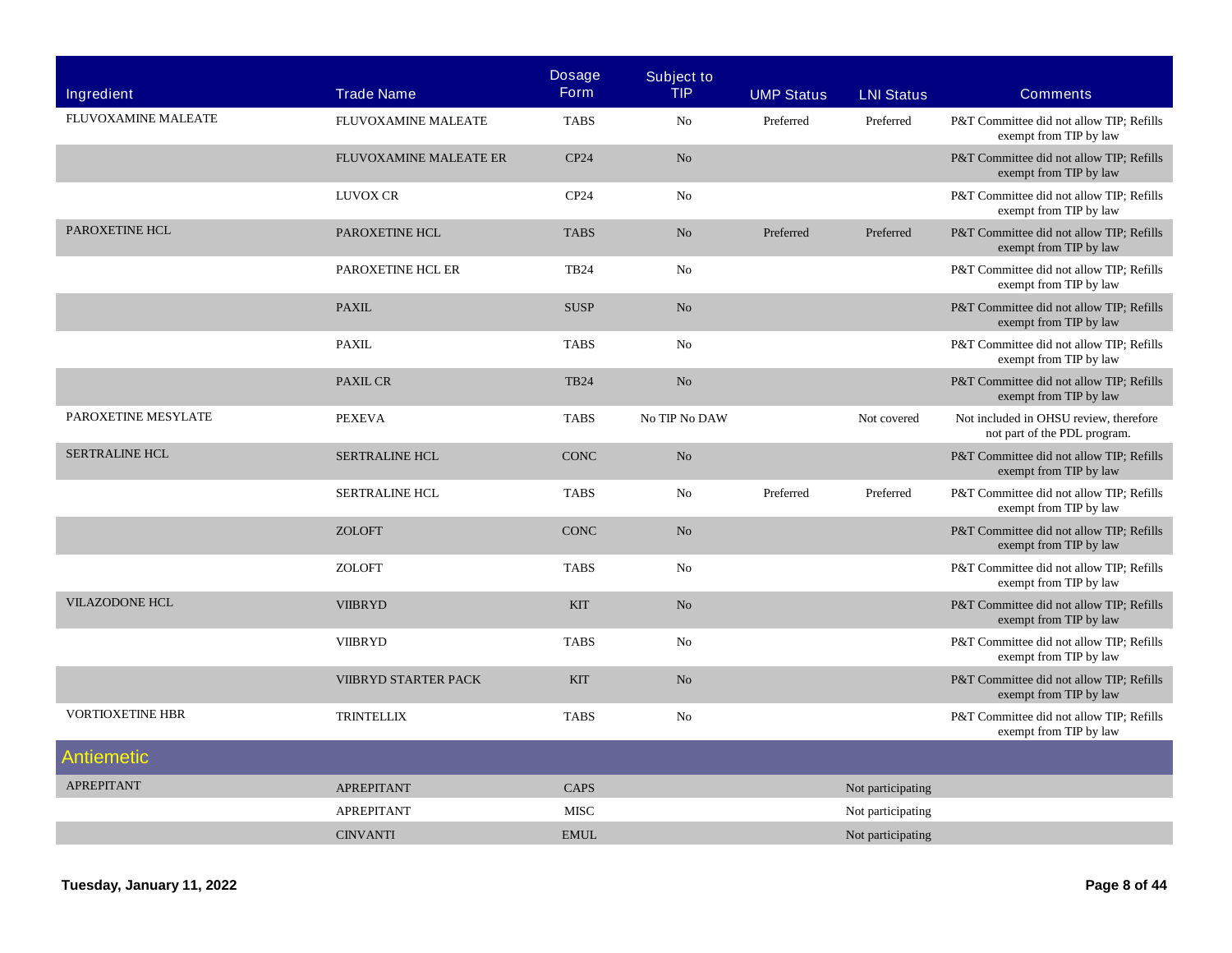|                               |                                                                   | <b>Dosage</b> | <b>Subject to</b> |                   |                   |                 |
|-------------------------------|-------------------------------------------------------------------|---------------|-------------------|-------------------|-------------------|-----------------|
| Ingredient                    | <b>Trade Name</b>                                                 | Form          | <b>TIP</b>        | <b>UMP Status</b> | <b>LNI Status</b> | <b>Comments</b> |
| APREPITANT                    | <b>EMEND</b>                                                      | CAPS          |                   |                   | Not participating |                 |
|                               | <b>EMEND</b>                                                      | ${\tt SUSR}$  |                   |                   | Not participating |                 |
|                               | <b>EMEND TRIPACK</b>                                              | CAPS          |                   |                   | Not participating |                 |
| <b>DOLASETRON MESYLATE</b>    | <b>ANZEMET</b>                                                    | $\rm SOLN$    |                   |                   | Not participating |                 |
|                               | <b>ANZEMET</b>                                                    | <b>TABS</b>   |                   |                   | Not participating |                 |
| DOXYLAMINE/ PYRIDOXINE        | <b>DICLEGIS</b>                                                   | <b>TBEC</b>   |                   |                   | Not participating |                 |
|                               | <b>DOXYLAMINE</b><br>SUCCINATE/PYRIDOXINE<br><b>HYDROCHLORIDE</b> | <b>TBEC</b>   |                   |                   | Not participating |                 |
| FOSAPREPITANT DIMEGLUMINE     | <b>EMEND</b>                                                      | <b>SOLR</b>   |                   |                   | Not participating |                 |
|                               | FOSAPREPITANT DIMEGLUMINE                                         | <b>SOLR</b>   |                   | Preferred         | Not participating |                 |
| <b>GRANISETRON</b>            | <b>SANCUSO</b>                                                    | <b>PTCH</b>   |                   |                   | Not participating |                 |
|                               | <b>SUSTOL</b>                                                     | <b>PRSY</b>   |                   |                   | Not participating |                 |
| <b>GRANISETRON HCL</b>        | <b>GRANISETRON HCL</b>                                            | <b>SOLN</b>   |                   | Preferred         | Not participating |                 |
|                               | <b>GRANISETRON HCL</b>                                            | <b>TABS</b>   |                   | Preferred         | Not participating |                 |
| NETUPITANT/ PALONOSETRON      | <b>AKYNZEO</b>                                                    | CAPS          |                   |                   | Not participating |                 |
| <b>ONDANSETRON</b>            | <b>ONDANSETRON ODT</b>                                            | <b>TBDP</b>   |                   | Preferred         | Not participating |                 |
|                               | <b>ZOFRAN ODT</b>                                                 | <b>TBDP</b>   |                   |                   | Not participating |                 |
|                               | ZUPLENZ                                                           | <b>FILM</b>   |                   |                   | Not participating |                 |
| <b>ONDANSETRON HCL</b>        | ONDANSETRON HCL                                                   | <b>SOLN</b>   |                   | Preferred         | Not participating |                 |
|                               | <b>ONDANSETRON HCL</b>                                            | <b>TABS</b>   |                   | Preferred         | Not participating |                 |
|                               | <b>ZOFRAN</b>                                                     | <b>SOLN</b>   |                   |                   | Not participating |                 |
|                               | <b>ZOFRAN</b>                                                     | <b>TABS</b>   |                   |                   | Not participating |                 |
| PALONOSETRON HCL              | <b>ALOXI</b>                                                      | <b>SOLN</b>   |                   |                   | Not participating |                 |
|                               | PALONOSETRON<br><b>HYDROCHLORIDE</b>                              | <b>SOLN</b>   |                   |                   | Not participating |                 |
|                               | <b>PALONOSETRON</b><br><b>HYDROCHLORIDE</b>                       | SOSY          |                   |                   | Not participating |                 |
| ROLAPITANT HCL                | <b>VARUBI</b>                                                     | <b>EMUL</b>   |                   |                   | Not participating |                 |
|                               | <b>VARUBI</b>                                                     | <b>TABS</b>   |                   |                   | Not participating |                 |
| <b>Antihistamines - Newer</b> |                                                                   |               |                   |                   |                   |                 |
| <b>AZELASTINE HCL</b>         | <b>ASTELIN</b>                                                    | <b>SOLN</b>   |                   |                   | Not covered       | Archived 2015   |
|                               | <b>ASTEPRO</b>                                                    | <b>SOLN</b>   |                   |                   | Not covered       | Archived 2015   |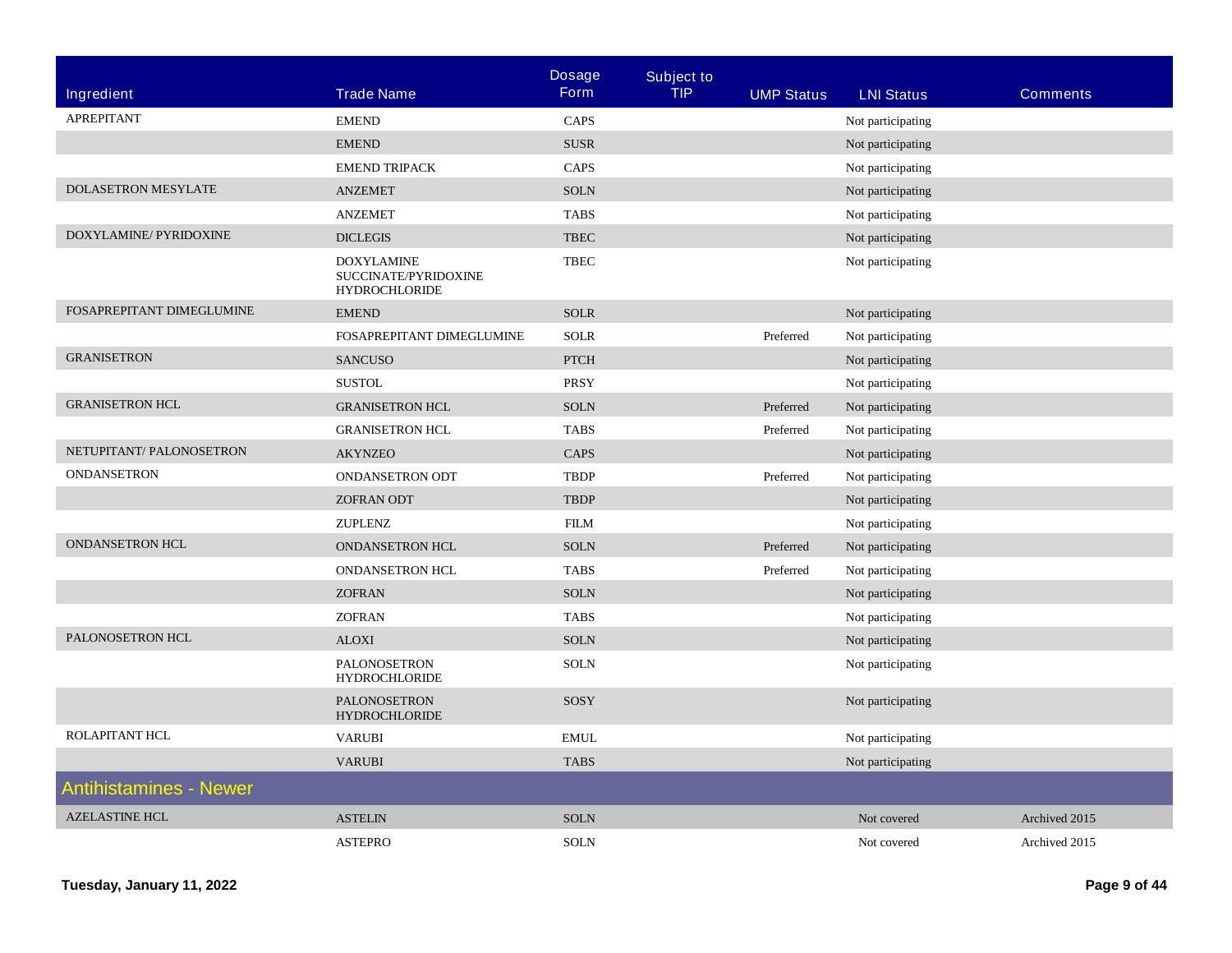| <b>Ingredient</b>     | <b>Trade Name</b>                                   | <b>Dosage</b><br><b>Form</b> | <b>Subject to</b><br><b>TIP</b> | <b>UMP Status</b> | <b>LNI Status</b> | <b>Comments</b> |
|-----------------------|-----------------------------------------------------|------------------------------|---------------------------------|-------------------|-------------------|-----------------|
| <b>AZELASTINE HCL</b> | <b>AZELASTINE HCL</b>                               | <b>SOLN</b>                  |                                 |                   | Not covered       | Archived 2015   |
| <b>CETIRIZINE HCL</b> | <b>CETIRIZINE HCL</b>                               | <b>CHEW</b>                  |                                 | Not covered       | Not covered       | Archived 2015   |
|                       | <b>CETIRIZINE HCL</b>                               | <b>SOLN</b>                  |                                 | Not covered       | Not covered       | Archived 2015   |
|                       | <b>CETIRIZINE HCL</b>                               | <b>SYRP</b>                  |                                 | Not covered       | Not covered       | Archived 2015   |
|                       | <b>CETIRIZINE HCL</b>                               | <b>TABS</b>                  |                                 | Not covered       | Preferred         | Archived 2015   |
|                       | CETIRIZINE HCL ALLERGY<br><b>CHILDRENS</b>          | <b>SOLN</b>                  |                                 | Not covered       | Not covered       | Archived 2015   |
|                       | <b>CETIRIZINE HCL CHILDRENS</b>                     | <b>CHEW</b>                  |                                 | Not covered       | Not covered       | Archived 2015   |
|                       | CETIRIZINE HCL CHILDRENS                            | <b>SOLN</b>                  |                                 | Not covered       | Not covered       | Archived 2015   |
|                       | <b>CETIRIZINE HCL CHILDRENS</b><br><b>ALLERGY</b>   | <b>SYRP</b>                  |                                 | Not covered       | Not covered       | Archived 2015   |
|                       | CETIRIZINE HCL HIVES RELIEF<br><b>CHILDRENS</b>     | <b>SOLN</b>                  |                                 | Not covered       | Not covered       | Archived 2015   |
|                       | <b>QUZYTTIR</b>                                     | <b>SOLN</b>                  |                                 | Not covered       | Not covered       | Archived 2015   |
|                       | ZYRTEC ALLERGY                                      | CAPS                         |                                 | Not covered       |                   | Archived 2015   |
|                       | ZYRTEC ALLERGY                                      | <b>TABS</b>                  |                                 | Not covered       |                   | Archived 2015   |
|                       | ZYRTEC ALLERGY                                      | <b>TBDP</b>                  |                                 | Not covered       |                   | Archived 2015   |
|                       | ZYRTEC CHILDRENS ALLERGY                            | <b>CHEW</b>                  |                                 | Not covered       | Not covered       | Archived 2015   |
|                       | ZYRTEC CHILDRENS ALLERGY                            | <b>SYRP</b>                  |                                 | Not covered       | Not covered       | Archived 2015   |
|                       | ZYRTEC CHILDRENS HIVES<br><b>RELIEF</b>             | <b>SYRP</b>                  |                                 | Not covered       | Not covered       | Archived 2015   |
|                       | ZYRTEC HIVES RELIEF                                 | <b>TABS</b>                  |                                 | Not covered       |                   | Archived 2015   |
| <b>DESLORATADINE</b>  | <b>CLARINEX</b>                                     | <b>SYRP</b>                  |                                 | Not covered       | Not covered       | Archived 2015   |
|                       | <b>CLARINEX</b>                                     | <b>TABS</b>                  |                                 | Not covered       |                   | Archived 2015   |
|                       | <b>CLARINEX REDITABS</b>                            | TBDP                         |                                 | Not covered       |                   | Archived 2015   |
|                       | <b>DESLORATADINE</b>                                | <b>TABS</b>                  |                                 | Not covered       |                   | Archived 2015   |
|                       | DESLORATADINE ODT                                   | <b>TBDP</b>                  |                                 | Not covered       |                   | Archived 2015   |
| FEXOFENADINE HCL      | <b>ALLEGRA ALLERGY</b>                              | <b>TABS</b>                  |                                 | Not covered       |                   | Archived 2015   |
|                       | ALLEGRA ALLERGY CHILDRENS                           | <b>SUSP</b>                  |                                 | Not covered       | Not covered       | Archived 2015   |
|                       | ALLEGRA ALLERGY CHILDRENS                           | <b>TABS</b>                  |                                 | Not covered       | Not covered       | Archived 2015   |
|                       | ALLEGRA ALLERGY CHILDRENS                           | <b>TBDP</b>                  |                                 | Not covered       | Not covered       | Archived 2015   |
|                       | <b>FEXOFENADINE HCL</b>                             | <b>TABS</b>                  |                                 | Not covered       |                   | Archived 2015   |
|                       | <b>FEXOFENADINE HCL</b><br><b>CHILDRENS ALLERGY</b> | <b>SUSP</b>                  |                                 | Not covered       | Not covered       | Archived 2015   |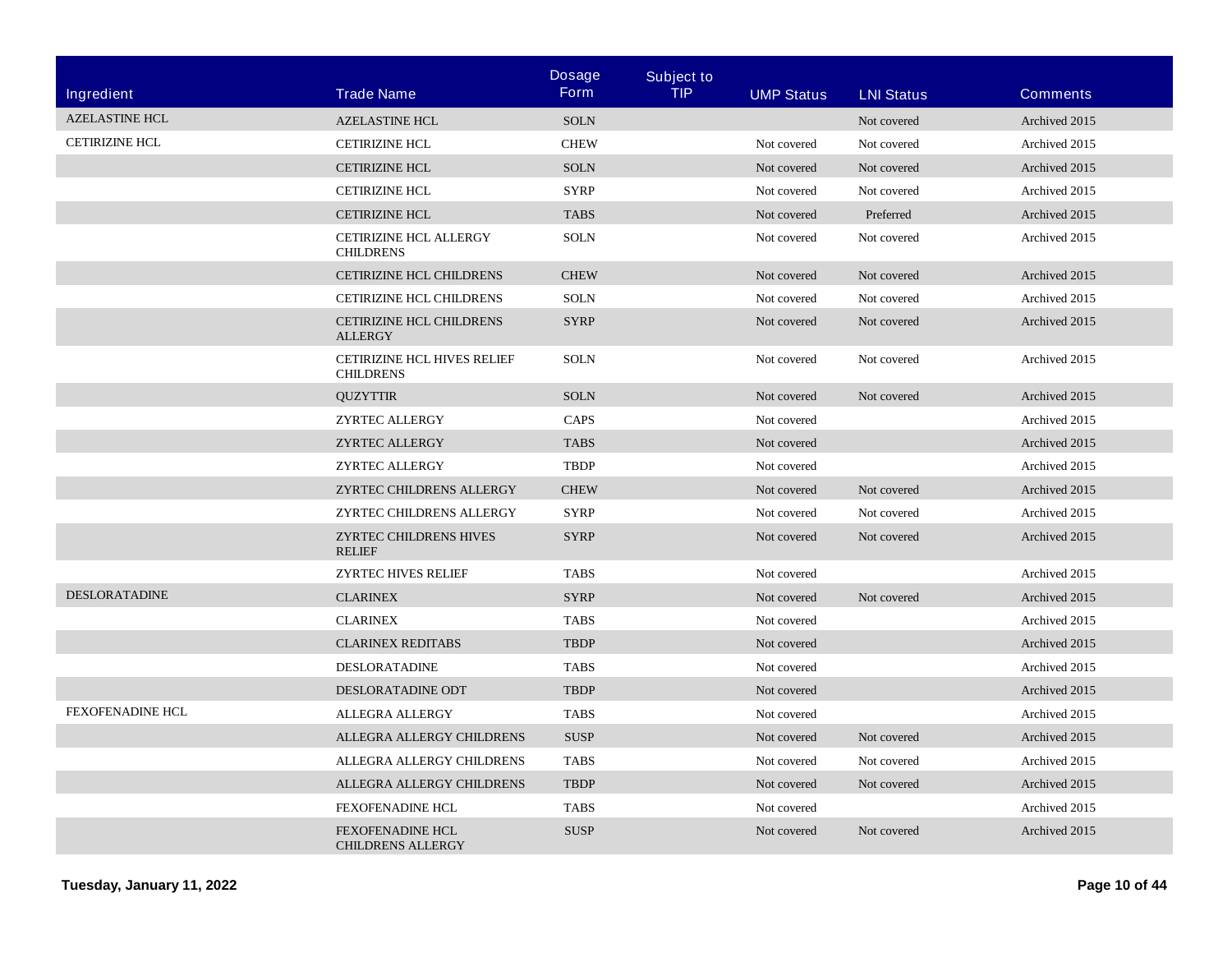|                                |                                                 | <b>Dosage</b> | <b>Subject to</b> |                   |                   |                 |
|--------------------------------|-------------------------------------------------|---------------|-------------------|-------------------|-------------------|-----------------|
| Ingredient                     | <b>Trade Name</b>                               | <b>Form</b>   | <b>TIP</b>        | <b>UMP Status</b> | <b>LNI Status</b> | <b>Comments</b> |
| LEVOCETIRIZINE DIHYDROCHLORIDE | <b>LEVOCETIRIZINE</b><br><b>DIHYDROCHLORIDE</b> | <b>SOLN</b>   |                   | Not covered       | Not covered       | Archived 2015   |
|                                | <b>LEVOCETIRIZINE</b><br><b>DIHYDROCHLORIDE</b> | <b>TABS</b>   |                   | Not covered       |                   | Archived 2015   |
|                                | <b>XYZAL</b>                                    | <b>SOLN</b>   |                   | Not covered       | Not covered       | Archived 2015   |
|                                | <b>XYZAL</b>                                    | <b>TABS</b>   |                   | Not covered       |                   | Archived 2015   |
| <b>LORATADINE</b>              | <b>ALAVERT</b>                                  | <b>TABS</b>   |                   | Not covered       |                   | Archived 2015   |
|                                | <b>ALAVERT</b>                                  | <b>TBDP</b>   |                   | Not covered       |                   | Archived 2015   |
|                                | <b>ALLERGY</b>                                  | <b>TABS</b>   |                   | Not covered       | Preferred         | Archived 2015   |
|                                | <b>ALLERGY</b>                                  | <b>TBDP</b>   |                   | Not covered       | Not covered       | Archived 2015   |
|                                | <b>ALLERGY RELIEF</b>                           | <b>SYRP</b>   |                   | Not covered       | Not covered       | Archived 2015   |
|                                | <b>ALLERGY RELIEF</b>                           | <b>TABS</b>   |                   | Not covered       | Preferred         | Archived 2015   |
|                                | <b>ALLERGY RELIEF</b>                           | <b>TBDP</b>   |                   | Not covered       | Preferred         | Archived 2015   |
|                                | ALLERGY RELIEF CHILDRENS                        | <b>TBDP</b>   |                   | Not covered       | Not covered       | Archived 2015   |
|                                | ALLERGY RELIEF FOR KIDS                         | <b>SYRP</b>   |                   | Not covered       | Not covered       | Archived 2015   |
|                                | CHILDRENS LORATADINE                            | <b>SOLN</b>   |                   | Not covered       | Not covered       | Archived 2015   |
|                                | CHILDRENS LORATADINE                            | <b>SYRP</b>   |                   | Not covered       | Not covered       | Archived 2015   |
|                                | <b>CLARITIN</b>                                 | <b>CAPS</b>   |                   | Not covered       |                   | Archived 2015   |
|                                | <b>CLARITIN</b>                                 | <b>CHEW</b>   |                   | Not covered       | Not covered       | Archived 2015   |
|                                | <b>CLARITIN</b>                                 | <b>SYRP</b>   |                   | Not covered       | Not covered       | Archived 2015   |
|                                | <b>CLARITIN</b>                                 | <b>TABS</b>   |                   | Not covered       |                   | Archived 2015   |
|                                | <b>CLARITIN REDITABS</b>                        | <b>TBDP</b>   |                   | Not covered       |                   | Archived 2015   |
|                                | <b>LORADAMED</b>                                | <b>TABS</b>   |                   | Not covered       | Preferred         | Archived 2015   |
|                                | <b>LORATADINE</b>                               | <b>SOLN</b>   |                   | Not covered       | Not covered       | Archived 2015   |
|                                | LORATADINE                                      | <b>TABS</b>   |                   | Not covered       | Preferred         | Archived 2015   |
|                                | <b>LORATADINE CHILDRENS</b>                     | <b>SOLN</b>   |                   | Not covered       | Not covered       | Archived 2015   |
|                                | <b>LORATADINE CHILDRENS</b>                     | <b>SYRP</b>   |                   | Not covered       | Not covered       | Archived 2015   |
|                                | <b>LORATADINE HIVES RELIEF</b>                  | <b>SOLN</b>   |                   | Not covered       | Not covered       | Archived 2015   |
|                                | TH LORATADINE                                   | <b>TABS</b>   |                   | Not covered       | Preferred         | Archived 2015   |
|                                | TH LORATADINE                                   | <b>TBDP</b>   |                   | Not covered       | Preferred         | Archived 2015   |
|                                | <b>TRIAMINIC ALLERCHEWS</b>                     | <b>TBDP</b>   |                   | Not covered       | Not covered       | Archived 2015   |
| OLOPATADINE HYDROCHLORIDE      | <b>OLOPATADINE HCL</b>                          | <b>SOLN</b>   |                   |                   | Not covered       | Archived 2015   |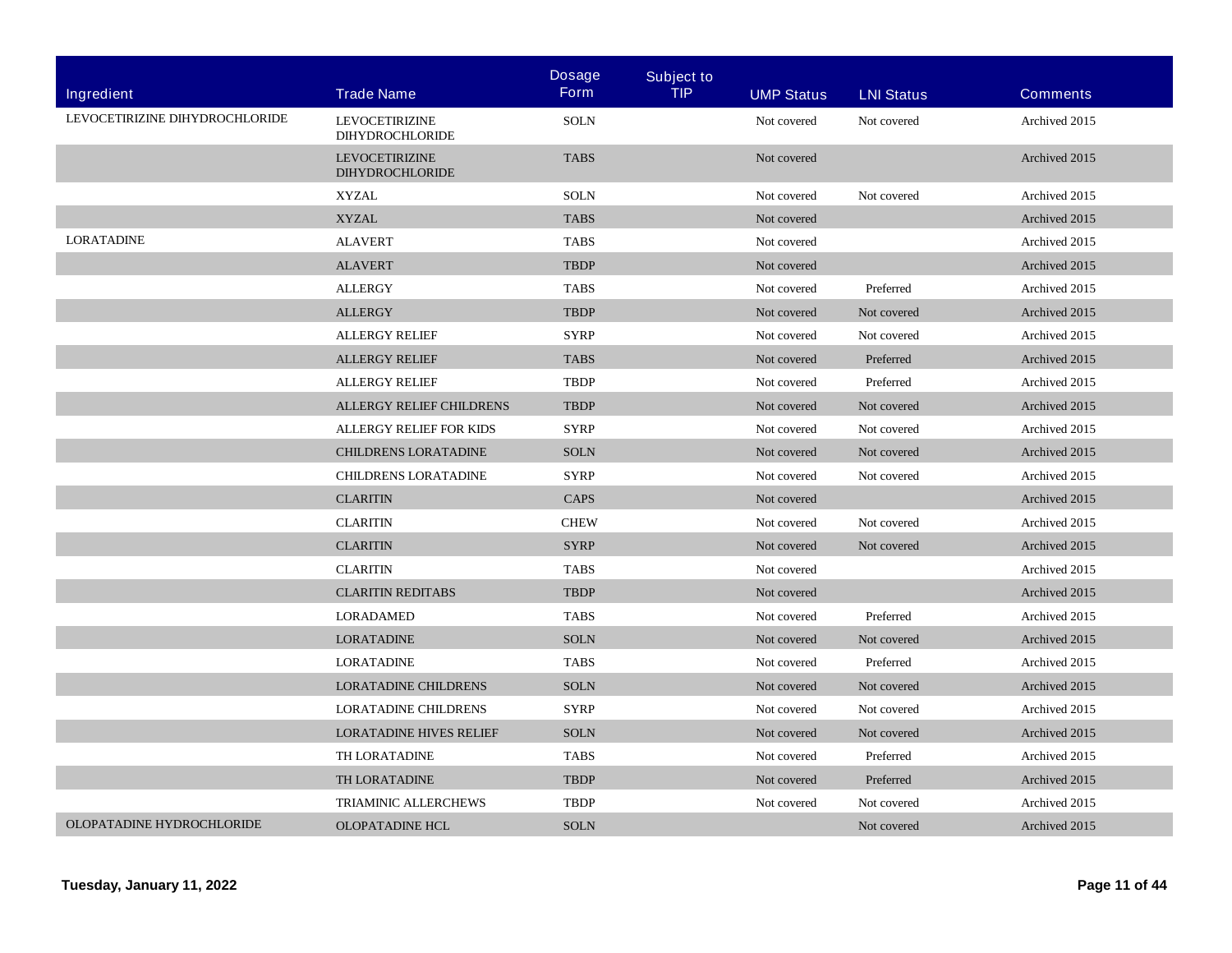|                                     |                              | <b>Dosage</b> | <b>Subject to</b> |                   |                   |                                                                        |
|-------------------------------------|------------------------------|---------------|-------------------|-------------------|-------------------|------------------------------------------------------------------------|
| Ingredient                          | <b>Trade Name</b>            | Form          | <b>TIP</b>        | <b>UMP Status</b> | <b>LNI Status</b> | <b>Comments</b>                                                        |
| OLOPATADINE HYDROCHLORIDE           | <b>PATANASE</b>              | <b>SOLN</b>   |                   |                   | Not covered       | Archived 2015                                                          |
| <b>Antiplatelet</b>                 |                              |               |                   |                   |                   |                                                                        |
| <b>ASPIRIN/ DIPYRIDAMOLE</b>        | <b>AGGRENOX</b>              | CP12          | N <sub>o</sub>    |                   | Not participating |                                                                        |
|                                     | <b>ASPIRIN/ DIPYRIDAMOLE</b> | CP12          | No                |                   | Not participating |                                                                        |
| <b>CLOPIDOGREL BISULFATE</b>        | <b>CLOPIDOGREL</b>           | <b>TABS</b>   | N <sub>o</sub>    | Preferred         | Not participating |                                                                        |
|                                     | <b>PLAVIX</b>                | <b>TABS</b>   | No                |                   | Not participating |                                                                        |
| PRASUGREL HCL                       | <b>EFFIENT</b>               | <b>TABS</b>   | N <sub>o</sub>    |                   | Not participating |                                                                        |
|                                     | PRASUGREL                    | <b>TABS</b>   | No                |                   | Not participating |                                                                        |
| <b>TICAGRELOR</b>                   | <b>BRILINTA</b>              | <b>TABS</b>   | N <sub>o</sub>    |                   | Not participating |                                                                        |
| VORAPAXAR SULFATE                   | <b>ZONTIVITY</b>             | <b>TABS</b>   | No                |                   | Not participating |                                                                        |
| Asthma - Biologics                  |                              |               |                   |                   |                   |                                                                        |
| <b>BENRALIZUMAB</b>                 | <b>FASENRA</b>               | <b>SOAJ</b>   |                   |                   | Not participating |                                                                        |
|                                     | <b>FASENRA</b>               | SOSY          |                   |                   | Not participating |                                                                        |
| MEPOLIZUMAB                         | <b>NUCALA</b>                | SOAJ          |                   | Preferred         | Not participating |                                                                        |
|                                     | <b>NUCALA</b>                | <b>SOLR</b>   |                   | Preferred         | Not participating |                                                                        |
|                                     | <b>NUCALA</b>                | SOSY          |                   | Preferred         | Not participating |                                                                        |
| <b>OMALIZUMAB</b>                   | <b>XOLAIR</b>                | <b>SOLR</b>   |                   | Preferred         | Not participating |                                                                        |
|                                     | <b>XOLAIR</b>                | SOSY          |                   | Preferred         | Not participating |                                                                        |
| <b>RESLIZUMAB</b>                   | <b>CINQAIR</b>               | <b>SOLN</b>   |                   |                   | Not participating |                                                                        |
| Asthma - Inhaled Corticosteroid     |                              |               |                   |                   |                   |                                                                        |
| BECLOMETHASONE DIPROPIONATE HFA     | <b>OVAR</b>                  | <b>AERB</b>   |                   | Preferred         | Preferred         |                                                                        |
|                                     | <b>QVAR REDIHALER</b>        | <b>AERB</b>   |                   | Preferred         | Preferred         |                                                                        |
| <b>BUDESONIDE (INHALATION)</b>      | <b>BUDESONIDE</b>            | <b>SUSP</b>   |                   | Preferred         | Preferred         |                                                                        |
|                                     | <b>PULMICORT</b>             | <b>SUSP</b>   |                   |                   |                   |                                                                        |
|                                     | PULMICORT FLEXHALER          | <b>AEPB</b>   |                   |                   |                   |                                                                        |
| <b>CICLESONIDE</b>                  | <b>ALVESCO</b>               | <b>AERS</b>   |                   |                   |                   |                                                                        |
| FLUNISOLIDE HFA                     | <b>AEROSPAN</b>              | AERS          |                   |                   |                   |                                                                        |
| FLUTICASONE FUROATE (INHALATION)    | <b>ARNUITY ELLIPTA</b>       | <b>AEPB</b>   |                   |                   |                   |                                                                        |
| FLUTICASONE PROPIONATE HFA          | <b>FLOVENT HFA</b>           | <b>AERO</b>   |                   | Preferred         | Preferred         |                                                                        |
| FLUTICASONE PROPIONATE (INHALATION) | <b>ARMONAIR DIGIHALER</b>    | <b>AEPB</b>   | No TIP No DAW     |                   | Not covered       | Not included in OHSU review, therefore<br>not part of the PDL program. |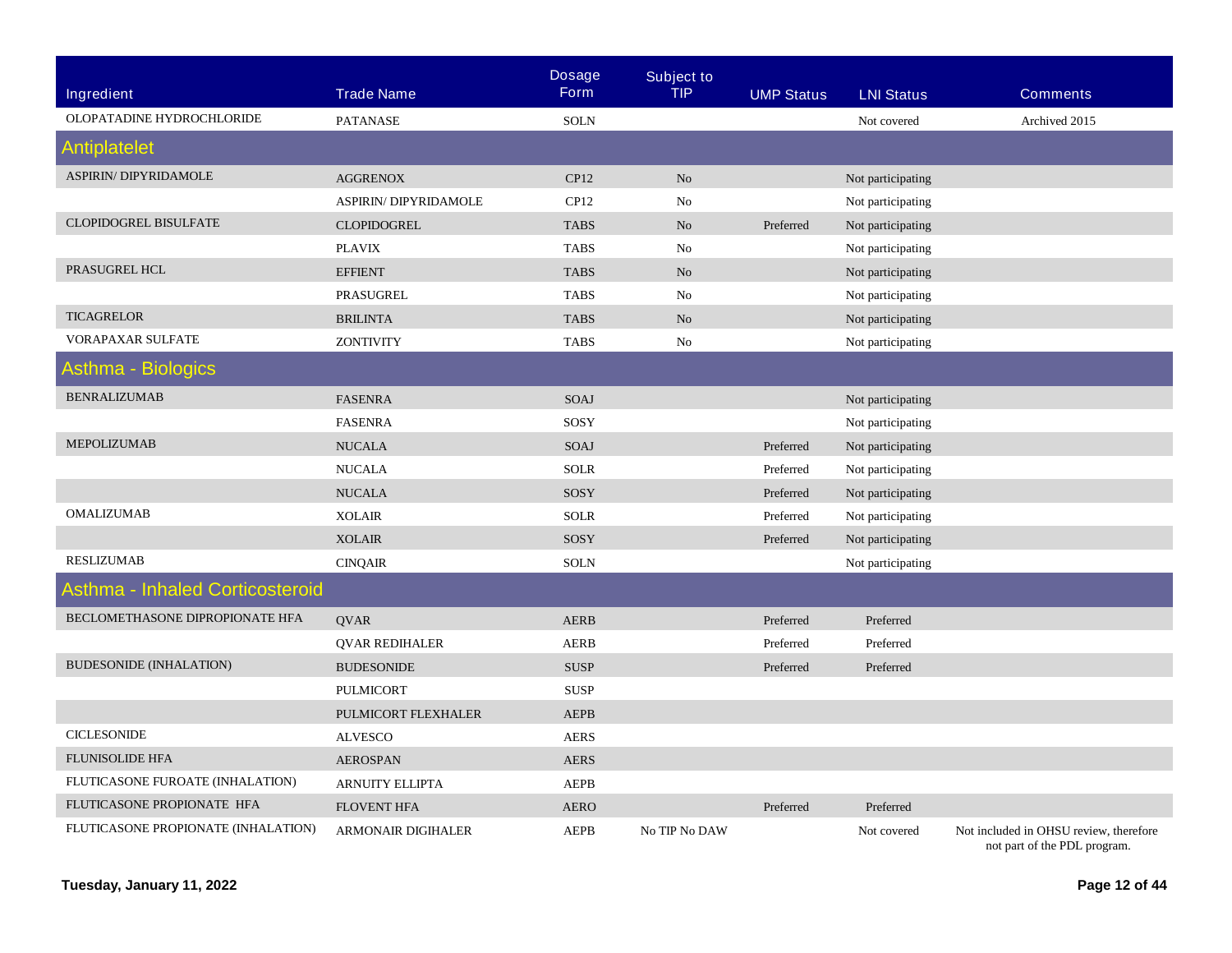|                                                 |                            | <b>Dosage</b> | <b>Subject to</b> |                   |                   |                                                                        |
|-------------------------------------------------|----------------------------|---------------|-------------------|-------------------|-------------------|------------------------------------------------------------------------|
| Ingredient                                      | <b>Trade Name</b>          | <b>Form</b>   | <b>TIP</b>        | <b>UMP Status</b> | <b>LNI Status</b> | <b>Comments</b>                                                        |
| FLUTICASONE PROPIONATE (INHALATION)             | <b>ARMONAIR RESPICLICK</b> | <b>AEPB</b>   | No TIP No DAW     |                   | Not covered       | Not included in OHSU review, therefore<br>not part of the PDL program. |
|                                                 | FLOVENT DISKUS             | <b>AEPB</b>   |                   | Preferred         | Preferred         |                                                                        |
| MOMETASONE FUROATE (INHALATION)                 | <b>ASMANEX HFA</b>         | <b>AERO</b>   |                   |                   |                   |                                                                        |
|                                                 | <b>ASMANEX TWISTHALER</b>  | <b>AEPB</b>   |                   |                   |                   |                                                                        |
| Asthma - Leukotriene Modifier                   |                            |               |                   |                   |                   |                                                                        |
| MONTELUKAST SODIUM                              | MONTELUKAST SODIUM         | <b>CHEW</b>   |                   | Preferred         | Not covered       |                                                                        |
|                                                 | MONTELUKAST SODIUM         | <b>PACK</b>   |                   | Preferred         | Preferred         |                                                                        |
|                                                 | MONTELUKAST SODIUM         | <b>TABS</b>   |                   | Preferred         | Preferred         |                                                                        |
|                                                 | <b>SINGULAIR</b>           | <b>CHEW</b>   |                   |                   | Not covered       |                                                                        |
|                                                 | <b>SINGULAIR</b>           | <b>PACK</b>   |                   |                   |                   |                                                                        |
|                                                 | <b>SINGULAIR</b>           | <b>TABS</b>   |                   |                   |                   |                                                                        |
| ZAFIRLUKAST                                     | <b>ACCOLATE</b>            | <b>TABS</b>   |                   |                   |                   |                                                                        |
|                                                 | ZAFIRLUKAST                | <b>TABS</b>   |                   | Preferred         | Preferred         |                                                                        |
| <b>ZILEUTON</b>                                 | <b>ZILEUTON ER</b>         | <b>TB12</b>   |                   |                   |                   |                                                                        |
|                                                 | <b>ZYFLO</b>               | <b>TABS</b>   |                   |                   |                   |                                                                        |
|                                                 | <b>ZYFLO CR</b>            | <b>TB12</b>   |                   |                   |                   |                                                                        |
| <b>Asthma - Quick Relief</b>                    |                            |               |                   |                   |                   |                                                                        |
| ALBUTEROL SULFATE                               | ALBUTEROL SULFATE          | <b>NEBU</b>   |                   | Preferred         | Preferred         |                                                                        |
|                                                 | ALBUTEROL SULFATE HFA      | <b>AERS</b>   |                   | Preferred         | Preferred         |                                                                        |
|                                                 | PROAIR DIGIHALER           | <b>AEPB</b>   |                   |                   |                   |                                                                        |
|                                                 | PROAIR HFA                 | <b>AERS</b>   |                   |                   |                   |                                                                        |
|                                                 | PROAIR RESPICLICK          | <b>AEPB</b>   |                   |                   |                   |                                                                        |
|                                                 | PROVENTIL HFA              | <b>AERS</b>   |                   |                   |                   |                                                                        |
|                                                 | <b>VENTOLIN HFA</b>        | <b>AERS</b>   |                   |                   |                   |                                                                        |
| LEVALBUTEROL HCL                                | LEVALBUTEROL HCL           | <b>NEBU</b>   |                   | Preferred         | Preferred         |                                                                        |
|                                                 | <b>XOPENEX</b>             | <b>NEBU</b>   |                   |                   |                   |                                                                        |
|                                                 | XOPENEX CONCENTRATE        | <b>NEBU</b>   |                   |                   |                   |                                                                        |
| LEVALBUTEROL TARTRATE                           | LEVALBUTEROL TARTRATE HFA  | <b>AERO</b>   |                   | Preferred         | Preferred         |                                                                        |
|                                                 | <b>XOPENEX HFA</b>         | <b>AERO</b>   |                   |                   |                   |                                                                        |
| Asthma or COPD - ICS - LABA - LAMA Combinations |                            |               |                   |                   |                   |                                                                        |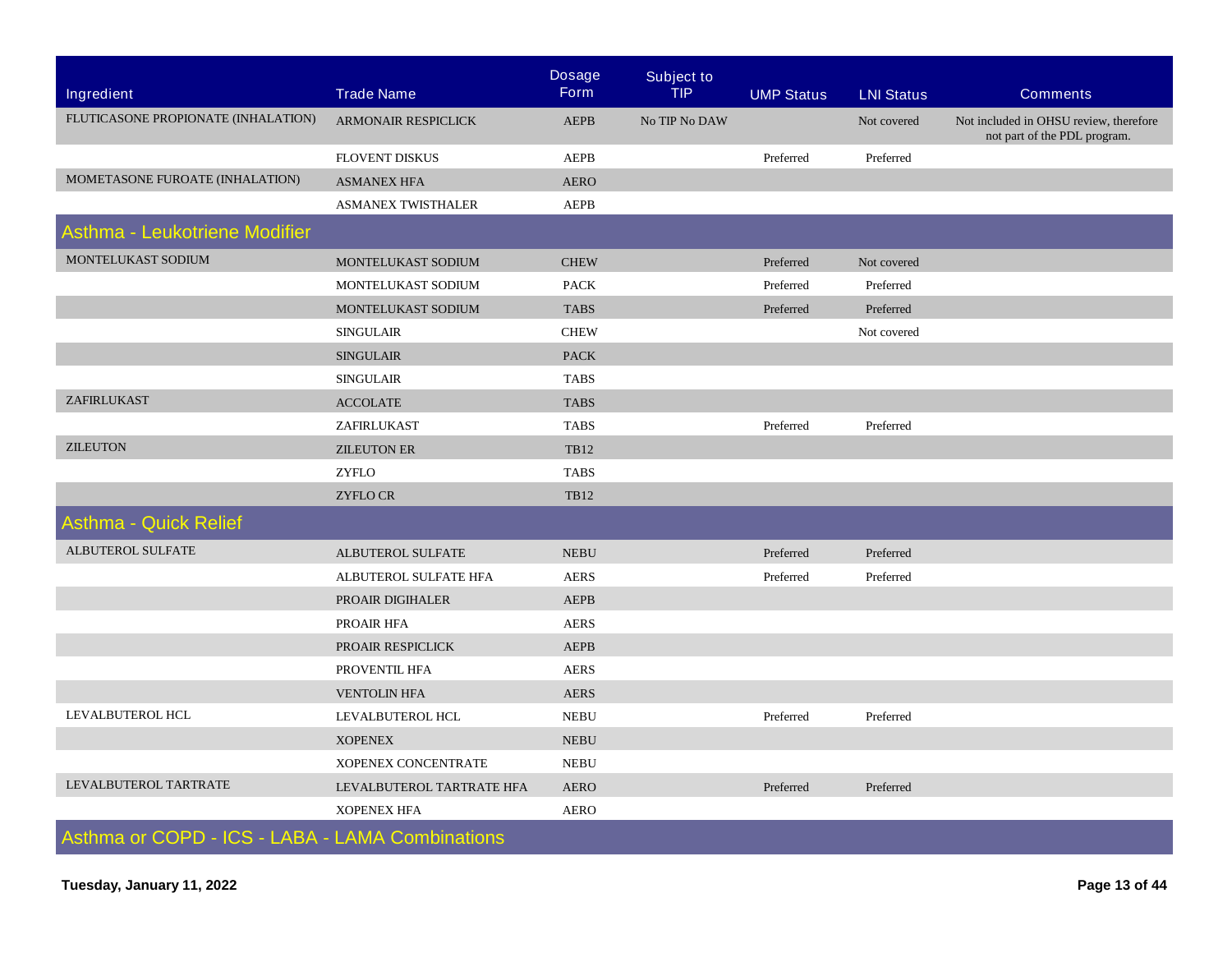|                                                              |                                                              | <b>Dosage</b> | <b>Subject to</b> |                   |                           |                                                                        |
|--------------------------------------------------------------|--------------------------------------------------------------|---------------|-------------------|-------------------|---------------------------|------------------------------------------------------------------------|
| Ingredient                                                   | <b>Trade Name</b>                                            | <b>Form</b>   | <b>TIP</b>        | <b>UMP Status</b> | <b>LNI Status</b>         | <b>Comments</b>                                                        |
| BUDESONIDE/ GLYCOPYRROLATE/<br>FORMOTEROL FUMARATE DIHYDRATE | <b>BREZTRI AEROSPHERE</b>                                    | <b>AERO</b>   | No TIP No DAW     |                   | Not covered               | Not included in OHSU review, therefore<br>not part of the PDL program. |
| FLUTICASONE/ SALMETEROL                                      | TRELEGY ELLIPTA                                              | <b>AEPB</b>   | No TIP No DAW     |                   | Not covered               | Not included in OHSU review, therefore<br>not part of the PDL program. |
| Asthma or COPD - ICS - LABA Combinations                     |                                                              |               |                   |                   |                           |                                                                        |
| BUDESONIDE/FORMOTEROL FUMARATE<br><b>DIHYDRATE</b>           | BUDESONIDE/FORMOTEROL<br><b>FUMARATE DIHYDRATE</b>           | <b>AERO</b>   |                   | Preferred         | PA required               |                                                                        |
|                                                              | <b>SYMBICORT</b>                                             | <b>AERO</b>   |                   |                   | PA required               |                                                                        |
| FLUTICASONE FUROATE/ VILANTEROL                              | <b>BREO ELLIPTA</b>                                          | <b>AEPB</b>   |                   |                   | PA required               |                                                                        |
| FLUTICASONE/ SALMETEROL                                      | <b>ADVAIR DISKUS</b>                                         | <b>AEPB</b>   |                   |                   | PA required               |                                                                        |
|                                                              | <b>ADVAIR HFA</b>                                            | <b>AERO</b>   |                   | Preferred         | Preferred, PA<br>required |                                                                        |
|                                                              | <b>AIRDUO</b>                                                | <b>AERO</b>   | No TIP No DAW     |                   | Not covered               | Not included in OHSU review, therefore<br>not part of the PDL program. |
|                                                              | <b>AIRDUO DIGIHALER</b>                                      | <b>AERO</b>   | No TIP No DAW     |                   | Not covered               | Not included in OHSU review, therefore<br>not part of the PDL program. |
|                                                              | <b>AIRDUO RESPICLICK</b>                                     | <b>AERO</b>   | No TIP No DAW     |                   | Not covered               | Not included in OHSU review, therefore<br>not part of the PDL program. |
|                                                              | <b>FLUTICASONE</b><br>PROPIONATE/SALMETEROL                  | <b>AEPB</b>   |                   |                   | PA required               |                                                                        |
|                                                              | <b>FLUTICASONE</b><br>PROPIONATE/SALMETEROL<br><b>DISKUS</b> | <b>AEPB</b>   |                   | Preferred         | Preferred, PA<br>required |                                                                        |
|                                                              | <b>WIXELA INHUB</b>                                          | <b>AEPB</b>   |                   | Preferred         | Preferred, PA<br>required |                                                                        |
| MOMETASONE FUROATE/ FORMOTEROL<br><b>FUMARATE DIHYDRATE</b>  | <b>DULERA</b>                                                | <b>AERO</b>   |                   |                   | PA required               |                                                                        |
| Asthma or COPD - LABA - LAMA Combinations                    |                                                              |               |                   |                   |                           |                                                                        |
| ACLIDINIUM BROMIDE-FORMOTEROL<br><b>FUMARATE</b>             | <b>DUAKLIR PRESSAIR</b>                                      | <b>AEPB</b>   | No TIP No DAW     |                   | Not covered               | Not included in OHSU review, therefore<br>not part of the PDL program. |
| GLYCOPYRROLATE/FORMOTEROL<br><b>FUMARATE</b>                 | <b>BEVESPI AEROSPHERE</b>                                    | <b>AERO</b>   | No TIP No DAW     |                   | Not covered               | Not included in OHSU review, therefore<br>not part of the PDL program. |
| <b>INDACATEROL MALEATE/</b><br><b>GLYCOPYRROLATE</b>         | <b>UTIBRON NEOHALER</b>                                      | CAPS          |                   |                   | PA required               | COPD Only                                                              |
| TIOTROPIUM BROMIDE/ OLODATEROL HCL                           | STIOLTO RESPIMAT                                             | <b>AERS</b>   |                   | Preferred         | Preferred, PA<br>required | COPD Only                                                              |
| UMECLIDINIUM-VILANTEROL                                      | <b>ANORO ELLIPTA</b>                                         | <b>AEPB</b>   |                   |                   | PA required               | <b>COPD Only</b>                                                       |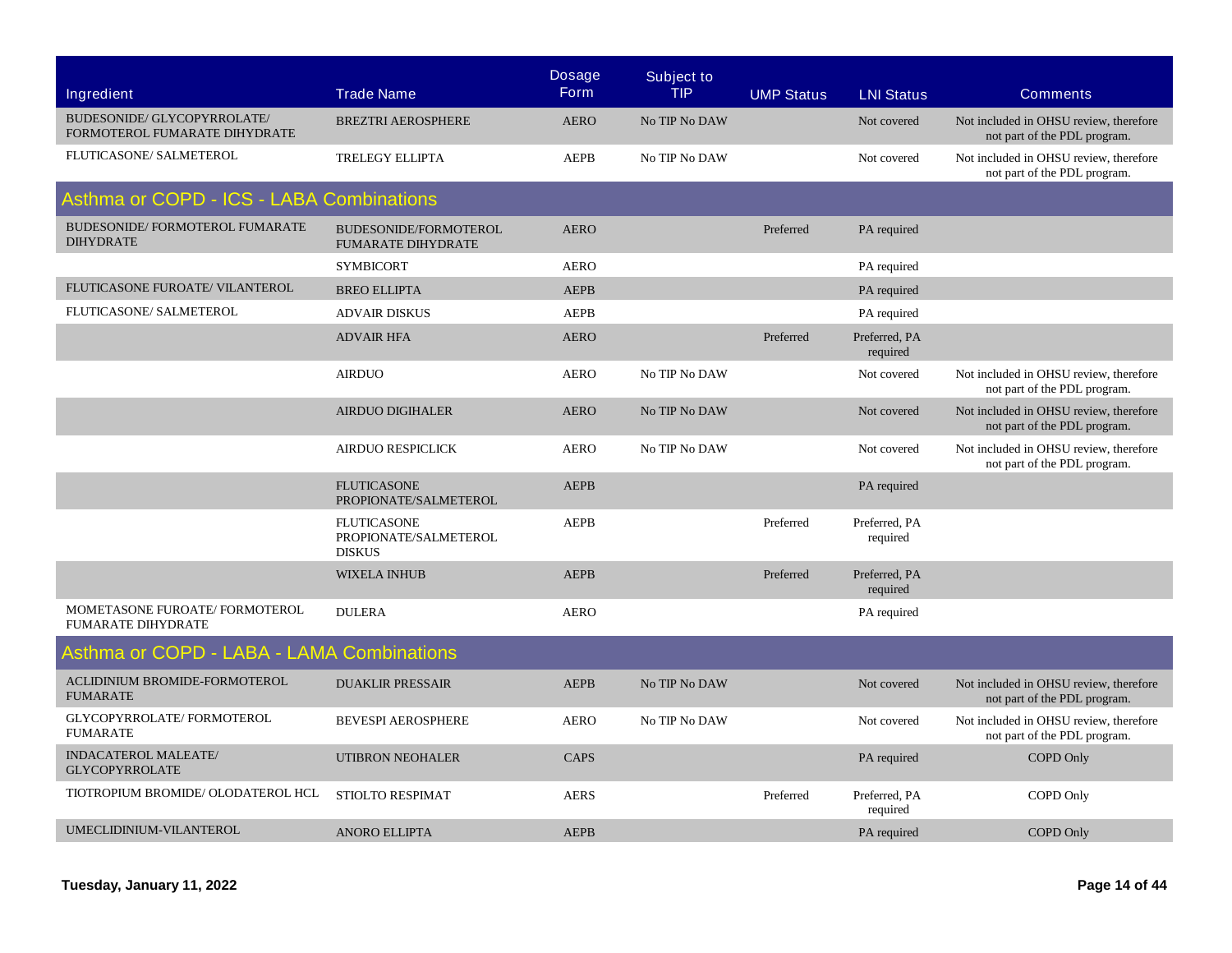| <b>Ingredient</b>                                     | <b>Trade Name</b>                     | <b>Dosage</b><br><b>Form</b> | <b>Subject to</b><br><b>TIP</b> | <b>UMP Status</b> | <b>LNI Status</b>         | <b>Comments</b>                                                        |
|-------------------------------------------------------|---------------------------------------|------------------------------|---------------------------------|-------------------|---------------------------|------------------------------------------------------------------------|
| Asthma or COPD - Long Acting Beta Agonist (LABA)      |                                       |                              |                                 |                   |                           |                                                                        |
| ARFORMOTEROL TARTRATE                                 | ARFORMOTEROL TARTRATE                 | <b>NEBU</b>                  |                                 |                   | PA required               | COPD Only                                                              |
|                                                       | <b>BROVANA</b>                        | <b>NEBU</b>                  |                                 |                   | PA required               | COPD Only                                                              |
| FORMOTEROL FUMARATE                                   | FORMOTEROL FUMARATE                   | <b>NEBU</b>                  |                                 | Preferred         | PA required               | COPD Only                                                              |
|                                                       | <b>PERFOROMIST</b>                    | <b>NEBU</b>                  |                                 |                   | PA required               | COPD Only                                                              |
| <b>INDACATEROL MALEATE</b>                            | <b>ARCAPTA NEOHALER</b>               | CAPS                         |                                 |                   | PA required               | COPD Only                                                              |
| OLODATEROL HCL                                        | STRIVERDI RESPIMAT                    | <b>AERS</b>                  |                                 | Preferred         | Preferred, PA<br>required | COPD Only                                                              |
| SALMETEROL XINAFOATE                                  | <b>SEREVENT DISKUS</b>                | <b>AEPB</b>                  |                                 | Preferred         | Preferred, PA<br>required |                                                                        |
| Asthma or COPD - Long Acting Muscarinic Agents (LAMA) |                                       |                              |                                 |                   |                           |                                                                        |
| <b>ACLIDINIUM</b>                                     | TUDORZA PRESSAIR                      | <b>AEPB</b>                  |                                 |                   | PA required               | COPD Only                                                              |
|                                                       | <b>TUDORZA PRESSAIR</b>               | <b>AERS</b>                  |                                 |                   | PA required               | COPD Only                                                              |
| GLYCOPYRROLATE (INHALATION)                           | LONHALA MAGNAIR REFILL KIT            | <b>SOLN</b>                  | No TIP No DAW                   |                   | Not covered               | Not included in OHSU review, therefore<br>not part of the PDL program. |
|                                                       | LONHALA MAGNAIR STARTER<br><b>KIT</b> | <b>SOLN</b>                  | No TIP No DAW                   |                   | Not covered               | Not included in OHSU review, therefore<br>not part of the PDL program. |
|                                                       | <b>SEEBRI NEOHALER</b>                | <b>CAPS</b>                  |                                 |                   | PA required               | COPD Only                                                              |
| <b>REVEFENACIN</b>                                    | YUPELRI                               | <b>SOLN</b>                  | No TIP, No DAW                  |                   |                           | Not included in OHSU review, therefore<br>not part of the PDL program. |
| TIOTROPIUM BROMIDE MONOHYDRATE                        | SPIRIVA HANDIHALER                    | CAPS                         |                                 | Preferred         | Preferred, PA<br>required | COPD Only                                                              |
|                                                       | SPIRIVA RESPIMAT                      | <b>AERS</b>                  |                                 | Preferred         | Preferred, PA<br>required | COPD Only                                                              |
| <b>UMECLIDINIUM BROMIDE</b>                           | <b>INCRUSE ELLIPTA</b>                | <b>AEPB</b>                  |                                 |                   | PA required               | <b>COPD Only</b>                                                       |
| Asthma or COPD - PD4I Phosphodiesterase - 4 Inhibitor |                                       |                              |                                 |                   |                           |                                                                        |
| <b>ROFLUMILAST</b>                                    | <b>DALIRESP</b>                       | <b>TABS</b>                  |                                 | Preferred         | Preferred, PA<br>required | COPD Only                                                              |
| <b>Atopic Dermatitis</b>                              |                                       |                              |                                 |                   |                           |                                                                        |
| <b>CRISABOROLE</b>                                    | <b>EUCRISA</b>                        | <b>OINT</b>                  |                                 |                   | Not participating         |                                                                        |
| <b>DUPILUMAB</b>                                      | <b>DUPIXENT</b>                       | SOSY                         |                                 |                   | Not participating         |                                                                        |
| <b>PIMECROLIMUS</b>                                   | <b>ELIDEL</b>                         | <b>CREA</b>                  |                                 |                   | Not participating         |                                                                        |
|                                                       | <b>PIMECROLIMUS</b>                   | <b>CREA</b>                  |                                 | Preferred         | Not participating         |                                                                        |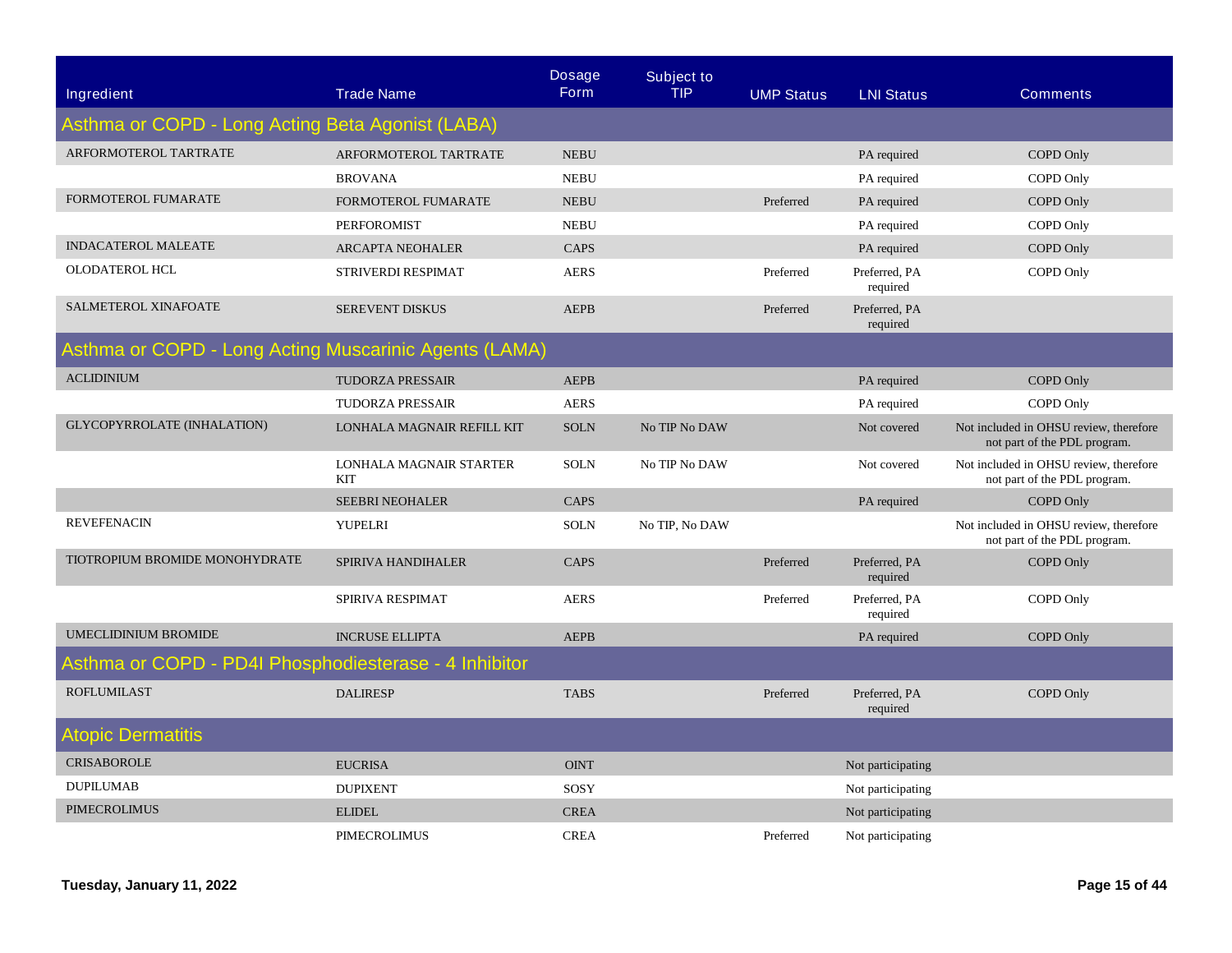|                                                   |                                | <b>Dosage</b>    | <b>Subject to</b> |                   |                   |                 |
|---------------------------------------------------|--------------------------------|------------------|-------------------|-------------------|-------------------|-----------------|
| <b>Ingredient</b>                                 | <b>Trade Name</b>              | <b>Form</b>      | <b>TIP</b>        | <b>UMP Status</b> | <b>LNI Status</b> | <b>Comments</b> |
| TACROLIMUS (TOPICAL)                              | <b>PROTOPIC</b>                | <b>OINT</b>      |                   |                   | Not participating |                 |
|                                                   | <b>TACROLIMUS</b>              | <b>OINT</b>      |                   | Preferred         | Not participating |                 |
| <b>Beta Blocker</b>                               |                                |                  |                   |                   |                   |                 |
| ACEBUTOLOL HCL                                    | <b>ACEBUTOLOL HCL</b>          | <b>CAPS</b>      |                   | Preferred         | Not participating | Archived 2015   |
| <b>ATENOLOL</b>                                   | <b>ATENOLOL</b>                | <b>TABS</b>      |                   | Preferred         | Not participating | Archived 2015   |
|                                                   | <b>TENORMIN</b>                | <b>TABS</b>      |                   |                   | Not participating | Archived 2015   |
| BETAXOLOL HCL                                     | <b>BETAXOLOL HCL</b>           | <b>TABS</b>      |                   | Preferred         | Not participating | Archived 2015   |
| <b>BISOPROLOL FUMARATE</b>                        | <b>BISOPROLOL FUMARATE</b>     | <b>TABS</b>      |                   | Preferred         | Not participating | Archived 2015   |
| CARVEDILOL                                        | CARVEDILOL                     | <b>TABS</b>      |                   | Preferred         | Not participating | Archived 2015   |
|                                                   | <b>COREG</b>                   | <b>TABS</b>      |                   |                   | Not participating | Archived 2015   |
| CARVEDILOL PHOSPHATE                              | CARVEDILOL PHOSPHATE           | CP24             |                   |                   | Not participating | Archived 2015   |
|                                                   | <b>COREG CR</b>                | CP24             |                   |                   | Not participating | Archived 2015   |
| <b>LABETALOL HCL</b>                              | <b>LABETALOL HCL</b>           | <b>SOLN</b>      |                   | Preferred         | Not participating | Archived 2015   |
|                                                   | <b>LABETALOL HCL</b>           | <b>TABS</b>      |                   | Preferred         | Not participating | Archived 2015   |
|                                                   | <b>TRANDATE</b>                | <b>TABS</b>      |                   |                   | Not participating | Archived 2015   |
| METOPROLOL SUCCINATE                              | <b>METOPROLOL SUCCINATE ER</b> | <b>TB24</b>      |                   | Preferred         | Not participating | Archived 2015   |
|                                                   | <b>TOPROL XL</b>               | <b>TB24</b>      |                   |                   | Not participating | Archived 2015   |
| METOPROLOL TARTRATE                               | <b>LOPRESSOR</b>               | <b>TABS</b>      |                   |                   | Not participating | Archived 2015   |
|                                                   | METOPROLOL TARTRATE            | <b>TABS</b>      |                   | Preferred         | Not participating | Archived 2015   |
| <b>NADOLOL</b>                                    | <b>CORGARD</b>                 | <b>TABS</b>      |                   |                   | Not participating | Archived 2015   |
|                                                   | <b>NADOLOL</b>                 | <b>TABS</b>      |                   | Preferred         | Not participating | Archived 2015   |
| NEBIVOLOL HCL                                     | <b>BYSTOLIC</b>                | <b>TABS</b>      |                   |                   | Not participating | Archived 2015   |
| PINDOLOL                                          | <b>PINDOLOL</b>                | <b>TABS</b>      |                   | Preferred         | Not participating | Archived 2015   |
| PROPRANOLOL HCL                                   | <b>HEMANGEOL</b>               | <b>SOLN</b>      |                   |                   | Not participating | Archived 2015   |
|                                                   | <b>INDERAL LA</b>              | CP <sub>24</sub> |                   |                   | Not participating | Archived 2015   |
|                                                   | PROPRANOLOL HCL                | <b>SOLN</b>      |                   | Preferred         | Not participating | Archived 2015   |
|                                                   | PROPRANOLOL HCL                | <b>TABS</b>      |                   | Preferred         | Not participating | Archived 2015   |
|                                                   | PROPRANOLOL HCL ER             | CP24             |                   | Preferred         | Not participating | Archived 2015   |
| PROPRANOLOL HCL SUSTAINED-RELEASE<br><b>BEADS</b> | <b>INDERAL XL</b>              | CP24             |                   |                   | Not participating | Archived 2015   |
|                                                   | <b>INNOPRAN XL</b>             | CP24             |                   |                   | Not participating | Archived 2015   |
| <b>TIMOLOL MALEATE</b>                            | <b>TIMOLOL MALEATE</b>         | <b>TABS</b>      |                   | Preferred         | Not participating | Archived 2015   |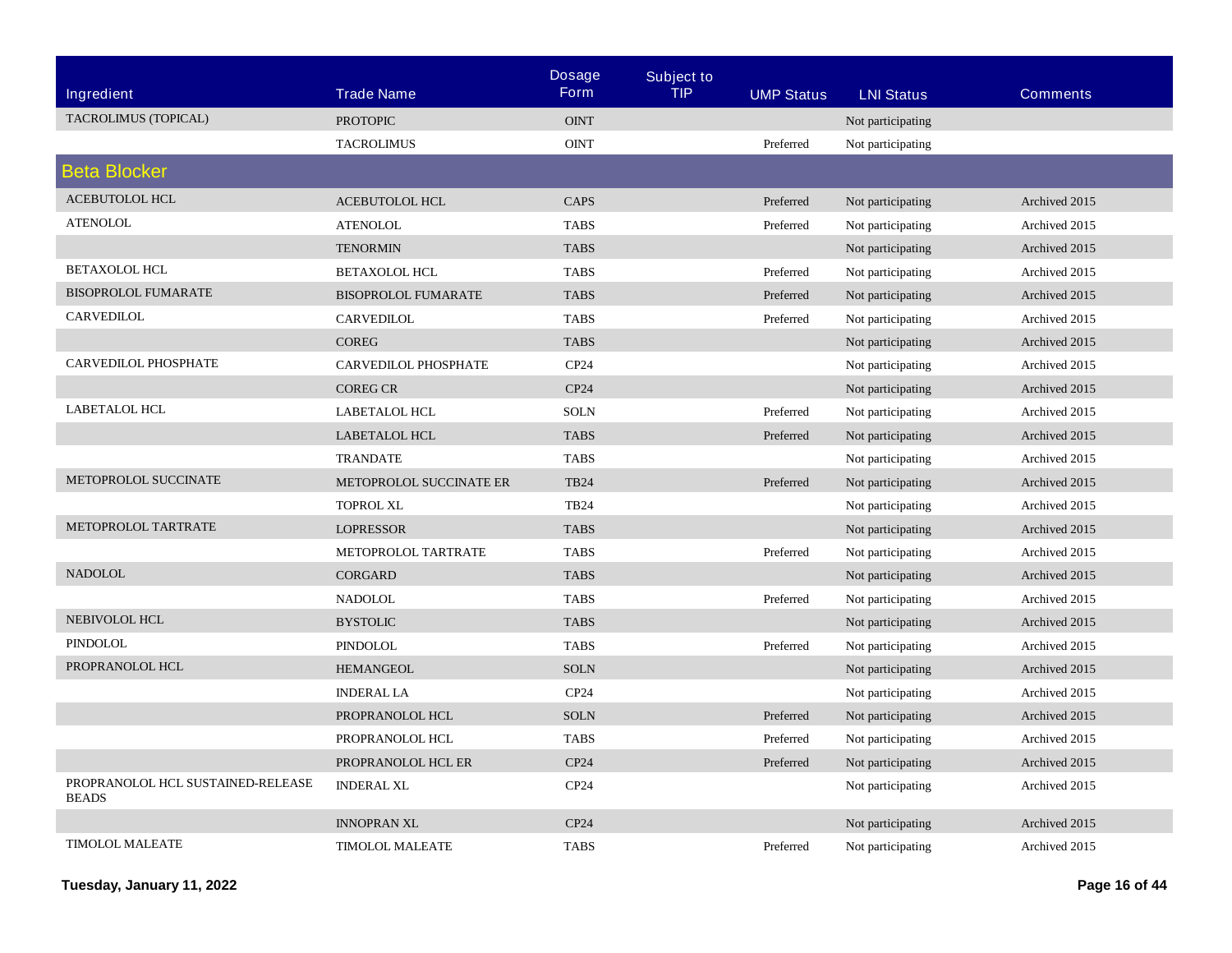| Ingredient                                        | <b>Trade Name</b>                         | <b>Dosage</b><br><b>Form</b> | <b>Subject to</b><br><b>TIP</b> |                   |                   | <b>Comments</b> |  |  |  |
|---------------------------------------------------|-------------------------------------------|------------------------------|---------------------------------|-------------------|-------------------|-----------------|--|--|--|
|                                                   |                                           |                              |                                 | <b>UMP Status</b> | <b>LNI Status</b> |                 |  |  |  |
| Calcitonin Gene-Related Peptide Inhibitors (CGRP) |                                           |                              |                                 |                   |                   |                 |  |  |  |
| <b>ERENUMAB</b>                                   | <b>AIMOVIG</b>                            | <b>SOAJ</b>                  |                                 |                   | Not participating |                 |  |  |  |
| <b>FREMANEZUMAB</b>                               | <b>AJOVY</b>                              | SOSY                         |                                 | Preferred         | Not participating |                 |  |  |  |
| FREMANEZUMAB-VFRM                                 | <b>AJOVY</b>                              | SOAJ                         |                                 | Preferred         | Not participating |                 |  |  |  |
| <b>GALCANEZUMAB</b>                               | <b>EMGALITY</b>                           | SOAJ                         |                                 |                   | Not participating |                 |  |  |  |
|                                                   | <b>EMGALITY</b>                           | SOSY                         |                                 |                   | Not participating |                 |  |  |  |
| RIMEGEPANT SULFATE                                | <b>NURTEC</b>                             | <b>TBDP</b>                  |                                 |                   | Not participating |                 |  |  |  |
| <b>UBROGEPANT</b>                                 | <b>UBRELVY</b>                            | <b>TABS</b>                  |                                 |                   | Not participating |                 |  |  |  |
|                                                   | Calcium Channel Blocker - Dihydropyridine |                              |                                 |                   |                   |                 |  |  |  |
| <b>AMLODIPINE BESYLATE</b>                        | <b>AMLODIPINE BESYLATE</b>                | <b>TABS</b>                  |                                 | Preferred         | Not participating | Archived 2015   |  |  |  |
|                                                   | <b>KATERZIA</b>                           | <b>SUSP</b>                  |                                 |                   | Not participating | Archived 2015   |  |  |  |
|                                                   | <b>NORVASC</b>                            | <b>TABS</b>                  |                                 |                   | Not participating | Archived 2015   |  |  |  |
| <b>FELODIPINE</b>                                 | <b>FELODIPINE ER</b>                      | <b>TB24</b>                  |                                 | Preferred         | Not participating | Archived 2015   |  |  |  |
| <b>ISRADIPINE</b>                                 | <b>ISRADIPINE</b>                         | <b>CAPS</b>                  |                                 |                   | Not participating | Archived 2015   |  |  |  |
| LEVAMLODIPINE MALEATE                             | <b>CONJUPRI</b>                           | <b>TABS</b>                  |                                 |                   | Not participating | Archived 2015   |  |  |  |
| NICARDIPINE HCL                                   | NICARDIPINE HCL                           | <b>CAPS</b>                  |                                 | Preferred         | Not participating | Archived 2015   |  |  |  |
| <b>NIFEDIPINE</b>                                 | <b>ADALAT CC</b>                          | <b>TB24</b>                  |                                 |                   | Not participating | Archived 2015   |  |  |  |
|                                                   | <b>AFEDITAB CR</b>                        | <b>TB24</b>                  |                                 | Preferred         | Not participating | Archived 2015   |  |  |  |
|                                                   | NIFEDIAC CC                               | <b>TB24</b>                  |                                 |                   | Not participating | Archived 2015   |  |  |  |
|                                                   | NIFEDICAL XL                              | <b>TB24</b>                  |                                 |                   | Not participating | Archived 2015   |  |  |  |
|                                                   | <b>NIFEDIPINE</b>                         | CAPS                         |                                 |                   | Not participating | Archived 2015   |  |  |  |
|                                                   | NIFEDIPINE ER                             | <b>TB24</b>                  |                                 | Preferred         | Not participating | Archived 2015   |  |  |  |
|                                                   | <b>PROCARDIA</b>                          | CAPS                         |                                 |                   | Not participating | Archived 2015   |  |  |  |
|                                                   | PROCARDIA XL                              | <b>TB24</b>                  |                                 |                   | Not participating | Archived 2015   |  |  |  |
| <b>NISOLDIPINE</b>                                | NISOLDIPINE ER                            | <b>TB24</b>                  |                                 | Preferred         | Not participating | Archived 2015   |  |  |  |
|                                                   | <b>SULAR</b>                              | <b>TB24</b>                  |                                 |                   | Not participating | Archived 2015   |  |  |  |
| Calcium Channel Blocker - Non-Dihydropyridine     |                                           |                              |                                 |                   |                   |                 |  |  |  |
| <b>DILTIAZEM HCL</b>                              | <b>CARDIZEM</b>                           | <b>TABS</b>                  |                                 |                   | Not participating | Archived 2015   |  |  |  |
|                                                   | <b>DILTIAZEM HCL</b>                      | <b>SOLN</b>                  |                                 | Preferred         | Not participating | Archived 2015   |  |  |  |
|                                                   | <b>DILTIAZEM HCL</b>                      | <b>TABS</b>                  |                                 | Preferred         | Not participating | Archived 2015   |  |  |  |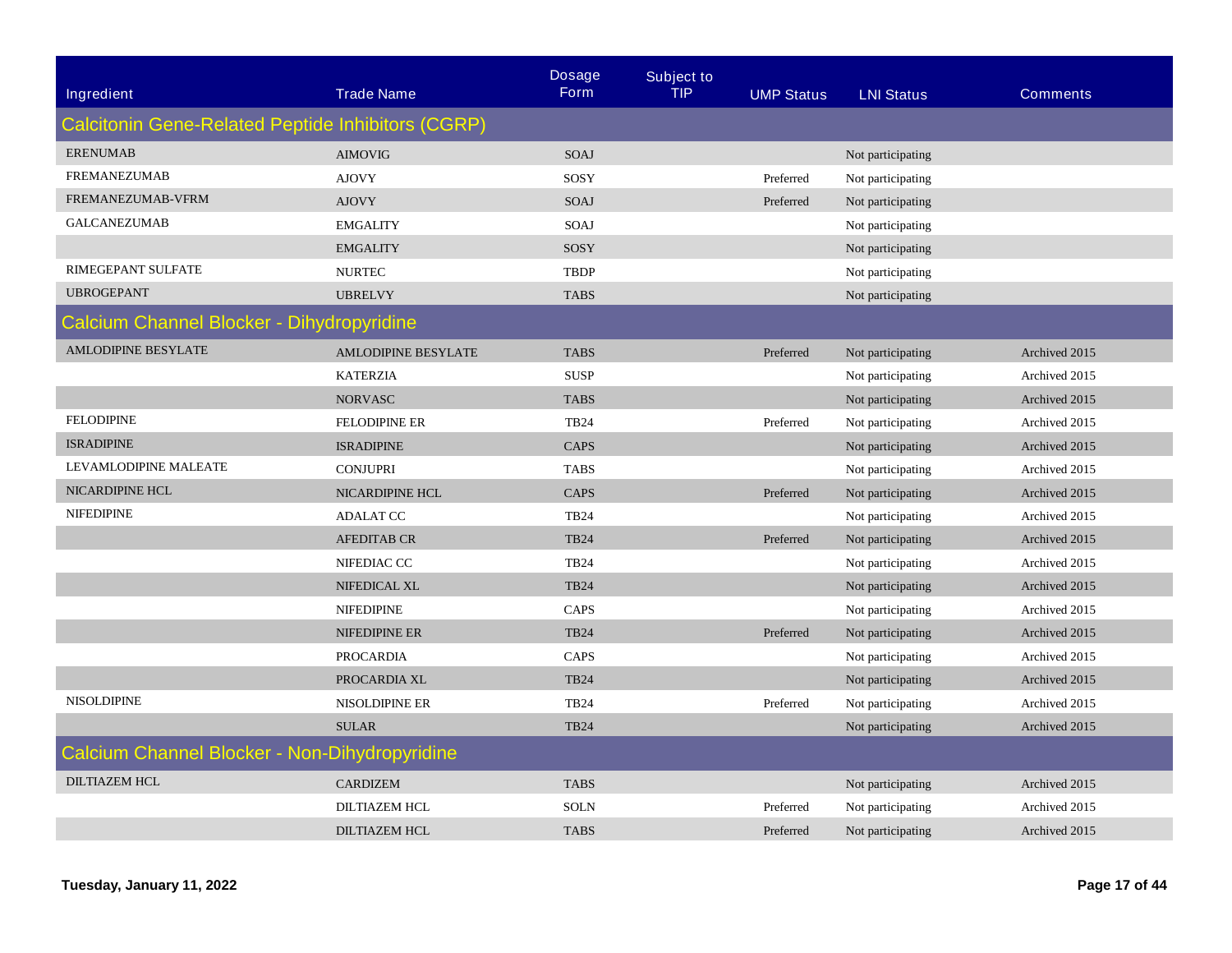|                                                |                         | <b>Dosage</b>    | <b>Subject to</b> |                   |                   |                 |
|------------------------------------------------|-------------------------|------------------|-------------------|-------------------|-------------------|-----------------|
| Ingredient                                     | <b>Trade Name</b>       | <b>Form</b>      | <b>TIP</b>        | <b>UMP Status</b> | <b>LNI Status</b> | <b>Comments</b> |
| <b>DILTIAZEM HCL</b>                           | <b>DILTIAZEM HCL ER</b> | CP12             |                   | Preferred         | Not participating | Archived 2015   |
|                                                | <b>DILTIAZEM HCL ER</b> | CP24             |                   | Preferred         | Not participating | Archived 2015   |
|                                                | <b>DILT-XR</b>          | CP <sub>24</sub> |                   | Preferred         | Not participating | Archived 2015   |
| DILTIAZEM HCL COATED BEADS                     | <b>CARDIZEM CD</b>      | CP24             |                   |                   | Not participating | Archived 2015   |
|                                                | <b>CARDIZEM LA</b>      | <b>TB24</b>      |                   |                   | Not participating | Archived 2015   |
|                                                | <b>CARTIA XT</b>        | CP24             |                   |                   | Not participating | Archived 2015   |
|                                                | <b>DILTIAZEM CD</b>     | CP24             |                   | Preferred         | Not participating | Archived 2015   |
|                                                | DILTIAZEM HCL CD        | CP24             |                   | Preferred         | Not participating | Archived 2015   |
|                                                | <b>DILTIAZEM HCL ER</b> | CP24             |                   | Preferred         | Not participating | Archived 2015   |
|                                                | <b>DILTIAZEM HCL ER</b> | <b>TB24</b>      |                   | Preferred         | Not participating | Archived 2015   |
|                                                | <b>MATZIM LA</b>        | <b>TB24</b>      |                   | Preferred         | Not participating | Archived 2015   |
| DILTIAZEM HCL EXTENDED RELEASE<br><b>BEADS</b> | <b>DILTIAZEM HCL</b>    | CP24             |                   | Preferred         | Not participating | Archived 2015   |
|                                                | <b>DILTIAZEM HCL ER</b> | CP24             |                   | Preferred         | Not participating | Archived 2015   |
|                                                | <b>TAZTIA XT</b>        | CP24             |                   |                   | Not participating | Archived 2015   |
|                                                | <b>TIAZAC</b>           | CP24             |                   |                   | Not participating | Archived 2015   |
| <b>VERAPAMIL HCL</b>                           | <b>CALAN</b>            | <b>TABS</b>      |                   |                   | Not participating | Archived 2015   |
|                                                | <b>CALAN SR</b>         | <b>TBCR</b>      |                   |                   | Not participating | Archived 2015   |
|                                                | <b>ISOPTIN SR</b>       | <b>TBCR</b>      |                   |                   | Not participating | Archived 2015   |
|                                                | <b>VERAPAMIL HCL</b>    | <b>SOLN</b>      |                   |                   | Not participating | Archived 2015   |
|                                                | <b>VERAPAMIL HCL</b>    | <b>TABS</b>      |                   | Preferred         | Not participating | Archived 2015   |
|                                                | <b>VERAPAMIL HCL CR</b> | <b>TBCR</b>      |                   | Preferred         | Not participating | Archived 2015   |
|                                                | <b>VERAPAMIL HCL ER</b> | CP24             |                   | Preferred         | Not participating | Archived 2015   |
|                                                | <b>VERAPAMIL HCL ER</b> | <b>TBCR</b>      |                   | Preferred         | Not participating | Archived 2015   |
|                                                | VERAPAMIL HCL SA        | <b>TBCR</b>      |                   | Preferred         | Not participating | Archived 2015   |
|                                                | <b>VERAPAMIL HCL SR</b> | CP24             |                   | Preferred         | Not participating | Archived 2015   |
|                                                | <b>VERAPAMIL HCL SR</b> | <b>TBCR</b>      |                   | Preferred         | Not participating | Archived 2015   |
|                                                | <b>VERELAN</b>          | CP24             |                   |                   | Not participating | Archived 2015   |
|                                                | <b>VERELAN PM</b>       | CP24             |                   |                   | Not participating | Archived 2015   |
| Diabetes Drugs - Amylin Agonist                |                         |                  |                   |                   |                   |                 |
| PRAMLINTIDE ACETATE                            | <b>SYMLINPEN 120</b>    | <b>SOPN</b>      | N <sub>o</sub>    |                   | Not participating |                 |
|                                                | <b>SYMLINPEN 60</b>     | <b>SOPN</b>      | No                |                   | Not participating |                 |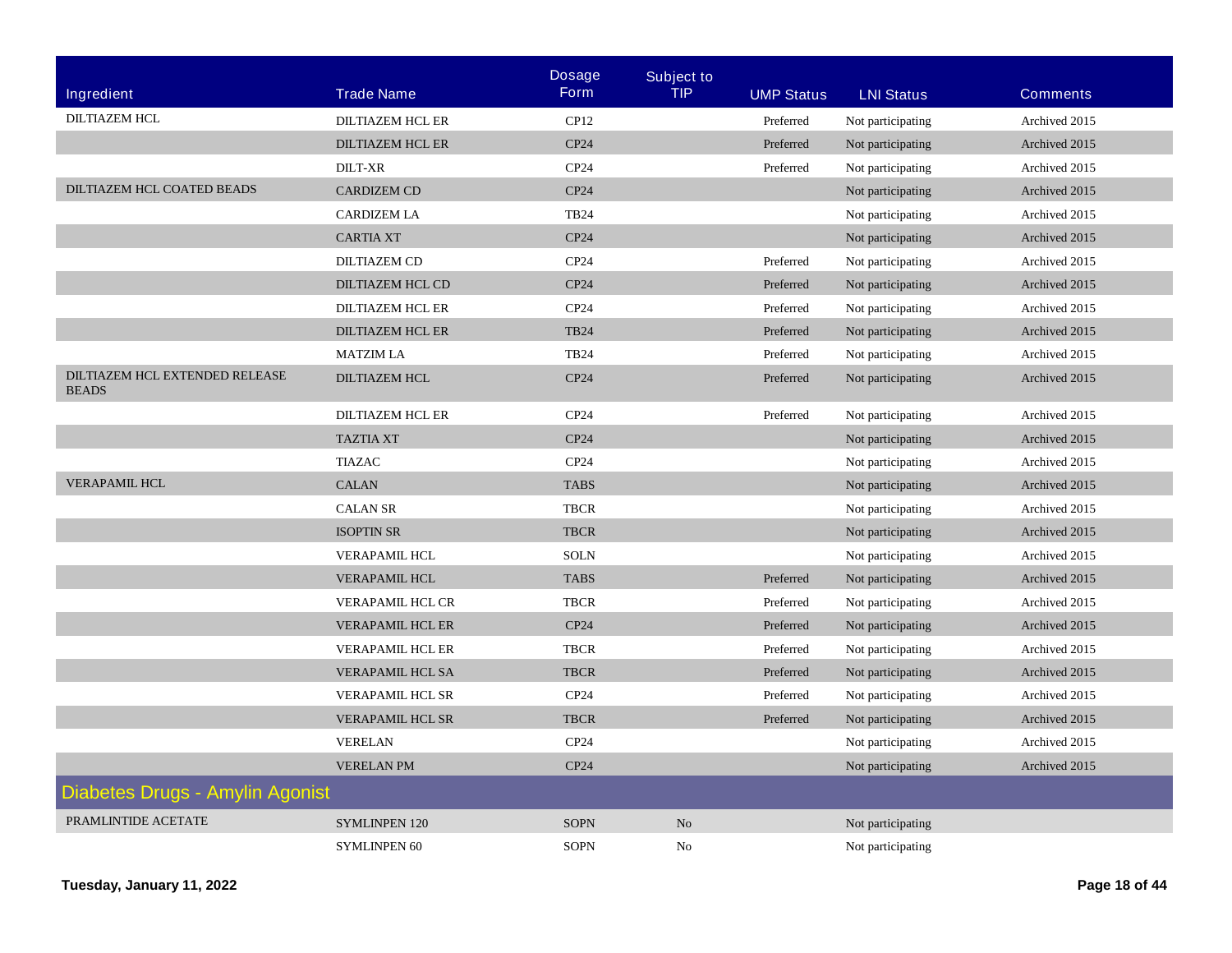| Ingredient                        | <b>Trade Name</b>         | <b>Dosage</b><br><b>Form</b> | <b>Subject to</b><br><b>TIP</b> | <b>UMP Status</b> | <b>LNI Status</b> | <b>Comments</b>                                                        |
|-----------------------------------|---------------------------|------------------------------|---------------------------------|-------------------|-------------------|------------------------------------------------------------------------|
| Diabetes Drugs - DPP-4 Inhibitors |                           |                              |                                 |                   |                   |                                                                        |
| ALOGLIPTIN BENZOATE               | <b>ALOGLIPTIN</b>         | <b>TABS</b>                  |                                 | Preferred         | Not participating |                                                                        |
|                                   | <b>NESINA</b>             | <b>TABS</b>                  |                                 |                   | Not participating |                                                                        |
| ALOGLIPTIN/ METFORMIN HCL         | ALOGLIPTIN/ METFORMIN HCL | <b>TABS</b>                  |                                 | Preferred         | Not participating |                                                                        |
|                                   | <b>KAZANO</b>             | <b>TABS</b>                  |                                 |                   | Not participating |                                                                        |
| ALOGLIPTIN/ PIOGLITAZONE          | ALOGLIPTIN/ PIOGLITAZONE  | <b>TABS</b>                  |                                 | Preferred         | Not participating |                                                                        |
|                                   | <b>OSENI</b>              | <b>TABS</b>                  |                                 |                   | Not participating |                                                                        |
| ERTUGLIFLOZIN/ METFORMIN HCL      | <b>SEGLUROMET</b>         | <b>TABS</b>                  | No TIP No DAW                   |                   | Not participating | Not included in OHSU review, therefore<br>not part of the PDL program. |
| ERTUGLIFLOZIN/ SITAGLIPTIN        | STEGLUJAN                 | <b>TABS</b>                  | No TIP No DAW                   |                   | Not participating | Not included in OHSU review, therefore<br>not part of the PDL program. |
| <b>LINAGLIPTIN</b>                | <b>TRADJENTA</b>          | <b>TABS</b>                  |                                 | Preferred         | Not participating |                                                                        |
| LINAGLIPTIN/ METFORMIN HCL        | <b>JENTADUETO</b>         | <b>TABS</b>                  |                                 | Preferred         | Not participating |                                                                        |
|                                   | <b>JENTADUETO XR</b>      | <b>TB24</b>                  |                                 | Preferred         | Not participating |                                                                        |
| <b>SAXAGLIPTIN HCL</b>            | ONGLYZA                   | <b>TABS</b>                  |                                 |                   | Not participating |                                                                        |
| SAXAGLIPTIN/ METFORMIN HCL        | <b>JANUMET</b>            | <b>TABS</b>                  |                                 |                   | Not participating |                                                                        |
|                                   | <b>JANUMET XR</b>         | <b>TB24</b>                  |                                 |                   | Not participating |                                                                        |
|                                   | KOMBIGLYZE XR             | <b>TB24</b>                  |                                 |                   | Not participating |                                                                        |
| SITAGLIPTIN PHOSPHATE             | <b>JANUVIA</b>            | <b>TABS</b>                  |                                 |                   | Not participating |                                                                        |
| Diabetes Drugs - GLP-1 Agonists   |                           |                              |                                 |                   |                   |                                                                        |
| <b>ALBIGLUTIDE</b>                | <b>TANZEUM</b>            | <b>PEN</b>                   |                                 |                   | Not participating |                                                                        |
|                                   | <b>TANZEUM</b>            | <b>SUSR</b>                  |                                 |                   | Not participating |                                                                        |
| <b>DULAGLUTIDE</b>                | <b>TRULICITY</b>          | <b>SOPN</b>                  |                                 | Preferred         | Not participating |                                                                        |
| <b>EXENATIDE</b>                  | <b>BYDUREON</b>           | <b>PEN</b>                   |                                 |                   | Not participating |                                                                        |
|                                   | <b>BYDUREON</b>           | <b>SRER</b>                  |                                 |                   | Not participating |                                                                        |
|                                   | <b>BYDUREON</b>           | <b>SUSR</b>                  |                                 |                   | Not participating |                                                                        |
|                                   | <b>BYDUREON BCISE</b>     | <b>AUIJ</b>                  |                                 |                   | Not participating |                                                                        |
|                                   | <b>BYDUREON PEN</b>       | PEN                          |                                 |                   | Not participating |                                                                        |
|                                   | <b>BYETTA</b>             | <b>SOLN</b>                  |                                 | Preferred         | Not participating |                                                                        |
|                                   | <b>BYETTA</b>             | <b>SOPN</b>                  |                                 | Preferred         | Not participating |                                                                        |
| INSULIN DEGLUDEC/ LIRAGLUTIDE     | <b>XULTOPHY</b>           | <b>SOPN</b>                  |                                 |                   | Not participating |                                                                        |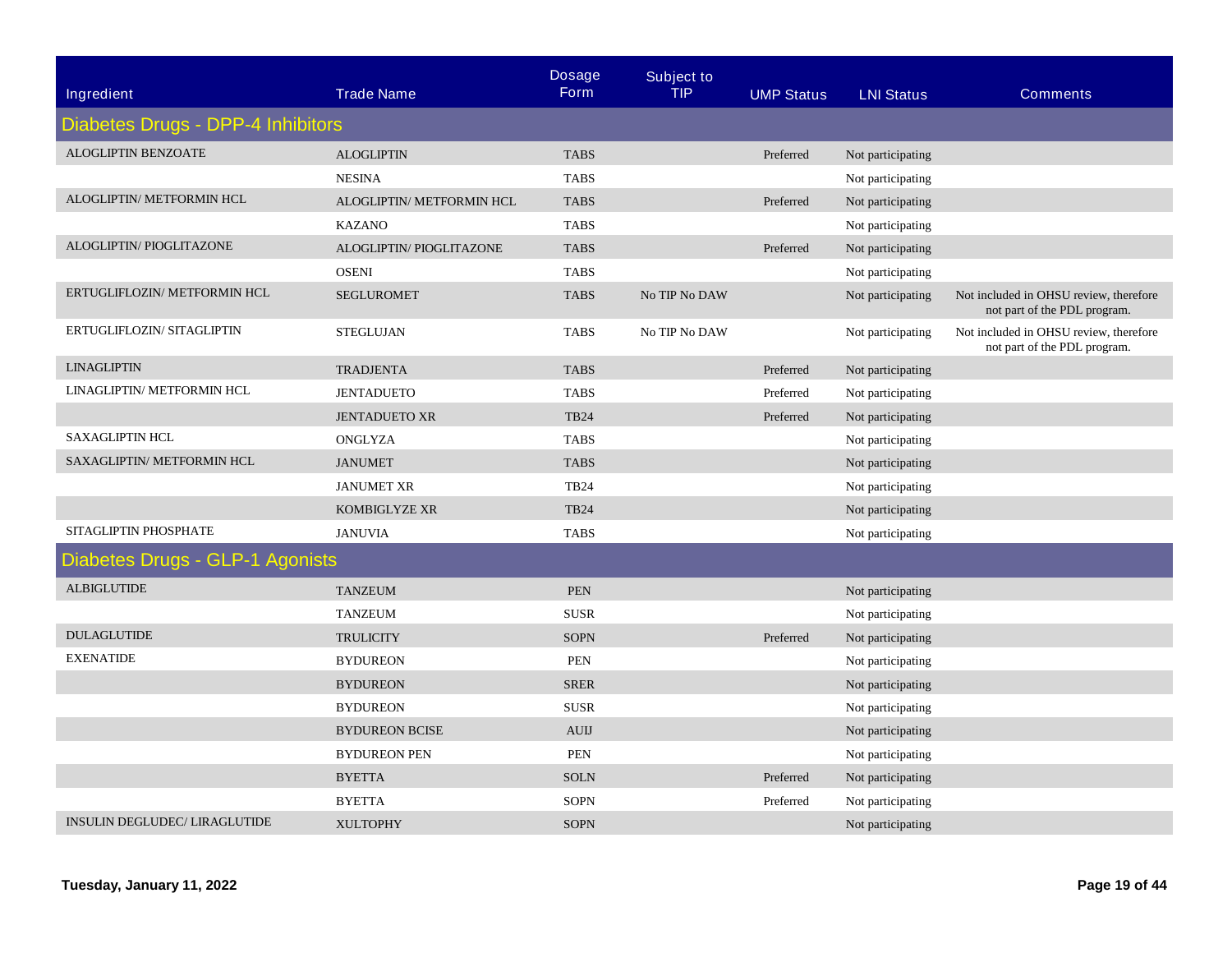|                                              |                         | <b>Dosage</b> | <b>Subject to</b> |                   |                   |                 |
|----------------------------------------------|-------------------------|---------------|-------------------|-------------------|-------------------|-----------------|
| Ingredient                                   | <b>Trade Name</b>       | <b>Form</b>   | <b>TIP</b>        | <b>UMP Status</b> | <b>LNI Status</b> | <b>Comments</b> |
| INSULIN DEGLUDEC/ LIRAGLUTIDE                | XULTOPHY 100/3.6        | <b>SOPN</b>   |                   |                   | Not participating |                 |
| <b>INSULIN GLARGINE/ LIXISENATIDE</b>        | SOLIQUA 100/33          | <b>SOPN</b>   |                   |                   | Not participating |                 |
| LIRAGLUTIDE                                  | <b>VICTOZA</b>          | <b>SOLN</b>   |                   | Preferred         | Not participating |                 |
|                                              | <b>VICTOZA</b>          | <b>SOPN</b>   |                   |                   | Not participating |                 |
| <b>LIXISENATIDE</b>                          | <b>ADLYXIN</b>          | <b>SOPN</b>   |                   |                   | Not participating |                 |
|                                              | ADLYXIN STARTER PACK    | <b>PNKT</b>   |                   |                   | Not participating |                 |
| <b>SEMAGLUTIDE</b>                           | <b>OZEMPIC</b>          | <b>SOPN</b>   |                   | Preferred         | Not participating |                 |
|                                              | <b>RYBELSUS</b>         | <b>TABS</b>   |                   | Preferred         | Not participating |                 |
| <b>Diabetes Drugs - Long-acting Insulins</b> |                         |               |                   |                   |                   |                 |
| <b>INSULIN DEGLUDEC</b>                      | <b>TRESIBA</b>          | <b>SOLN</b>   |                   |                   | Not participating |                 |
|                                              | TRESIBA FLEXTOUCH       | <b>SOPN</b>   |                   |                   | Not participating |                 |
| <b>INSULIN DETEMIR</b>                       | <b>LEVEMIR</b>          | <b>SOLN</b>   |                   |                   | Not participating |                 |
|                                              | LEVEMIR FLEXPEN         | <b>SOPN</b>   |                   |                   | Not participating |                 |
|                                              | LEVEMIR FLEXTOUCH       | <b>SOPN</b>   |                   |                   | Not participating |                 |
| <b>INSULIN GLARGINE</b>                      | <b>BASAGLAR KWIKPEN</b> | SOPN          |                   | Preferred         | Not participating |                 |
|                                              | <b>LANTUS</b>           | <b>SOLN</b>   |                   |                   | Not participating |                 |
|                                              | <b>LANTUS SOLOSTAR</b>  | <b>SOPN</b>   |                   |                   | Not participating |                 |
|                                              | <b>SEMGLEE</b>          | <b>SOLN</b>   |                   |                   | Not participating |                 |
|                                              | <b>SEMGLEE</b>          | <b>SOPN</b>   |                   |                   | Not participating |                 |
|                                              | TOUJEO MAX SOLOSTAR     | <b>SOPN</b>   |                   |                   | Not participating |                 |
|                                              | <b>TOUJEO SOLOSTAR</b>  | <b>SOPN</b>   |                   |                   | Not participating |                 |
| <b>INSULIN GLARGINE-YFGN</b>                 | <b>INSULIN GLARGINE</b> | <b>SOLN</b>   |                   |                   | Not participating |                 |
|                                              | <b>INSULIN GLARGINE</b> | <b>SOPN</b>   |                   |                   | Not participating |                 |
| Diabetes Drugs - SGLT2 Inhibitors            |                         |               |                   |                   |                   |                 |
| CANAGLIFLOZIN                                | <b>INVOKANA</b>         | <b>TABS</b>   |                   |                   | Not participating |                 |
| CANAGLIFLOZIN/ METFORMIN HCL                 | <b>INVOKAMET</b>        | <b>TABS</b>   |                   |                   | Not participating |                 |
|                                              | <b>INVOKAMET XR</b>     | <b>TB24</b>   |                   |                   | Not participating |                 |
| DAPAGLIFLOZIN PROPANEDIOL                    | <b>FARXIGA</b>          | <b>TABS</b>   |                   | Preferred         | Not participating |                 |
| DAPAGLIFLOZIN/ METFORMIN HCL                 | <b>XIGDUO XR</b>        | <b>TB24</b>   |                   | Preferred         | Not participating |                 |
| DAPAGLIFLOZIN/ SAXAGLIPTIN                   | <b>QTERN</b>            | <b>TABS</b>   |                   |                   | Not participating |                 |
| <b>EMPAGLIFLOZIN</b>                         | <b>JARDIANCE</b>        | <b>TABS</b>   |                   | Preferred         | Not participating |                 |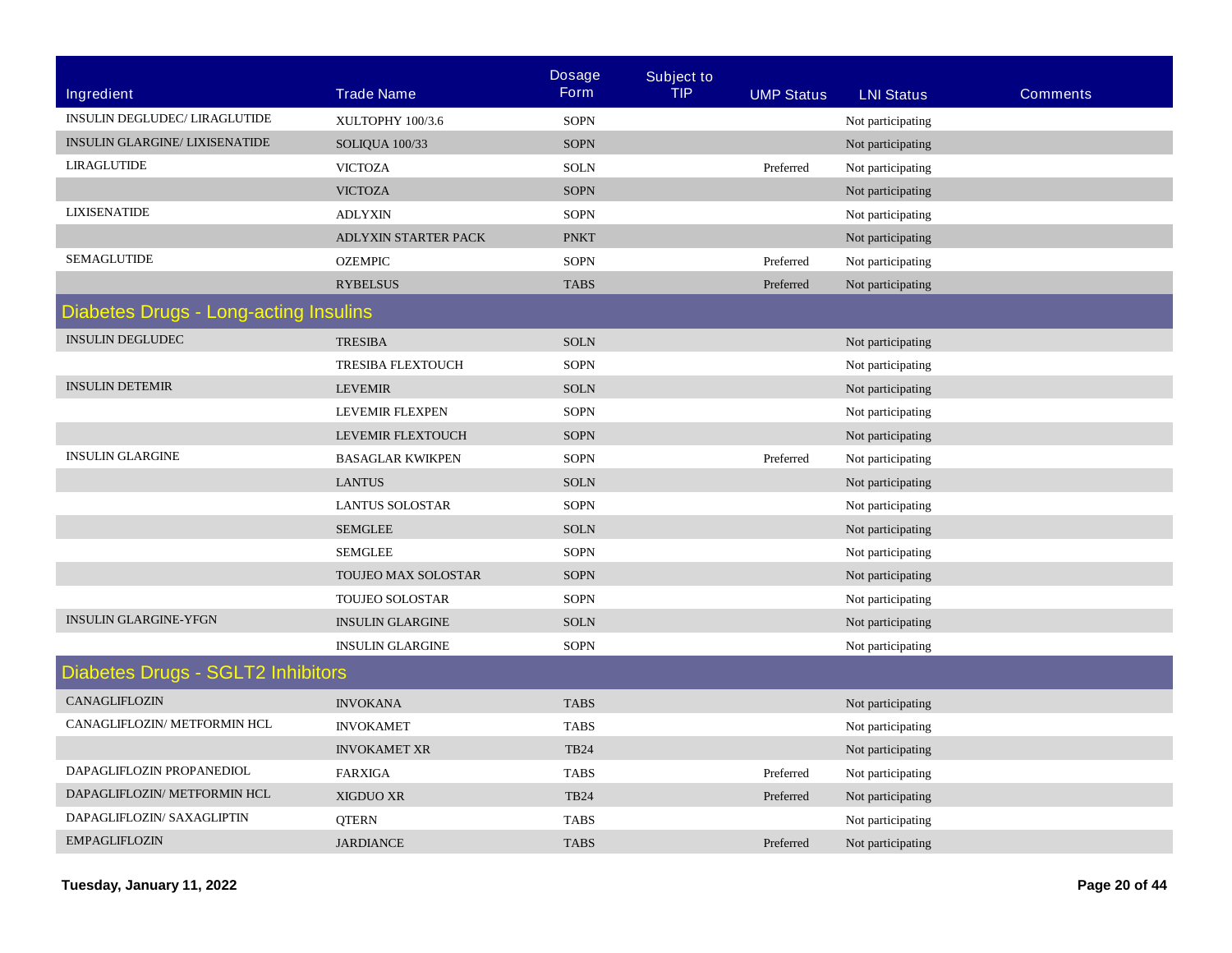|                                                |                             | <b>Dosage</b> | <b>Subject to</b> |                   |                   |                                                                        |
|------------------------------------------------|-----------------------------|---------------|-------------------|-------------------|-------------------|------------------------------------------------------------------------|
| <b>Ingredient</b>                              | <b>Trade Name</b>           | <b>Form</b>   | <b>TIP</b>        | <b>UMP Status</b> | <b>LNI Status</b> | <b>Comments</b>                                                        |
| EMPAGLIFLOZIN/ LINAGLIPTIN                     | <b>GLYXAMBI</b>             | <b>TABS</b>   |                   |                   | Not participating |                                                                        |
| EMPAGLIFLOZIN/LINAGLIPTIN/<br><b>METFORMIN</b> | <b>TRIJARDY XR</b>          | <b>TB24</b>   | No TIP No DAW     |                   | Not participating | Not included in OHSU review, therefore<br>not part of the PDL program. |
| EMPAGLIFLOZIN/ METFORMIN HCL                   | <b>SYNJARDY</b>             | <b>TABS</b>   |                   | Preferred         | Not participating |                                                                        |
|                                                | <b>SYNJARDY XR</b>          | <b>TB24</b>   |                   | Preferred         | Not participating |                                                                        |
| ERTUGLIFLOZIN/ PYROGLUTAMIC ACID               | <b>STEGLATRO</b>            | <b>TABS</b>   |                   |                   | Not participating |                                                                        |
| <b>Diabetes Drugs - Sulfonylureas</b>          |                             |               |                   |                   |                   |                                                                        |
| <b>CHLORPROPAMIDE</b>                          | <b>CHLORPROPAMIDE</b>       | <b>TABS</b>   |                   |                   | Not participating | Archived 2015                                                          |
| <b>GLIMEPIRIDE</b>                             | <b>AMARYL</b>               | <b>TABS</b>   |                   |                   | Not participating | Archived 2015                                                          |
|                                                | <b>GLIMEPIRIDE</b>          | <b>TABS</b>   |                   | Preferred         | Not participating | Archived 2015                                                          |
| <b>GLIPIZIDE</b>                               | <b>GLIPIZIDE</b>            | <b>TABS</b>   |                   | Preferred         | Not participating | Archived 2015                                                          |
|                                                | <b>GLIPIZIDE ER</b>         | <b>TB24</b>   |                   | Preferred         | Not participating | Archived 2015                                                          |
|                                                | <b>GLIPIZIDE XL</b>         | <b>TB24</b>   |                   | Preferred         | Not participating | Archived 2015                                                          |
|                                                | <b>GLUCOTROL</b>            | <b>TABS</b>   |                   |                   | Not participating | Archived 2015                                                          |
|                                                | <b>GLUCOTROL XL</b>         | <b>TB24</b>   |                   |                   | Not participating | Archived 2015                                                          |
| <b>GLYBURIDE</b>                               | <b>GLYBURIDE</b>            | <b>TABS</b>   |                   | Preferred         | Not participating | Archived 2015                                                          |
| <b>GLYBURIDE MICRONIZED</b>                    | <b>GLYBURIDE</b>            | <b>TABS</b>   |                   | Preferred         | Not participating | Archived 2015                                                          |
|                                                | <b>GLYBURIDE MICRONIZED</b> | <b>TABS</b>   |                   | Preferred         | Not participating | Archived 2015                                                          |
|                                                | <b>GLYNASE</b>              | <b>TABS</b>   |                   |                   | Not participating | Archived 2015                                                          |
| <b>NATEGLINIDE</b>                             | <b>NATEGLINIDE</b>          | <b>TABS</b>   |                   | Preferred         | Not participating | Archived 2015                                                          |
|                                                | <b>STARLIX</b>              | <b>TABS</b>   |                   |                   | Not participating | Archived 2015                                                          |
| <b>REPAGLINIDE</b>                             | <b>PRANDIN</b>              | <b>TABS</b>   |                   |                   | Not participating | Archived 2015                                                          |
|                                                | <b>REPAGLINIDE</b>          | <b>TABS</b>   |                   |                   | Not participating | Archived 2015                                                          |
| <b>TOLAZAMIDE</b>                              | <b>TOLAZAMIDE</b>           | <b>TABS</b>   |                   |                   | Not participating | Archived 2015                                                          |
| <b>TOLBUTAMIDE</b>                             | <b>TOLBUTAMIDE</b>          | <b>TABS</b>   |                   |                   | Not participating | Archived 2015                                                          |
| Diabetes Drugs - TZD                           |                             |               |                   |                   |                   |                                                                        |
| PIOGLITAZONE HCL                               | <b>ACTOS</b>                | <b>TABS</b>   |                   |                   | Not participating | Archived 2016                                                          |
|                                                | PIOGLITAZONE HCL            | <b>TABS</b>   |                   | Preferred         | Not participating | Archived 2016                                                          |
| ROSIGLITAZONE MALEATE                          | <b>AVANDIA</b>              | <b>TABS</b>   |                   |                   | Not participating | Archived 2016                                                          |
| Estrogen - Oral                                |                             |               |                   |                   |                   |                                                                        |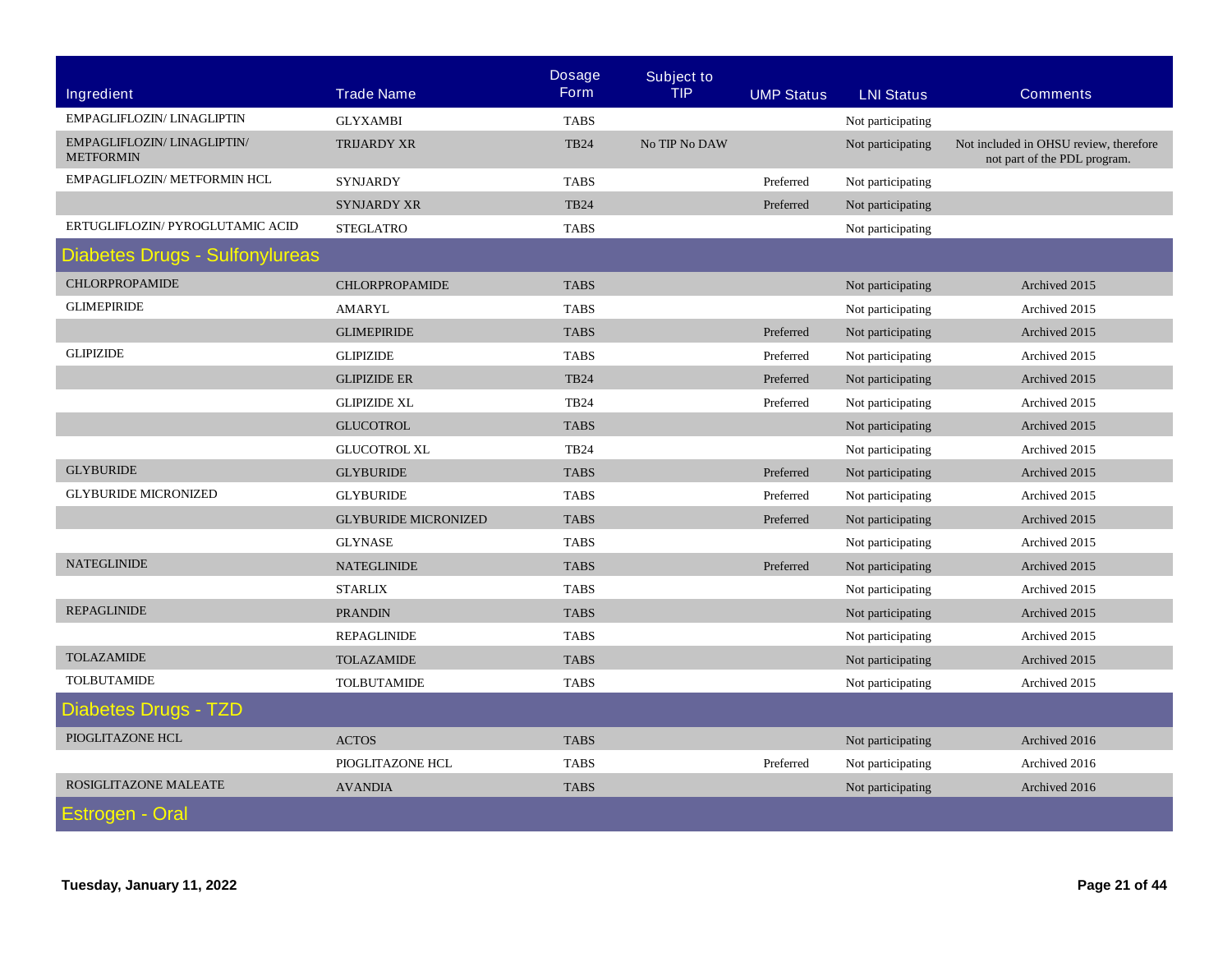|                                                      |                                            | <b>Dosage</b> | <b>Subject to</b> |                   |                   |                                                                              |
|------------------------------------------------------|--------------------------------------------|---------------|-------------------|-------------------|-------------------|------------------------------------------------------------------------------|
| Ingredient                                           | <b>Trade Name</b>                          | <b>Form</b>   | <b>TIP</b>        | <b>UMP Status</b> | <b>LNI Status</b> | <b>Comments</b>                                                              |
| CONJUGATED ESTROGENS-BAZEDOXIFENE                    | <b>DUAVEE</b>                              | <b>TABS</b>   | No TIP No DAW     |                   | Not participating | Not included in OHSU review, therefore<br>not part of the PDL program.       |
| <b>ESTERIFIED ESTROGENS</b>                          | <b>MENEST</b>                              | <b>TABS</b>   |                   |                   | Not participating |                                                                              |
| <b>ESTRADIOL</b>                                     | <b>ESTRACE</b>                             | <b>TABS</b>   |                   |                   | Not participating |                                                                              |
|                                                      | <b>ESTRADIOL</b>                           | PLLT          | No TIP No DAW     |                   | Not participating | Not included in OHSU review, therefore<br>not part of the PDL program.       |
|                                                      | <b>ESTRADIOL</b>                           | <b>PTTW</b>   |                   |                   | Not participating |                                                                              |
|                                                      | <b>ESTRADIOL</b>                           | <b>TABS</b>   |                   | Preferred         | Not participating |                                                                              |
| <b>ESTRADIOL ACETATE</b>                             | <b>FEMTRACE</b>                            | <b>TABS</b>   |                   |                   | Not participating |                                                                              |
| <b>ESTRADIOL VALERATE</b>                            | ESTRADIOL VALERATE                         | OIL           | No TIP No DAW     |                   | Not participating | No longer included in OHSU review,<br>therefore not part of the PDL program. |
| ESTROGENS, CONJUGATED                                | <b>PREMARIN</b>                            | <b>TABS</b>   |                   |                   | Not participating |                                                                              |
| ESTROGENS, CONJUGATED SYNTHETIC B                    | <b>ENJUVIA</b>                             | <b>TABS</b>   |                   |                   | Not participating |                                                                              |
| <b>ESTROPIPATE</b>                                   | <b>ESTROPIPATE</b>                         | <b>TABS</b>   |                   | Preferred         | Not participating |                                                                              |
|                                                      | ORTHO-EST                                  | <b>TABS</b>   |                   |                   | Not participating |                                                                              |
| <b>Estrogen - Oral Combination</b>                   |                                            |               |                   |                   |                   |                                                                              |
| CONJUGATED ESTROGENS-<br>MEDROXYPROGESTERONE ACETATE | <b>PREMPHASE</b>                           | <b>TABS</b>   |                   |                   | Not participating |                                                                              |
|                                                      | <b>PREMPRO</b>                             | <b>TABS</b>   |                   |                   | Not participating |                                                                              |
| DROSPIRENONE-ESTRADIOL                               | <b>ANGELIQ</b>                             | <b>TABS</b>   |                   |                   | Not participating |                                                                              |
| ESTRADIOL/ NORETHINDRONE ACETATE                     | <b>ACTIVELLA</b>                           | <b>TABS</b>   |                   |                   | Not participating |                                                                              |
|                                                      | <b>AMABELZ</b>                             | <b>TABS</b>   |                   | Preferred         | Not participating |                                                                              |
|                                                      | ESTRADIOL/ NORETHINDRONE<br><b>ACETATE</b> | <b>TABS</b>   |                   | Preferred         | Not participating |                                                                              |
|                                                      | <b>LOPREEZA</b>                            | <b>TABS</b>   |                   |                   | Not participating |                                                                              |
|                                                      | <b>MIMVEY</b>                              | <b>TABS</b>   |                   | Preferred         | Not participating |                                                                              |
|                                                      | <b>MIMVEY LO</b>                           | <b>TABS</b>   |                   | Preferred         | Not participating |                                                                              |
| ESTRADIOL/ NORGESTIMATE                              | <b>PREFEST</b>                             | <b>TABS</b>   |                   |                   | Not participating |                                                                              |
| <b>ESTRADIOL/PROGESTERONE</b>                        | <b>BIJUVA</b>                              | CAPS          | No TIP No DAW     |                   | Not participating | Not included in OHSU review, therefore<br>not part of the PDL program.       |
| NORETHINDRONE ACETATE/ ETHINYL<br><b>ESTRADIOL</b>   | <b>FEMHRT</b>                              | <b>TABS</b>   |                   |                   | Not participating |                                                                              |
|                                                      | <b>FEMHRT LOW DOSE</b>                     | <b>TABS</b>   |                   |                   | Not participating |                                                                              |
|                                                      | <b>FYAVOLV</b>                             | <b>TABS</b>   |                   |                   | Not participating |                                                                              |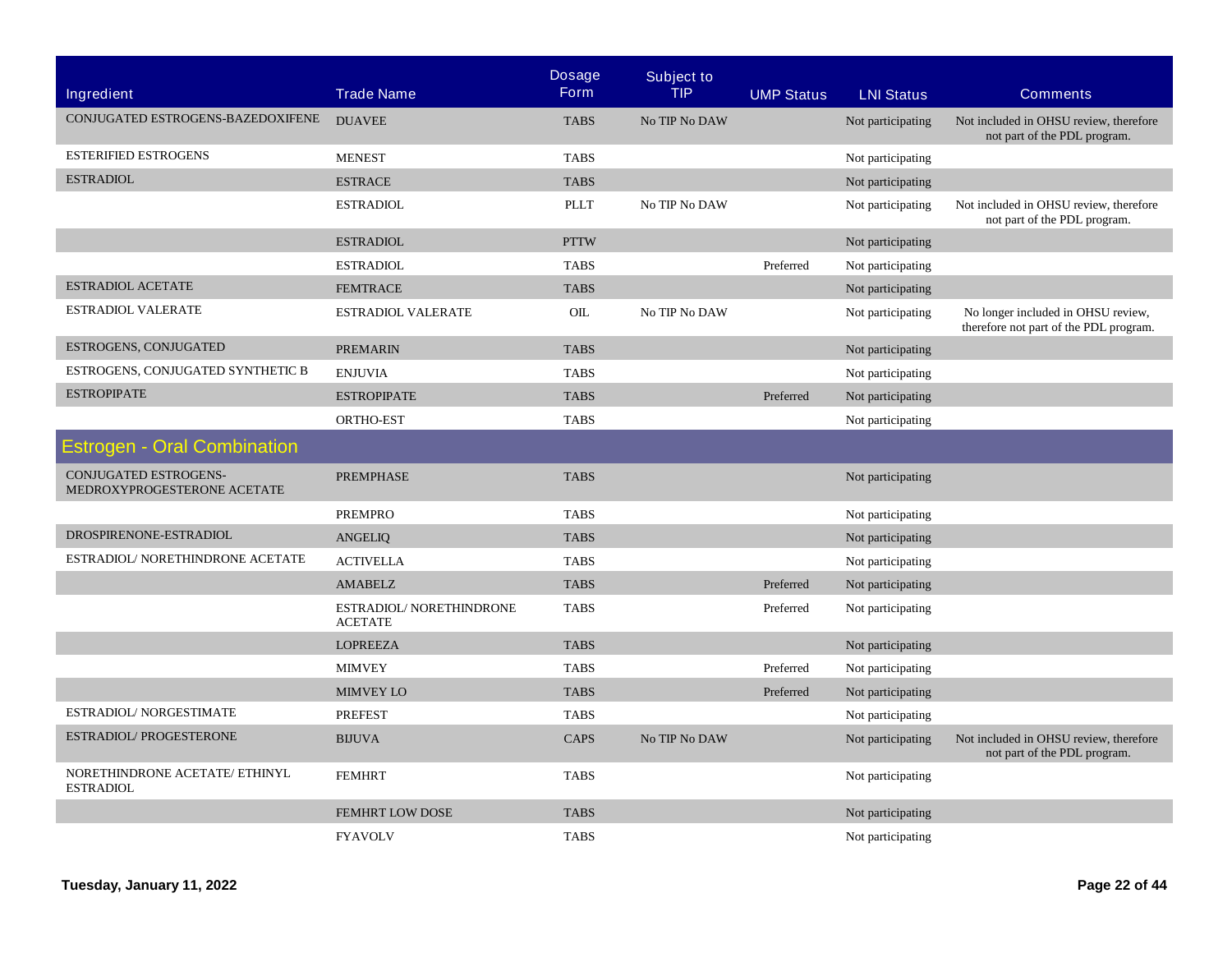| Ingredient                                         | <b>Trade Name</b>                           | <b>Dosage</b><br><b>Form</b> | <b>Subject to</b><br><b>TIP</b> | <b>UMP Status</b> | <b>LNI Status</b> | <b>Comments</b>                                                        |
|----------------------------------------------------|---------------------------------------------|------------------------------|---------------------------------|-------------------|-------------------|------------------------------------------------------------------------|
| NORETHINDRONE ACETATE/ ETHINYL<br><b>ESTRADIOL</b> | <b>JEVANTIQUE LO</b>                        | <b>TABS</b>                  |                                 | Preferred         | Not participating |                                                                        |
|                                                    | <b>JINTELI</b>                              | <b>TABS</b>                  |                                 | Preferred         | Not participating |                                                                        |
|                                                    | NORETHINDRONE ACETATE/<br>ETHINYL ESTRADIOL | <b>TABS</b>                  |                                 | Preferred         | Not participating |                                                                        |
| Estrogen - Transdermal                             |                                             |                              |                                 |                   |                   |                                                                        |
| <b>ESTRADIOL</b>                                   | <b>ALORA</b>                                | <b>PTTW</b>                  |                                 |                   | Not participating |                                                                        |
|                                                    | <b>CLIMARA</b>                              | <b>PTWK</b>                  |                                 |                   | Not participating |                                                                        |
|                                                    | <b>DIVIGEL</b>                              | <b>GEL</b>                   |                                 |                   | Not participating |                                                                        |
|                                                    | <b>DOTTI</b>                                | <b>PTTW</b>                  |                                 |                   | Not participating |                                                                        |
|                                                    | <b>ELESTRIN</b>                             | <b>GEL</b>                   |                                 |                   | Not participating |                                                                        |
|                                                    | <b>ESTRADIOL</b>                            | <b>PTWK</b>                  |                                 |                   | Not participating |                                                                        |
|                                                    | <b>ESTROGEL</b>                             | <b>GEL</b>                   |                                 |                   | Not participating |                                                                        |
|                                                    | <b>EVAMIST</b>                              | <b>SOLN</b>                  | No TIP No DAW                   |                   | Not participating | Not included in OHSU review, therefore<br>not part of the PDL program. |
|                                                    | <b>LYLLANA</b>                              | <b>PTTW</b>                  | No TIP No DAW                   |                   | Not participating | Not included in OHSU review, therefore<br>not part of the PDL program. |
|                                                    | <b>MENOSTAR</b>                             | <b>PTWK</b>                  |                                 |                   | Not participating |                                                                        |
|                                                    | <b>MINIVELLE</b>                            | <b>PTTW</b>                  |                                 |                   | Not participating |                                                                        |
|                                                    | VIVELLE-DOT                                 | <b>PTTW</b>                  |                                 |                   | Not participating |                                                                        |
| <b>Estrogen - Transdermal Combination</b>          |                                             |                              |                                 |                   |                   |                                                                        |
| ESTRADIOL/LEVONORGESTREL                           | <b>CLIMARA PRO</b>                          | <b>PTWK</b>                  |                                 |                   | Not participating |                                                                        |
| ESTRADIOL/ NORETHINDRONE ACETATE                   | <b>COMBIPATCH</b>                           | <b>PTTW</b>                  |                                 |                   | Not participating |                                                                        |
| Estrogen - Vaginal                                 |                                             |                              |                                 |                   |                   |                                                                        |
| ESTRADIOL ACETATE VAGINAL                          | <b>FEMRING</b>                              | <b>RING</b>                  |                                 |                   | Not participating |                                                                        |
| <b>ESTRADIOL VAGINAL</b>                           | <b>ESTRACE</b>                              | <b>CREA</b>                  |                                 |                   | Not participating |                                                                        |
|                                                    | <b>ESTRADIOL</b>                            | <b>CREA</b>                  |                                 |                   | Not participating |                                                                        |
|                                                    | <b>ESTRING</b>                              | <b>RING</b>                  |                                 | Preferred         | Not participating |                                                                        |
|                                                    | <b>IMVEXXY MAINTENANCE PACK</b>             | <b>INST</b>                  | No TIP No DAW                   |                   | Not participating | Not included in OHSU review, therefore<br>not part of the PDL program. |
|                                                    | <b>IMVEXXY STARTER PACK</b>                 | <b>INST</b>                  | No TIP No DAW                   |                   | Not participating | Not included in OHSU review, therefore<br>not part of the PDL program. |
|                                                    | <b>VAGIFEM</b>                              | <b>TABS</b>                  |                                 |                   | Not participating |                                                                        |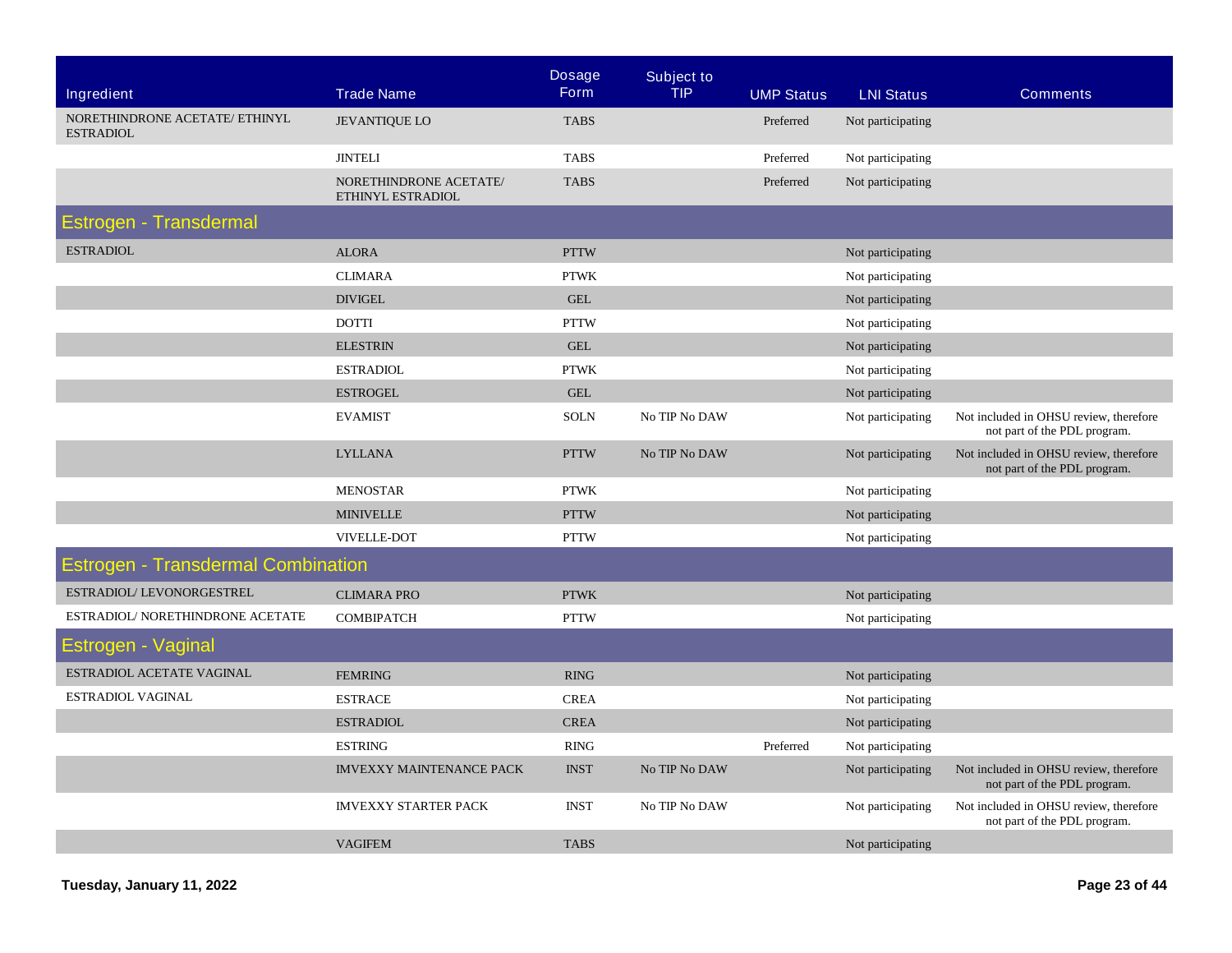| Ingredient                                                      | <b>Trade Name</b>        | <b>Dosage</b><br><b>Form</b> | <b>Subject to</b><br><b>TIP</b> | <b>UMP Status</b> | <b>LNI Status</b>         | <b>Comments</b>                                                        |
|-----------------------------------------------------------------|--------------------------|------------------------------|---------------------------------|-------------------|---------------------------|------------------------------------------------------------------------|
| ESTRADIOL VAGINAL                                               | <b>YUVAFEM</b>           | <b>TABS</b>                  |                                 |                   | Not participating         |                                                                        |
| ESTROGENS, CONJUGATED VAGINAL                                   | <b>PREMARIN</b>          | <b>CREA</b>                  |                                 |                   | Not participating         |                                                                        |
| <b>Hepatitis C - Direct-Acting Antivirals</b>                   |                          |                              |                                 |                   |                           |                                                                        |
| DACLATASVIR DIHYDROCHLORIDE                                     | <b>DAKLINZA</b>          | <b>TABS</b>                  | No                              |                   | PA required               | Refill TIP exempt by law.                                              |
| ELBASVIR/ GRAZOPREVIR                                           | <b>ZEPATIER</b>          | <b>TABS</b>                  | No                              |                   | PA required               | Refill TIP exempt by law.                                              |
| <b>GLECAPREVIR-PIBRENTASVIR</b>                                 | <b>MAVYRET</b>           | <b>TABS</b>                  | No                              | Preferred         | Preferred, PA<br>required | Refill TIP exempt by law.                                              |
| LEDIPASVIR/SOFOSBUVIR                                           | <b>HARVONI</b>           | <b>TABS</b>                  | N <sub>0</sub>                  |                   | PA required               | Refill TIP exempt by law.                                              |
| <b>OMBITASVIR/ PARITAPREVIR/ RITONAVIR</b>                      | <b>TECHNIVIE</b>         | <b>TABS</b>                  | No                              |                   | PA required               | Refill TIP exempt by law.                                              |
| <b>OMBITASVIR/ PARITAPREVIR/ RITONAVIR/</b><br><b>DASABUVIR</b> | <b>VIEKIRA XR</b>        | <b>TB24</b>                  | No TIP No DAW                   |                   | Not covered               | Not included in OHSU review, therefore<br>not part of the PDL program. |
| PARITAPREVIR/RITONAVIR/OMBITASVIR/<br><b>DASABUVIR</b>          | <b>VIEKIRA PAK</b>       | <b>TABS</b>                  | No                              |                   | PA required               | Refill TIP exempt by law.                                              |
| SIMEPREVIR SODIUM                                               | <b>OLYSIO</b>            | CAPS                         | N <sub>o</sub>                  |                   | PA required               | Refill TIP exempt by law.                                              |
| <b>SOFOSBUVIR</b>                                               | <b>SOVALDI</b>           | <b>PACK</b>                  | No                              |                   | PA required               | Refill TIP exempt by law.                                              |
|                                                                 | <b>SOVALDI</b>           | <b>TABS</b>                  | No                              |                   | PA required               | Refill TIP exempt by law.                                              |
| SOFOSBUVIR/ VELPATASVIR                                         | <b>EPCLUSA</b>           | <b>TABS</b>                  | No                              |                   | PA required               | Refill TIP exempt by law.                                              |
| SOFOSBUVIR/VELPATASVIR/<br><b>VOXILAPREVIR</b>                  | <b>VOSEVI</b>            | <b>TABS</b>                  | N <sub>0</sub>                  |                   | PA required               | Refill TIP exempt by law.                                              |
| <b>Hepatitis C - Peg-Interferons</b>                            |                          |                              |                                 |                   |                           |                                                                        |
| PEGINTERFERON ALFA-2A                                           | <b>PEGASYS</b>           | <b>KIT</b>                   | No                              |                   | Not participating         | Refill TIP exempt by law.                                              |
|                                                                 | <b>PEGASYS</b>           | <b>SOLN</b>                  | No                              |                   | Not participating         | Refill TIP exempt by law.                                              |
|                                                                 | PEGASYS PROCLICK         | <b>SOLN</b>                  | No                              |                   | Not participating         | Refill TIP exempt by law.                                              |
| PEGINTERFERON ALFA-2B                                           | PEG-INTRON               | <b>KIT</b>                   | No                              |                   | Not participating         | Refill TIP exempt by law.                                              |
|                                                                 | PEG-INTRON REDIPEN       | <b>KIT</b>                   | N <sub>o</sub>                  |                   | Not participating         | Refill TIP exempt by law.                                              |
|                                                                 | PEG-INTRON REDIPEN PAK 4 | <b>KIT</b>                   | N <sub>0</sub>                  |                   | Not participating         | Refill TIP exempt by law.                                              |
| Insomnia                                                        |                          |                              |                                 |                   |                           |                                                                        |
| <b>DOXEPIN HCL</b>                                              | DOXEPIN HYDROCHLORIDE    | <b>TABS</b>                  | No TIP No DAW                   |                   | Not covered               | Not included in OHSU review, therefore<br>not part of the PDL program. |
|                                                                 | <b>SILENOR</b>           | <b>TABS</b>                  | No TIP No DAW                   |                   | Not covered               | Not included in OHSU review, therefore<br>not part of the PDL program. |
| <b>ESZOPICLONE</b>                                              | <b>ESZOPICLONE</b>       | <b>TABS</b>                  |                                 |                   | <b>Acute Use Only</b>     |                                                                        |
|                                                                 | <b>LUNESTA</b>           | <b>TABS</b>                  |                                 |                   |                           |                                                                        |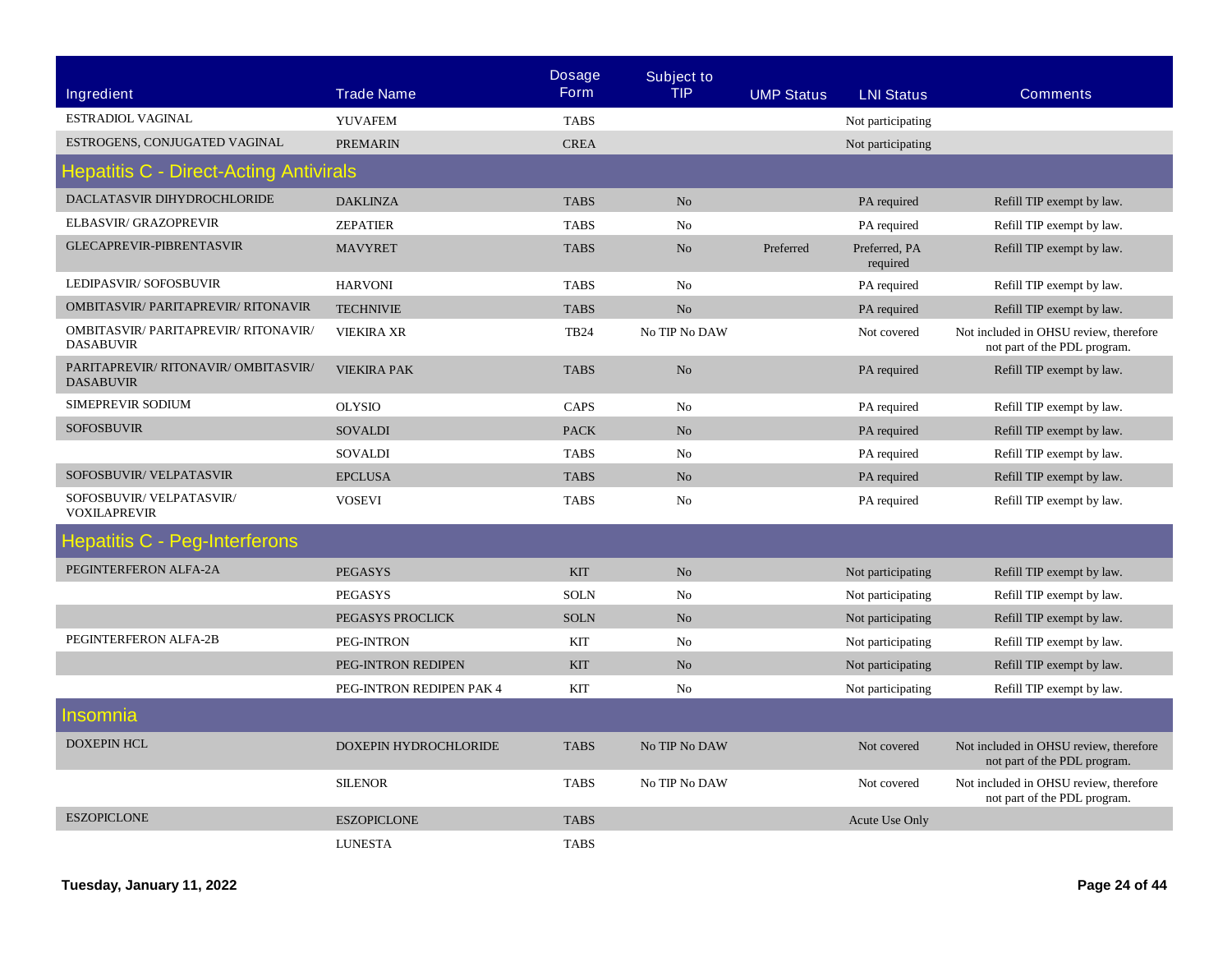| Ingredient          | <b>Trade Name</b>           | <b>Dosage</b><br><b>Form</b> | <b>Subject to</b><br><b>TIP</b> | <b>UMP Status</b> | <b>LNI Status</b>            | <b>Comments</b>                                                        |
|---------------------|-----------------------------|------------------------------|---------------------------------|-------------------|------------------------------|------------------------------------------------------------------------|
|                     |                             |                              |                                 |                   |                              |                                                                        |
| <b>RAMELTEON</b>    | <b>RAMELTEON</b>            | <b>TABS</b>                  | No                              | Preferred         | Preferred                    |                                                                        |
|                     | <b>ROZEREM</b>              | <b>TABS</b>                  | No                              | Preferred         |                              |                                                                        |
| <b>SUVOREXANT</b>   | <b>BELSOMRA</b>             | <b>TABS</b>                  | No TIP No DAW                   |                   | Not covered                  | Not included in OHSU review, therefore<br>not part of the PDL program. |
| ZALEPLON            | <b>SONATA</b>               | CAPS                         |                                 |                   |                              |                                                                        |
|                     | ZALEPLON                    | CAPS                         |                                 | Preferred         | Preferred, Acute<br>Use Only |                                                                        |
| ZOLPIDEM TARTRATE   | <b>AMBIEN</b>               | <b>TABS</b>                  |                                 |                   |                              |                                                                        |
|                     | <b>AMBIEN CR</b>            | <b>TBCR</b>                  |                                 |                   |                              |                                                                        |
|                     | <b>EDLUAR</b>               | <b>SUBL</b>                  | No TIP No DAW                   |                   | Not covered                  | Not included in OHSU review, therefore<br>not part of the PDL program. |
|                     | <b>INTERMEZZO</b>           | <b>SUBL</b>                  | No TIP No DAW                   |                   | Not covered                  | Not included in OHSU review, therefore<br>not part of the PDL program. |
|                     | <b>ZOLPIDEM TARTRATE</b>    | <b>SUBL</b>                  |                                 |                   | Not covered                  |                                                                        |
|                     | <b>ZOLPIDEM TARTRATE</b>    | <b>TABS</b>                  |                                 | Preferred         | Preferred, Acute<br>Use Only |                                                                        |
|                     | <b>ZOLPIDEM TARTRATE ER</b> | <b>TBCR</b>                  |                                 |                   | Acute Use Only               |                                                                        |
|                     | <b>ZOLPIMIST</b>            | <b>SOLN</b>                  | No TIP No DAW                   |                   | Not covered                  | Not included in OHSU review, therefore<br>not part of the PDL program. |
| <b>Macrolide</b>    |                             |                              |                                 |                   |                              |                                                                        |
| <b>AZITHROMYCIN</b> | <b>AZITHROMYCIN</b>         | <b>PACK</b>                  | N <sub>o</sub>                  | Preferred         | Preferred                    | P&T Committee did not allow TIP.<br>Archived 2016                      |
|                     | <b>AZITHROMYCIN</b>         | <b>SOLR</b>                  | No                              | Preferred         | Not covered                  | P&T Committee did not allow TIP,<br>Archived 2016                      |
|                     | <b>AZITHROMYCIN</b>         | <b>SUSR</b>                  | N <sub>o</sub>                  | Preferred         | Not covered                  | P&T Committee did not allow TIP,<br>Archived 2016                      |
|                     | <b>AZITHROMYCIN</b>         | <b>TABS</b>                  | No                              | Preferred         | Preferred                    | P&T Committee did not allow TIP,<br>Archived 2016                      |
|                     | <b>ZITHROMAX</b>            | <b>PACK</b>                  | N <sub>o</sub>                  |                   | Not covered                  | P&T Committee did not allow TIP,<br>Archived 2016                      |
|                     | <b>ZITHROMAX</b>            | <b>SOLR</b>                  | No                              |                   | Not covered                  | P&T Committee did not allow TIP,<br>Archived 2016                      |
|                     | <b>ZITHROMAX</b>            | <b>SUSR</b>                  | No                              |                   | Not covered                  | P&T Committee did not allow TIP,<br>Archived 2016                      |
|                     | <b>ZITHROMAX</b>            | <b>TABS</b>                  | No                              |                   |                              | P&T Committee did not allow TIP,<br>Archived 2016                      |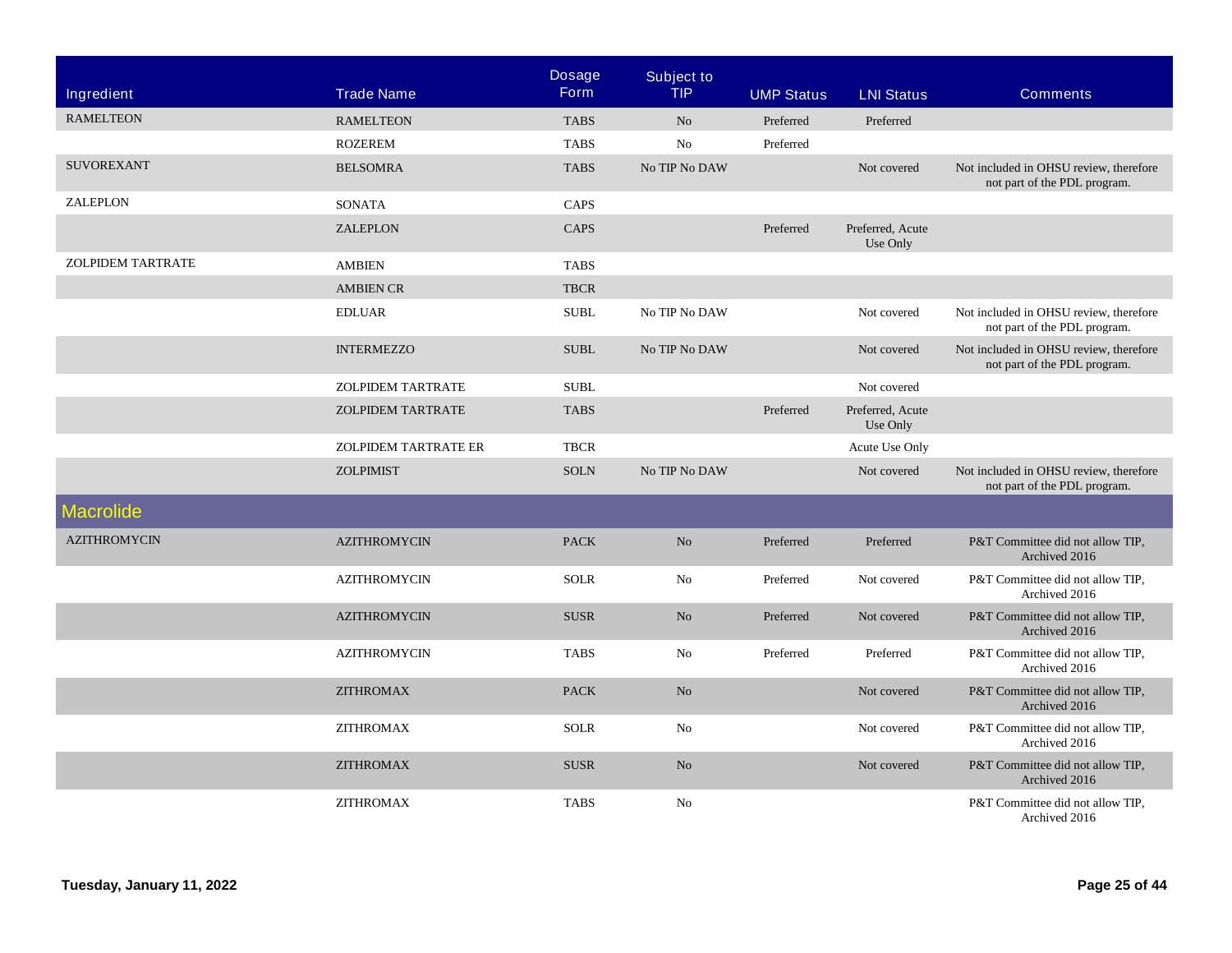| Ingredient                  | <b>Trade Name</b>                            | <b>Dosage</b><br><b>Form</b> | <b>Subject to</b><br><b>TIP</b> | <b>UMP Status</b> | <b>LNI Status</b> | <b>Comments</b>                                   |
|-----------------------------|----------------------------------------------|------------------------------|---------------------------------|-------------------|-------------------|---------------------------------------------------|
| <b>AZITHROMYCIN</b>         | ZITHROMAX TRI-PAK                            | <b>TABS</b>                  | No                              |                   |                   | P&T Committee did not allow TIP,<br>Archived 2016 |
|                             | ZITHROMAX Z-PAK                              | <b>TABS</b>                  | No                              |                   |                   | P&T Committee did not allow TIP,<br>Archived 2016 |
|                             | <b>ZMAX</b>                                  | <b>SUSR</b>                  | N <sub>o</sub>                  |                   | Not covered       | P&T Committee did not allow TIP,<br>Archived 2016 |
| <b>CLARITHROMYCIN</b>       | <b>BIAXIN</b>                                | <b>SUSR</b>                  | No                              |                   | Not covered       | P&T Committee did not allow TIP,<br>Archived 2016 |
|                             | <b>BIAXIN</b>                                | <b>TABS</b>                  | N <sub>o</sub>                  |                   |                   | P&T Committee did not allow TIP,<br>Archived 2016 |
|                             | <b>BIAXIN XL</b>                             | <b>TB24</b>                  | No                              |                   |                   | P&T Committee did not allow TIP,<br>Archived 2016 |
|                             | <b>BIAXIN XL PAC</b>                         | <b>TB24</b>                  | $\rm No$                        |                   |                   | P&T Committee did not allow TIP,<br>Archived 2016 |
|                             | <b>CLARITHROMYCIN</b>                        | <b>SUSR</b>                  | No                              | Preferred         | Not covered       | P&T Committee did not allow TIP,<br>Archived 2016 |
|                             | <b>CLARITHROMYCIN</b>                        | <b>TABS</b>                  | N <sub>o</sub>                  | Preferred         | Preferred         | P&T Committee did not allow TIP,<br>Archived 2016 |
|                             | <b>CLARITHROMYCIN ER</b>                     | <b>TB24</b>                  | No                              | Preferred         | Preferred         | P&T Committee did not allow TIP,<br>Archived 2016 |
| <b>ERYTHROMYCIN BASE</b>    | ERY-TAB                                      | <b>TBEC</b>                  | N <sub>o</sub>                  | Preferred         | Preferred         | P&T Committee did not allow TIP,<br>Archived 2016 |
|                             | <b>ERYTHROMYCIN</b>                          | <b>CPEP</b>                  | No                              | Preferred         | Preferred         | P&T Committee did not allow TIP,<br>Archived 2016 |
|                             | <b>ERYTHROMYCIN BASE</b>                     | <b>TABS</b>                  | N <sub>o</sub>                  | Preferred         | Preferred         | P&T Committee did not allow TIP,<br>Archived 2016 |
|                             | <b>ERYTHROMYCIN DR</b>                       | <b>TBEC</b>                  | N <sub>o</sub>                  | Preferred         | Preferred         | P&T Committee did not allow TIP,<br>Archived 2016 |
| ERYTHROMYCIN BASE (COATED)  | <b>PCE</b>                                   | <b>TBEC</b>                  | N <sub>o</sub>                  |                   | Not covered       | P&T Committee did not allow TIP,<br>Archived 2016 |
| ERYTHROMYCIN ETHYLSUCCINATE | E.E.S. 400                                   | <b>TABS</b>                  | No                              |                   |                   | P&T Committee did not allow TIP,<br>Archived 2016 |
|                             | <b>E.E.S. GRANULES</b>                       | <b>SUSR</b>                  | N <sub>o</sub>                  | Preferred         | Not covered       | P&T Committee did not allow TIP,<br>Archived 2016 |
|                             | ERYPED 200                                   | <b>SUSR</b>                  | No                              | Preferred         | Not covered       | P&T Committee did not allow TIP,<br>Archived 2016 |
|                             | ERYPED 400                                   | <b>SUSR</b>                  | No                              | Preferred         | Not covered       | P&T Committee did not allow TIP,<br>Archived 2016 |
|                             | <b>ERYTHROMYCIN</b><br><b>ETHYLSUCCINATE</b> | <b>SUSR</b>                  | N <sub>o</sub>                  | Preferred         | Not covered       | P&T Committee did not allow TIP,<br>Archived 2016 |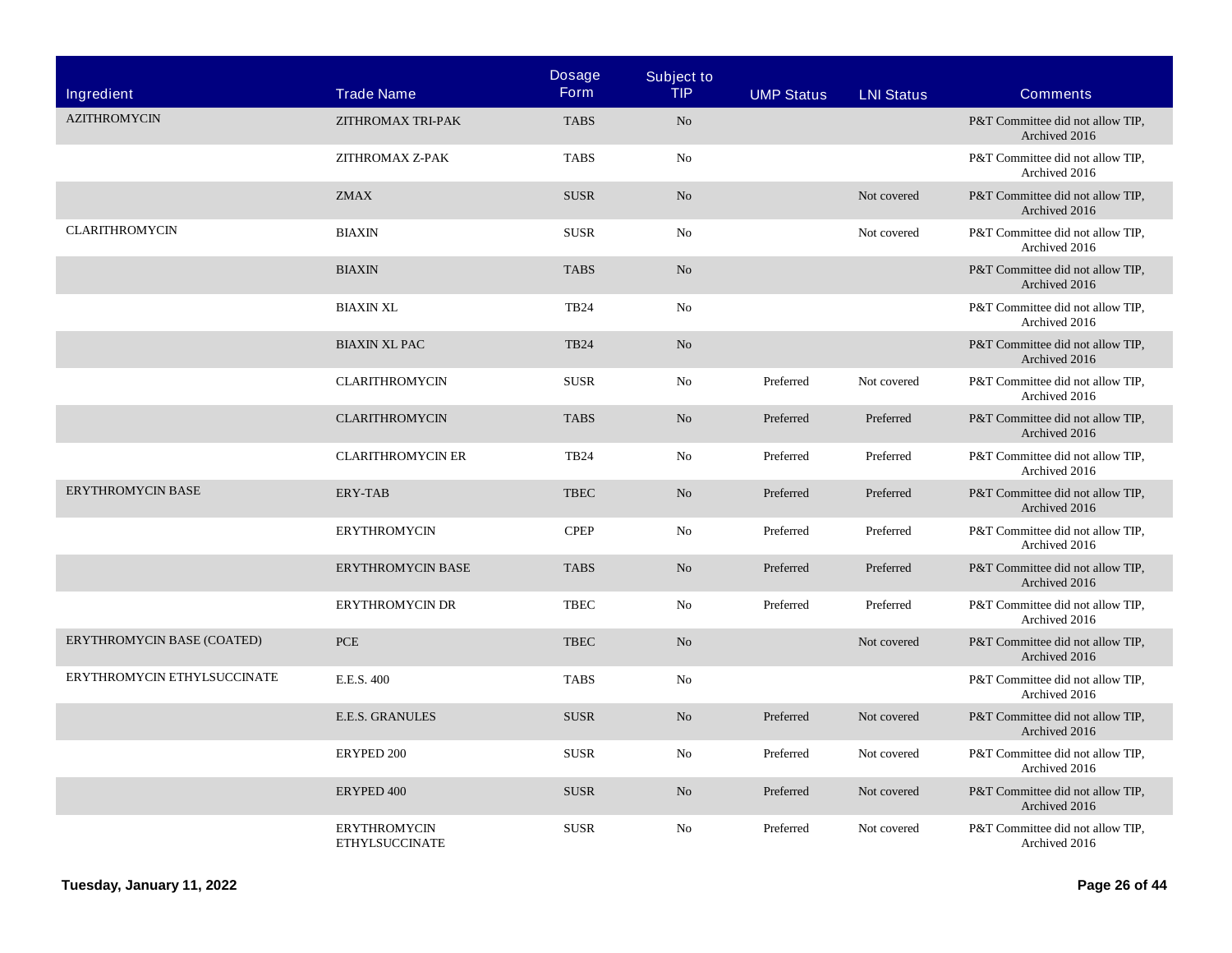|                             |                                                | <b>Dosage</b> | <b>Subject to</b> |                   |                   |                                                   |
|-----------------------------|------------------------------------------------|---------------|-------------------|-------------------|-------------------|---------------------------------------------------|
| Ingredient                  | <b>Trade Name</b>                              | <b>Form</b>   | <b>TIP</b>        | <b>UMP Status</b> | <b>LNI Status</b> | <b>Comments</b>                                   |
| ERYTHROMYCIN ETHYLSUCCINATE | <b>ERYTHROMYCIN</b><br><b>ETHYLSUCCINATE</b>   | <b>TABS</b>   | No                | Preferred         | Preferred         | P&T Committee did not allow TIP.<br>Archived 2016 |
| ERYTHROMYCIN STEARATE       | <b>ERYTHROCIN STEARATE</b>                     | <b>TABS</b>   | No                | Preferred         | Preferred         | P&T Committee did not allow TIP,<br>Archived 2016 |
|                             | ERYTHROMYCIN STEARATE                          | <b>TABS</b>   | No                | Preferred         | Preferred         | P&T Committee did not allow TIP,<br>Archived 2016 |
| <b>MS Drugs</b>             |                                                |               |                   |                   |                   |                                                   |
| <b>ALEMTUZUMAB</b>          | <b>LEMTRADA</b>                                | <b>SOLN</b>   | N <sub>o</sub>    |                   | Not participating | P&T Committee did not allow TIP                   |
| <b>CLADRIBINE</b>           | <b>MAVENCLAD</b>                               | <b>TBPK</b>   | No                |                   | Not participating | P&T Committee did not allow TIP                   |
| DACLIZUMAB HYP              | <b>ZINBRYTA</b>                                | <b>SOLN</b>   | N <sub>o</sub>    |                   | Not participating | P&T Committee did not allow TIP                   |
|                             | <b>ZINBRYTA</b>                                | SOSY          | No                |                   | Not participating | P&T Committee did not allow TIP                   |
| <b>DIMETHYL FUMARATE</b>    | <b>DIMETHYL FUMARATE</b>                       | <b>CPDR</b>   | N <sub>o</sub>    | Preferred         | Not participating | P&T Committee did not allow TIP                   |
|                             | <b>DIMETHYL FUMARATE</b><br><b>STARTERPACK</b> | <b>MISC</b>   | No                | Preferred         | Not participating | P&T Committee did not allow TIP                   |
|                             | <b>TECFIDERA</b>                               | <b>CPDR</b>   | N <sub>o</sub>    |                   | Not participating | P&T Committee did not allow TIP                   |
|                             | <b>TECFIDERA STARTER PACK</b>                  | <b>MISC</b>   | No                |                   | Not participating | P&T Committee did not allow TIP                   |
| DIROXIMEL FUMARATE          | <b>VUMERITY</b>                                | <b>CPDR</b>   | No                |                   | Not participating | P&T Committee did not allow TIP                   |
| <b>FINGOLIMOD HCL</b>       | <b>GILENYA</b>                                 | CAPS          | N <sub>0</sub>    | Preferred         | Not participating | P&T Committee did not allow TIP                   |
| <b>GLATIRAMER ACETATE</b>   | <b>COPAXONE</b>                                | <b>KIT</b>    | No                |                   | Not participating | P&T Committee did not allow TIP                   |
|                             | <b>COPAXONE</b>                                | SOSY          | N <sub>0</sub>    |                   | Not participating | P&T Committee did not allow TIP                   |
|                             | <b>GLATIRAMER ACETATE</b>                      | SOSY          | No                | Preferred         | Not participating | P&T Committee did not allow TIP                   |
|                             | <b>GLATOPA</b>                                 | SOSY          | No                | Preferred         | Not participating | P&T Committee did not allow TIP                   |
| <b>INTERFERON BETA-1A</b>   | <b>AVONEX</b>                                  | <b>KIT</b>    | No                | Preferred         | Not participating | P&T Committee did not allow TIP                   |
|                             | <b>AVONEX</b>                                  | <b>PSKT</b>   | No                | Preferred         | Not participating | P&T Committee did not allow TIP                   |
|                             | <b>AVONEX PEN</b>                              | <b>AJKT</b>   | No                | Preferred         | Not participating | P&T Committee did not allow TIP                   |
|                             | <b>REBIF</b>                                   | SOSY          | No                |                   | Not participating | P&T Committee did not allow TIP                   |
|                             | <b>REBIF REBIDOSE</b>                          | <b>SOAJ</b>   | No                |                   | Not participating | P&T Committee did not allow TIP                   |
|                             | REBIF REBIDOSE TITRATION<br><b>PACK</b>        | SOAJ          | No                |                   | Not participating | P&T Committee did not allow TIP                   |
|                             | REBIF TITRATION PACK                           | SOSY          | No                |                   | Not participating | P&T Committee did not allow TIP                   |
| <b>INTERFERON BETA-1B</b>   | <b>BETASERON</b>                               | <b>KIT</b>    | No                |                   | Not participating | P&T Committee did not allow TIP                   |
|                             | <b>BETASERON</b>                               | <b>SOLR</b>   | No                |                   | Not participating | P&T Committee did not allow TIP                   |
|                             | <b>EXTAVIA</b>                                 | <b>KIT</b>    | No                |                   | Not participating | P&T Committee did not allow TIP                   |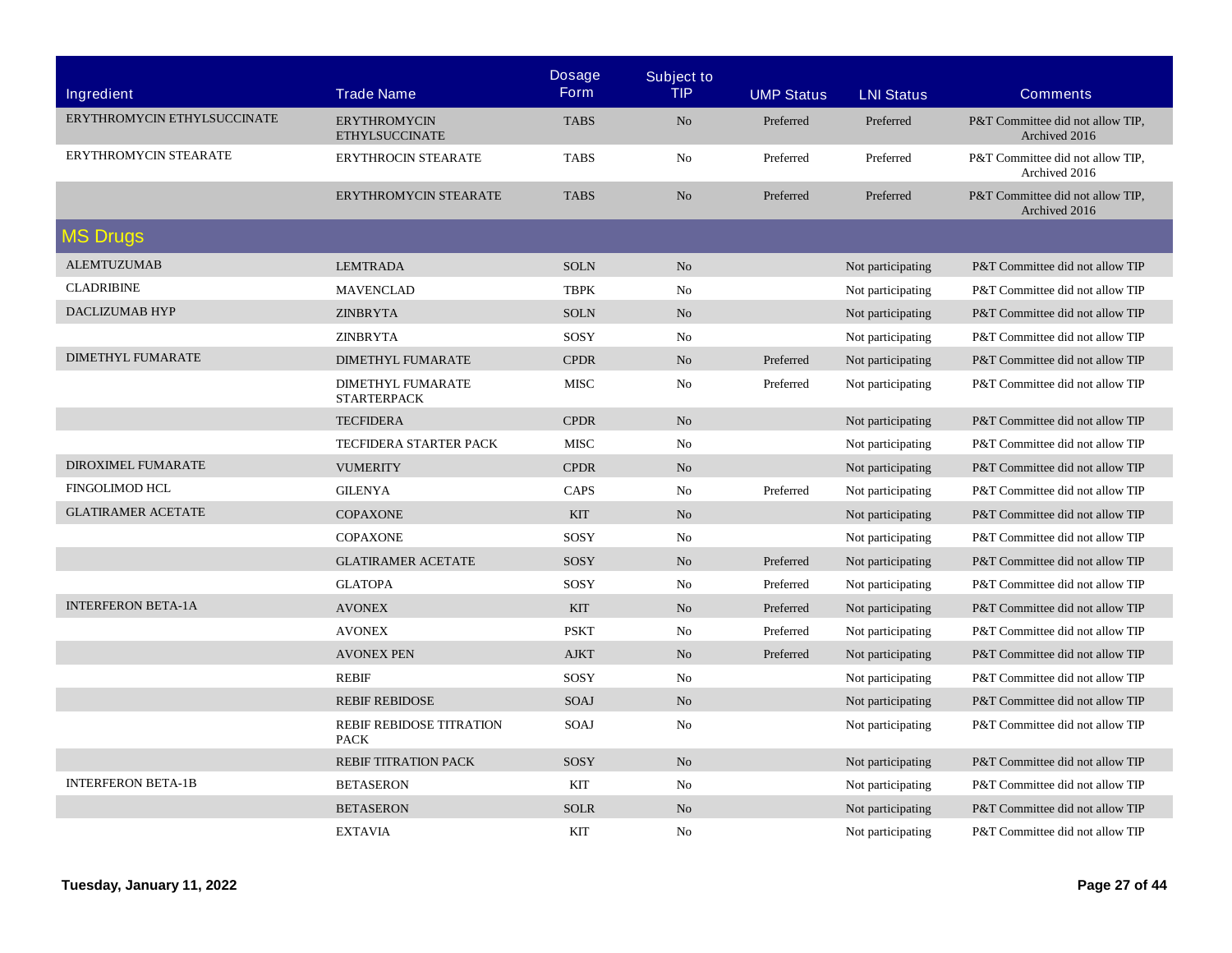| Ingredient                  | <b>Trade Name</b>                     | <b>Dosage</b><br><b>Form</b> | <b>Subject to</b><br><b>TIP</b> | <b>UMP Status</b> | <b>LNI Status</b> | <b>Comments</b>                                                        |
|-----------------------------|---------------------------------------|------------------------------|---------------------------------|-------------------|-------------------|------------------------------------------------------------------------|
| MITOXANTRONE HYDROCHLORIDE  | <b>MITOXANTRONE HCL</b>               | <b>CONC</b>                  | N <sub>o</sub>                  |                   | Not participating | P&T Committee did not allow TIP                                        |
| MONOMETHYL FUMARATE         | <b>BAFIERTAM</b>                      | <b>CPDR</b>                  | No                              |                   | Not participating | P&T Committee did not allow TIP                                        |
| <b>NATALIZUMAB</b>          | <b>TYSABRI</b>                        | <b>CONC</b>                  | No                              |                   | Not participating | P&T Committee did not allow TIP                                        |
| <b>OCRELIZUMAB</b>          | <b>OCREVUS</b>                        | <b>SOLN</b>                  | N <sub>o</sub>                  |                   | Not participating | P&T Committee did not allow TIP                                        |
| OFATUMUMAB (MS)             | <b>KESIMPTA</b>                       | <b>SOAJ</b>                  | No TIP No DAW                   |                   | Not participating | Not included in OHSU review, therefore<br>not part of the PDL program. |
| <b>OZANIMOD HCL</b>         | <b>ZEPOSIA</b>                        | CAPS                         | N <sub>0</sub>                  |                   | Not participating | P&T Committee did not allow TIP                                        |
|                             | ZEPOSIA 7-DAY STARTER PACK            | <b>CPPK</b>                  | No                              |                   | Not participating | P&T Committee did not allow TIP                                        |
|                             | ZEPOSIA STARTER KIT                   | <b>CPPK</b>                  | N <sub>0</sub>                  |                   | Not participating | P&T Committee did not allow TIP                                        |
| PEGINTERFERON BETA-1A       | <b>PLEGRIDY</b>                       | <b>SOLN</b>                  | No                              |                   | Not participating | P&T Committee did not allow TIP                                        |
|                             | PLEGRIDY PEN                          | <b>PEN</b>                   | N <sub>0</sub>                  |                   | Not participating | P&T Committee did not allow TIP                                        |
|                             | PLEGRIDY STARTER PACK                 | <b>SOPN</b>                  | No                              |                   | Not participating | P&T Committee did not allow TIP                                        |
|                             | PLEGRIDY STARTER PACK                 | SOSY                         | N <sub>o</sub>                  |                   | Not participating | P&T Committee did not allow TIP                                        |
| <b>PONESIMOD</b>            | <b>PONVORY</b>                        | <b>TABS</b>                  | No TIP No DAW                   |                   | Not participating | Not included in OHSU review, therefore<br>not part of the PDL program. |
|                             | PONVORY 14-DAY STARTER<br><b>PACK</b> | <b>TBPK</b>                  | No TIP No DAW                   |                   | Not participating | Not included in OHSU review, therefore<br>not part of the PDL program. |
| SIPONIMOD FUMARATE          | <b>MAYZENT</b>                        | <b>TABS</b>                  | No                              |                   | Not participating | P&T Committee did not allow TIP                                        |
|                             | <b>MAYZENT STARTER PACK</b>           | <b>TBPK</b>                  | No                              |                   | Not participating | P&T Committee did not allow TIP                                        |
| <b>TERIFLUNOMIDE</b>        | <b>AUBAGIO</b>                        | <b>TABS</b>                  | No                              | Preferred         | Not participating | P&T Committee did not allow TIP                                        |
| <b>Nasal Corticosteroid</b> |                                       |                              |                                 |                   |                   |                                                                        |
| BECLOMETHASONE DIPROPIONATE | <b>BECONASE AQ</b>                    | <b>SUSP</b>                  |                                 | Not covered       |                   | Archived 2016                                                          |
|                             | <b>QNASL</b>                          | <b>AERS</b>                  |                                 | Not covered       | Not covered       | Archived 2016                                                          |
|                             | <b>QNASL CHILDRENS</b>                | <b>AERS</b>                  |                                 | Not covered       | Not covered       | Archived 2016                                                          |
| <b>BUDESONIDE (NASAL)</b>   | <b>BUDESONIDE</b>                     | <b>SUSP</b>                  |                                 | Not covered       |                   | Archived 2016                                                          |
|                             | <b>BUDESONIDE NASAL SPRAY</b>         | <b>SUSP</b>                  |                                 | Not covered       | Preferred         | OTC, Archived 2016                                                     |
|                             | <b>RHINOCORT ALLERGY</b>              | <b>SUSP</b>                  |                                 | Not covered       |                   | OTC. Archived 2016                                                     |
|                             | <b>RHINOCORT AQUA</b>                 | <b>SUSP</b>                  |                                 | Not covered       |                   | Archived 2016                                                          |
| CICLESONIDE (NASAL)         | <b>OMNARIS</b>                        | <b>SUSP</b>                  |                                 | Not covered       |                   | Archived 2016                                                          |
|                             | <b>ZETONNA</b>                        | <b>AERS</b>                  |                                 | Not covered       | Not covered       | Archived 2016                                                          |
| FLUNISOLIDE (NASAL)         | <b>FLUNISOLIDE</b>                    | <b>SOLN</b>                  |                                 | Not covered       |                   | Archived 2016                                                          |
| <b>FLUTICASONE FUROATE</b>  | <b>VERAMYST</b>                       | <b>SUSP</b>                  |                                 | Not covered       |                   | Archived 2016                                                          |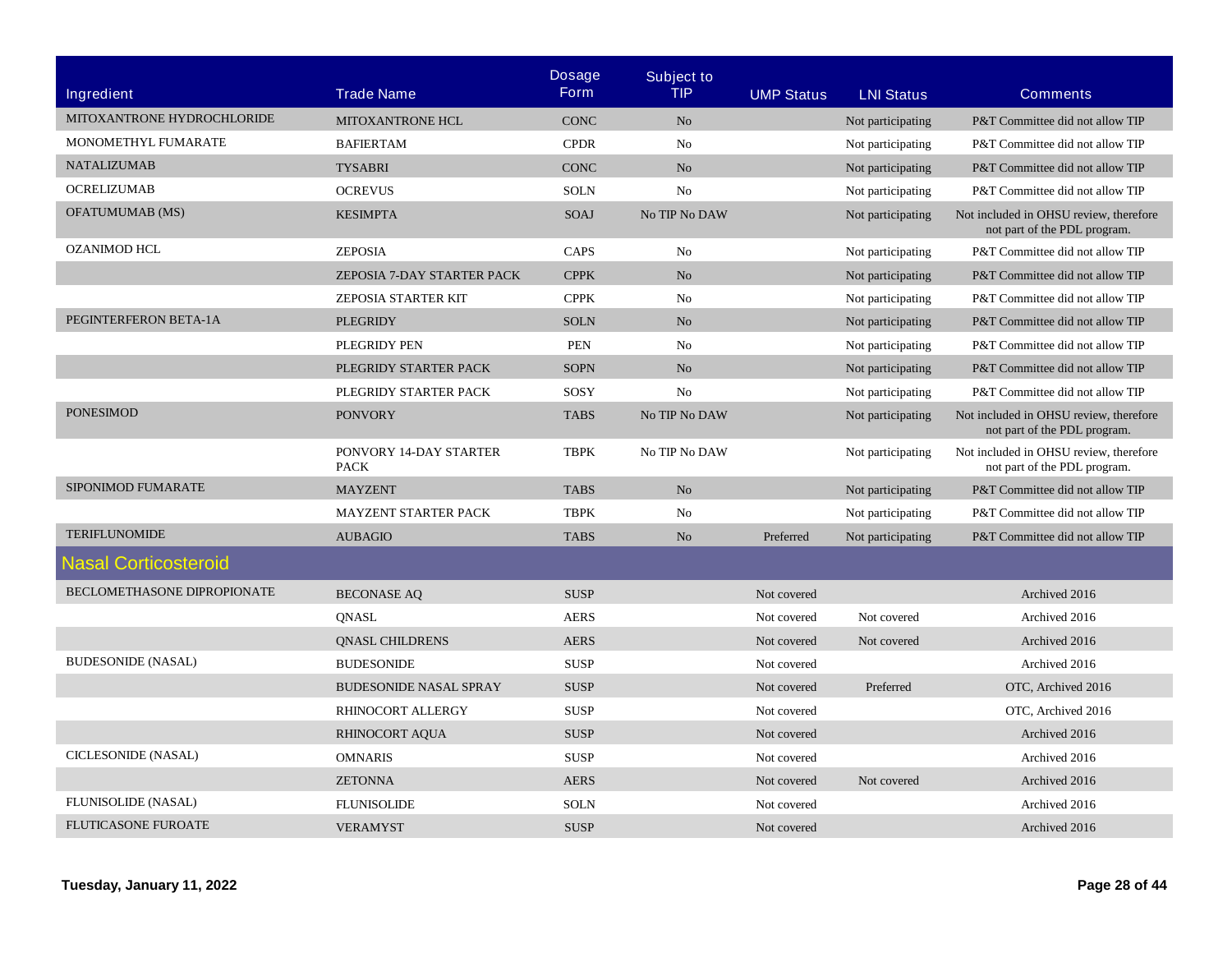|                                 |                                                   | <b>Dosage</b> | <b>Subject to</b> |                   |                   |                                                  |
|---------------------------------|---------------------------------------------------|---------------|-------------------|-------------------|-------------------|--------------------------------------------------|
| Ingredient                      | <b>Trade Name</b>                                 | <b>Form</b>   | <b>TIP</b>        | <b>UMP Status</b> | <b>LNI Status</b> | <b>Comments</b>                                  |
| FLUTICASONE PROPIONATE (NASAL)  | <b>FLONASE</b>                                    | <b>SUSP</b>   |                   | Not covered       |                   | Archived 2016                                    |
|                                 | FLONASE ALLERGY RELIEF                            | <b>SUSP</b>   |                   | Not covered       |                   | OTC, Archived 2016                               |
|                                 | <b>FLONASE ALLERGY RELIEF</b><br><b>CHILDRENS</b> | <b>SUSP</b>   |                   | Not covered       | Not covered       | OTC, Archived 2016                               |
|                                 | FLUTICASONE PROPIONATE                            | <b>SUSP</b>   |                   | Not covered       | Preferred         | OTC, Archived 2016                               |
|                                 | <b>XHANCE</b>                                     | <b>EXHU</b>   |                   | Not covered       | Not covered       | Archived 2016                                    |
| MOMETASONE FUROATE (NASAL)      | <b>MOMETASONE FUROATE</b>                         | <b>SUSP</b>   |                   | Not covered       | Not covered       | Archived 2016                                    |
|                                 | <b>NASONEX</b>                                    | <b>SUSP</b>   |                   | Not covered       |                   | Archived 2016                                    |
| TRIAMCINOLONE ACETONIDE (NASAL) | NASACORT ALLERGY 24HR                             | <b>AERO</b>   |                   | Not covered       |                   | OTC, Archived 2016                               |
|                                 | NASACORT ALLERGY 24HR<br><b>CHILDRENS</b>         | <b>AERO</b>   |                   | Not covered       | Not covered       | OTC, Archived 2016                               |
|                                 | <b>NASACORT AQ</b>                                | <b>AERO</b>   |                   | Not covered       | Not covered       | Archived 2016                                    |
|                                 | <b>NASACORT AQ</b>                                | <b>AERS</b>   |                   | Not covered       | Not covered       | Archived 2016                                    |
|                                 | <b>TRIAMCINOLONE ACETONIDE</b>                    | <b>AERO</b>   |                   | Not covered       | Preferred         | OTC. Archived 2016                               |
| NSAID / Cox-II Inhibitor        |                                                   |               |                   |                   |                   |                                                  |
| <b>CELECOXIB</b>                | <b>CELEBREX</b>                                   | <b>CAPS</b>   | N <sub>o</sub>    |                   |                   | P&T Committee removed from TIP,<br>Archived 2015 |
|                                 | <b>CELECOXIB</b>                                  | <b>CAPS</b>   | No                |                   |                   | P&T Committee removed from TIP,<br>Archived 2015 |
| <b>DICLOFENAC</b>               | <b>ZORVOLEX</b>                                   | <b>CAPS</b>   |                   |                   | Not covered       | Archived 2015                                    |
| DICLOFENAC EPOLAMINE            | DICLOFENAC EPOLAMINE                              | <b>PTCH</b>   |                   |                   | Not covered       | Archived 2015                                    |
|                                 | <b>FLECTOR</b>                                    | <b>PTCH</b>   |                   |                   | Not covered       | Archived 2015                                    |
|                                 | <b>LICART</b>                                     | PT24          |                   |                   | Not covered       | Archived 2015                                    |
| DICLOFENAC POTASSIUM            | <b>CATAFLAM</b>                                   | <b>TABS</b>   |                   |                   | Not covered       | Archived 2015                                    |
|                                 | DICLOFENAC POTASSIUM                              | <b>TABS</b>   |                   | Preferred         | Preferred         | Archived 2015                                    |
|                                 | <b>ZIPSOR</b>                                     | <b>CAPS</b>   |                   |                   | Not covered       | Archived 2015                                    |
| DICLOFENAC POTASSIUM (MIGRAINE) | <b>CAMBIA</b>                                     | <b>PACK</b>   |                   |                   | Not covered       | Archived 2015                                    |
| DICLOFENAC SODIUM               | <b>DICLOFENAC</b>                                 | <b>CAPS</b>   |                   |                   | Not covered       | Archived 2015                                    |
|                                 | DICLOFENAC SODIUM DR                              | <b>TBEC</b>   |                   | Preferred         | Preferred         | Archived 2015                                    |
|                                 | DICLOFENAC SODIUM EC                              | <b>TBEC</b>   |                   | Preferred         | Preferred         | Archived 2015                                    |
|                                 | DICLOFENAC SODIUM ER                              | <b>TB24</b>   |                   | Preferred         | Preferred         | Archived 2015                                    |
|                                 | <b>VOLTAREN-XR</b>                                | <b>TB24</b>   |                   |                   |                   | Archived 2015                                    |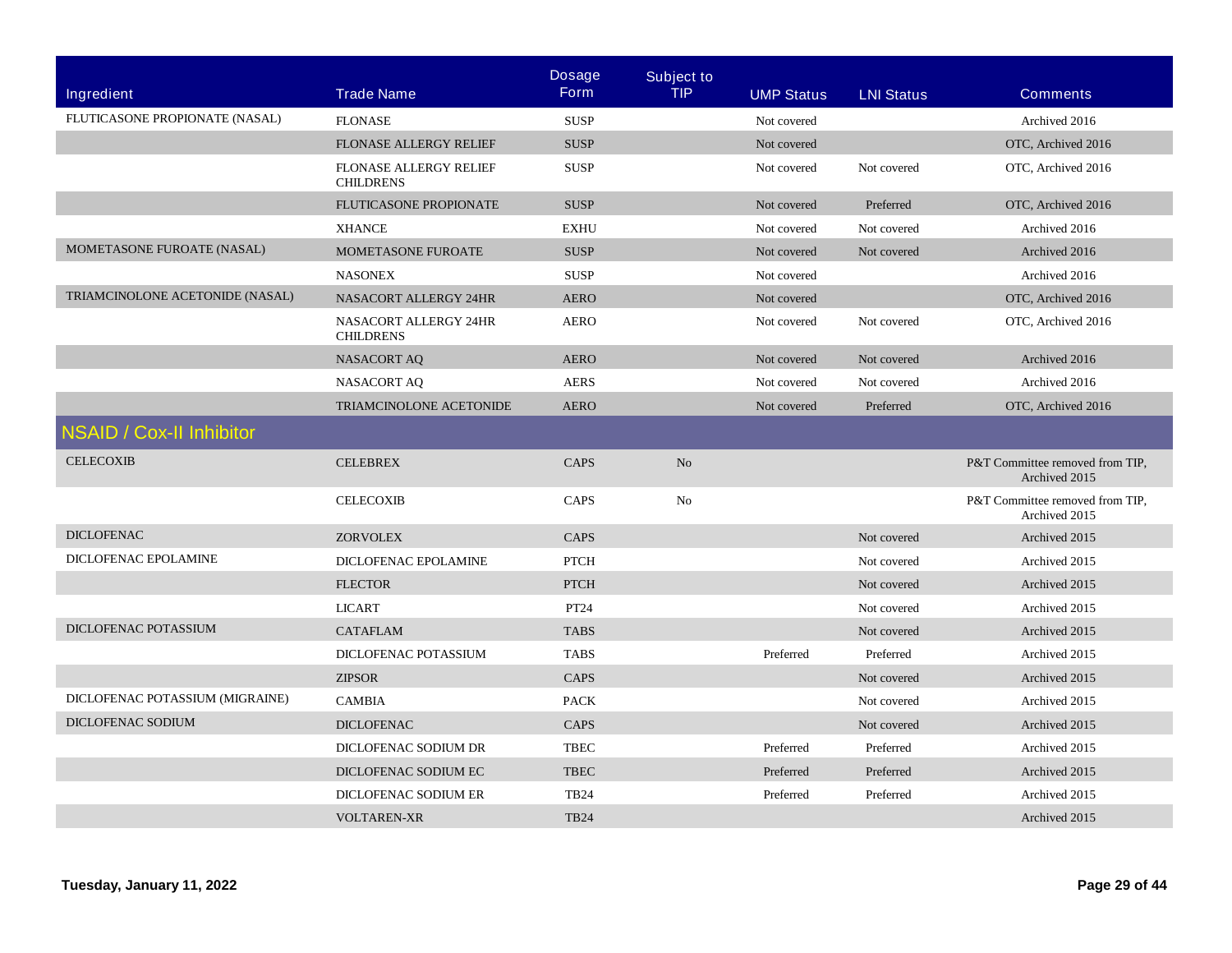|                                                  |                         | <b>Dosage</b> | <b>Subject to</b> |                   |                   |                 |
|--------------------------------------------------|-------------------------|---------------|-------------------|-------------------|-------------------|-----------------|
| Ingredient                                       | <b>Trade Name</b>       | <b>Form</b>   | <b>TIP</b>        | <b>UMP Status</b> | <b>LNI Status</b> | <b>Comments</b> |
| DICLOFENAC SODIUM (ACTINIC<br><b>KERATOSIS</b> ) | DICLOFENAC SODIUM       | <b>GEL</b>    |                   |                   | Not covered       | Archived 2015   |
|                                                  | <b>SOLARAZE</b>         | <b>GEL</b>    |                   |                   | Not covered       | Archived 2015   |
| DICLOFENAC SODIUM (TOPICAL)                      | DICLOFENAC SODIUM       | <b>CREA</b>   |                   |                   | Not covered       | Archived 2015   |
|                                                  | DICLOFENAC SODIUM       | <b>GEL</b>    |                   |                   | Not covered       | Archived 2015   |
|                                                  | DICLOFENAC SODIUM       | <b>SOLN</b>   |                   |                   | Not covered       | Archived 2015   |
|                                                  | <b>KLOFENSAID II</b>    | <b>SOLN</b>   |                   |                   | Not covered       | Archived 2015   |
|                                                  | <b>PENNSAID</b>         | <b>SOLN</b>   | N <sub>o</sub>    |                   | Not covered       | Archived 2015   |
|                                                  | <b>REXAPHENAC</b>       | <b>CREA</b>   |                   |                   | Not covered       | Archived 2015   |
|                                                  | <b>VENNGEL ONE</b>      | KIT           |                   |                   | Not covered       | Archived 2015   |
|                                                  | <b>VOLTAREN</b>         | <b>GEL</b>    | No                |                   | Not covered       | Archived 2015   |
|                                                  | <b>VOPAC MDS</b>        | <b>KIT</b>    |                   |                   | Not covered       | Archived 2015   |
| <b>DIFLUNISAL</b>                                | <b>DIFLUNISAL</b>       | <b>TABS</b>   |                   | Preferred         | Preferred         | Archived 2015   |
| <b>ETODOLAC</b>                                  | <b>ETODOLAC</b>         | CAPS          |                   | Preferred         | Preferred         | Archived 2015   |
|                                                  | <b>ETODOLAC</b>         | <b>TABS</b>   |                   | Preferred         | Preferred         | Archived 2015   |
|                                                  | <b>ETODOLAC ER</b>      | <b>TB24</b>   |                   | Preferred         | Preferred         | Archived 2015   |
|                                                  | <b>LODINE</b>           | <b>TABS</b>   |                   |                   |                   | Archived 2015   |
| FENOPROFEN CALCIUM                               | FENOPROFEN CALCIUM      | <b>TABS</b>   |                   |                   |                   | Archived 2015   |
|                                                  | <b>NALFON</b>           | CAPS          |                   |                   |                   | Archived 2015   |
| <b>FLURBIPROFEN</b>                              | <b>FLURBIPROFEN</b>     | <b>TABS</b>   |                   | Preferred         | Preferred         | Archived 2015   |
| <b>IBUPROFEN</b>                                 | <b>IBUPROFEN</b>        | <b>TABS</b>   |                   | Preferred         | Preferred         | Archived 2015   |
| <b>INDOMETHACIN</b>                              | <b>INDOCIN</b>          | <b>SUPP</b>   |                   |                   |                   | Archived 2015   |
|                                                  | <b>INDOCIN</b>          | <b>SUSP</b>   |                   |                   |                   | Archived 2015   |
|                                                  | <b>INDOMETHACIN</b>     | CAPS          |                   | Preferred         | Preferred         | Archived 2015   |
|                                                  | <b>INDOMETHACIN CR</b>  | <b>CPCR</b>   |                   | Preferred         | Preferred         | Archived 2015   |
|                                                  | <b>INDOMETHACIN ER</b>  | <b>CPCR</b>   |                   | Preferred         | Preferred         | Archived 2015   |
|                                                  | <b>INDOMETHACIN SA</b>  | <b>CPCR</b>   |                   | Preferred         | Preferred         | Archived 2015   |
|                                                  | <b>INDOMETHACIN SR</b>  | <b>CPCR</b>   |                   | Preferred         | Preferred         | Archived 2015   |
|                                                  | <b>TIVORBEX</b>         | CAPS          |                   |                   | Not covered       | Archived 2015   |
| <b>KETOPROFEN</b>                                | <b>FROTEK (TOPICAL)</b> | <b>CREA</b>   |                   |                   |                   | Archived 2015   |
|                                                  | <b>KETOPROFEN</b>       | CAPS          |                   | Preferred         | Preferred         | Archived 2015   |
|                                                  | <b>KETOPROFEN ER</b>    | CP24          |                   | Preferred         | Preferred         | Archived 2015   |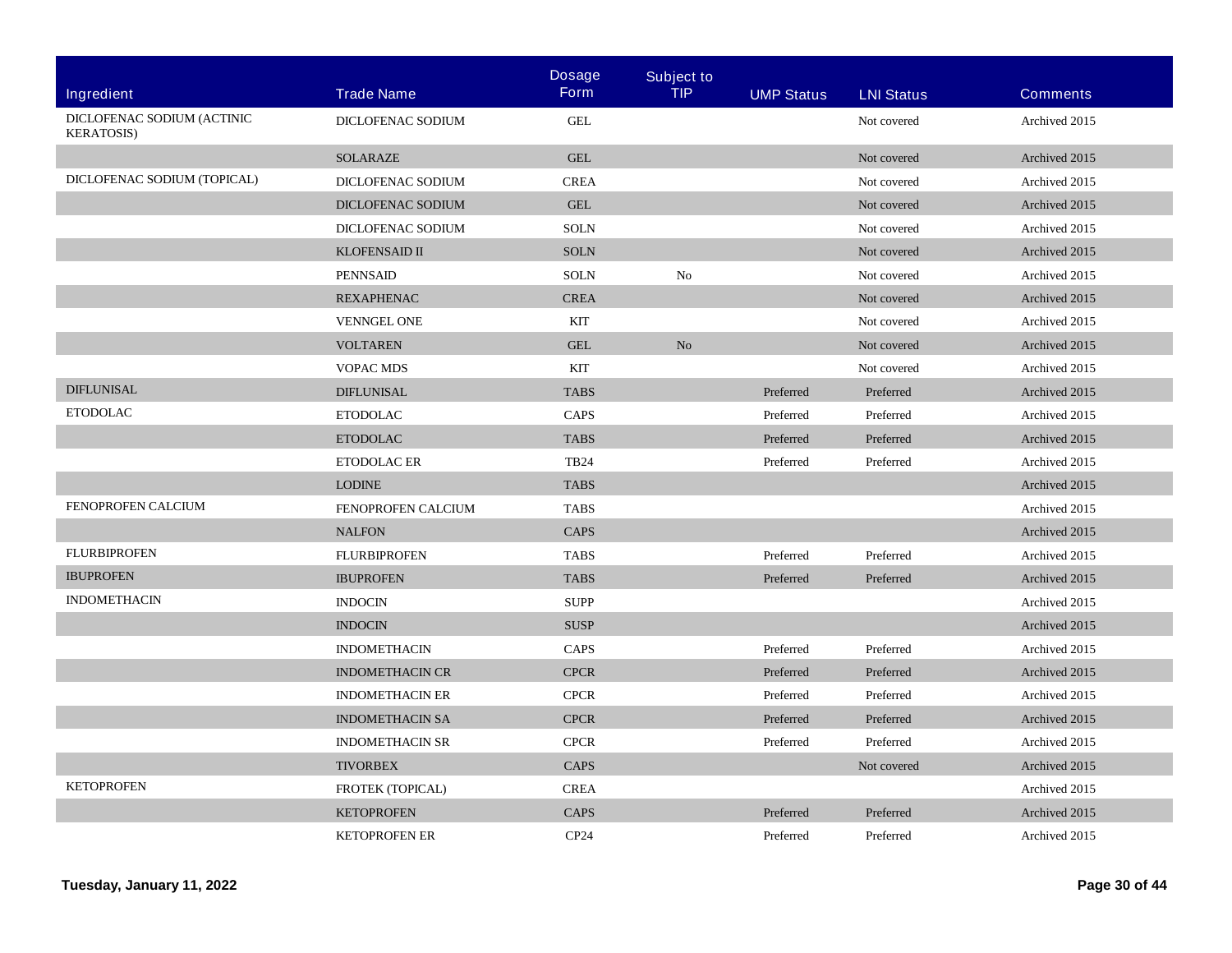| Ingredient             | <b>Trade Name</b>      | <b>Dosage</b><br><b>Form</b> | <b>Subject to</b><br><b>TIP</b> | <b>UMP Status</b> | <b>LNI Status</b> | <b>Comments</b> |
|------------------------|------------------------|------------------------------|---------------------------------|-------------------|-------------------|-----------------|
| KETOROLAC TROMETHAMINE | KETOROLAC TROMETHAMINE | <b>TABS</b>                  |                                 | Preferred         | Preferred         | Archived 2015   |
| MECLOFENAMATE SODIUM   | MECLOFENAMATE SODIUM   | CAPS                         |                                 |                   |                   | Archived 2015   |
| MEFENAMIC ACID         | <b>MEFENAMIC ACID</b>  | <b>CAPS</b>                  |                                 |                   |                   | Archived 2015   |
|                        | <b>PONSTEL</b>         | <b>CAPS</b>                  |                                 |                   |                   | Archived 2015   |
| MELOXICAM              | <b>ANJESO</b>          | INJ                          |                                 |                   | Not covered       | Archived 2015   |
|                        | MELOXICAM              | <b>CAPS</b>                  |                                 |                   | Not covered       | Archived 2015   |
|                        | MELOXICAM              | <b>SUSP</b>                  |                                 | Preferred         | Preferred         | Archived 2015   |
|                        | MELOXICAM              | <b>TABS</b>                  |                                 | Preferred         | Preferred         | Archived 2015   |
|                        | <b>MOBIC</b>           | <b>SUSP</b>                  |                                 |                   |                   | Archived 2015   |
|                        | <b>MOBIC</b>           | <b>TABS</b>                  |                                 |                   |                   | Archived 2015   |
|                        | <b>VIVLODEX</b>        | CAPS                         |                                 |                   | Not covered       | Archived 2015   |
| <b>NABUMETONE</b>      | <b>NABUMETONE</b>      | <b>TABS</b>                  |                                 | Preferred         | Preferred         | Archived 2015   |
|                        | <b>RELAFEN</b>         | <b>TABS</b>                  |                                 |                   |                   | Archived 2015   |
|                        | <b>RELAFENDS</b>       | <b>TABS</b>                  |                                 |                   |                   | Archived 2015   |
| <b>NAPROXEN</b>        |                        |                              |                                 |                   |                   |                 |
|                        | <b>EC-NAPROSYN</b>     | ${\tt TBEC}$                 |                                 |                   |                   | Archived 2015   |
|                        | <b>MEDIPROXEN</b>      | <b>TABS</b>                  |                                 |                   |                   | Archived 2015   |
|                        | <b>NAPROSYN</b>        | ${\bf SUSP}$                 |                                 |                   |                   | Archived 2015   |
|                        | <b>NAPROSYN</b>        | <b>TABS</b>                  |                                 |                   |                   | Archived 2015   |
|                        | <b>NAPROXEN</b>        | <b>SUSP</b>                  |                                 | Preferred         | Preferred         | Archived 2015   |
|                        | <b>NAPROXEN</b>        | <b>TABS</b>                  |                                 | Preferred         | Preferred         | Archived 2015   |
|                        | <b>NAPROXEN DR</b>     | <b>TBEC</b>                  |                                 |                   |                   | Archived 2015   |
|                        | NAPROXEN EC            | <b>TBEC</b>                  |                                 |                   |                   | Archived 2015   |
|                        | NAPROXEN KIT           | <b>TABS</b>                  |                                 |                   | Not covered       | Archived 2015   |
| NAPROXEN SODIUM        | <b>ANAPROX</b>         | <b>TABS</b>                  |                                 |                   |                   | Archived 2015   |
|                        | <b>ANAPROX DS</b>      | <b>TABS</b>                  |                                 |                   |                   | Archived 2015   |
|                        | <b>NAPRELAN</b>        | <b>TB24</b>                  |                                 |                   |                   | Archived 2015   |
|                        | <b>NAPROXEN SODIUM</b> | <b>CAPS</b>                  |                                 | Preferred         | Preferred         | Archived 2015   |
|                        | NAPROXEN SODIUM        | <b>TABS</b>                  |                                 | Preferred         | Preferred         | Archived 2015   |
|                        | NAPROXEN SODIUM        | <b>TB24</b>                  |                                 | Preferred         | Preferred         | Archived 2015   |
|                        | NAPROXEN SODIUM CR     | <b>TB24</b>                  |                                 |                   |                   | Archived 2015   |
|                        | NAPROXEN SODIUM ER     | <b>TB24</b>                  |                                 |                   |                   | Archived 2015   |
| <b>OXAPROZIN</b>       | <b>DAYPRO</b>          | <b>TABS</b>                  |                                 |                   |                   | Archived 2015   |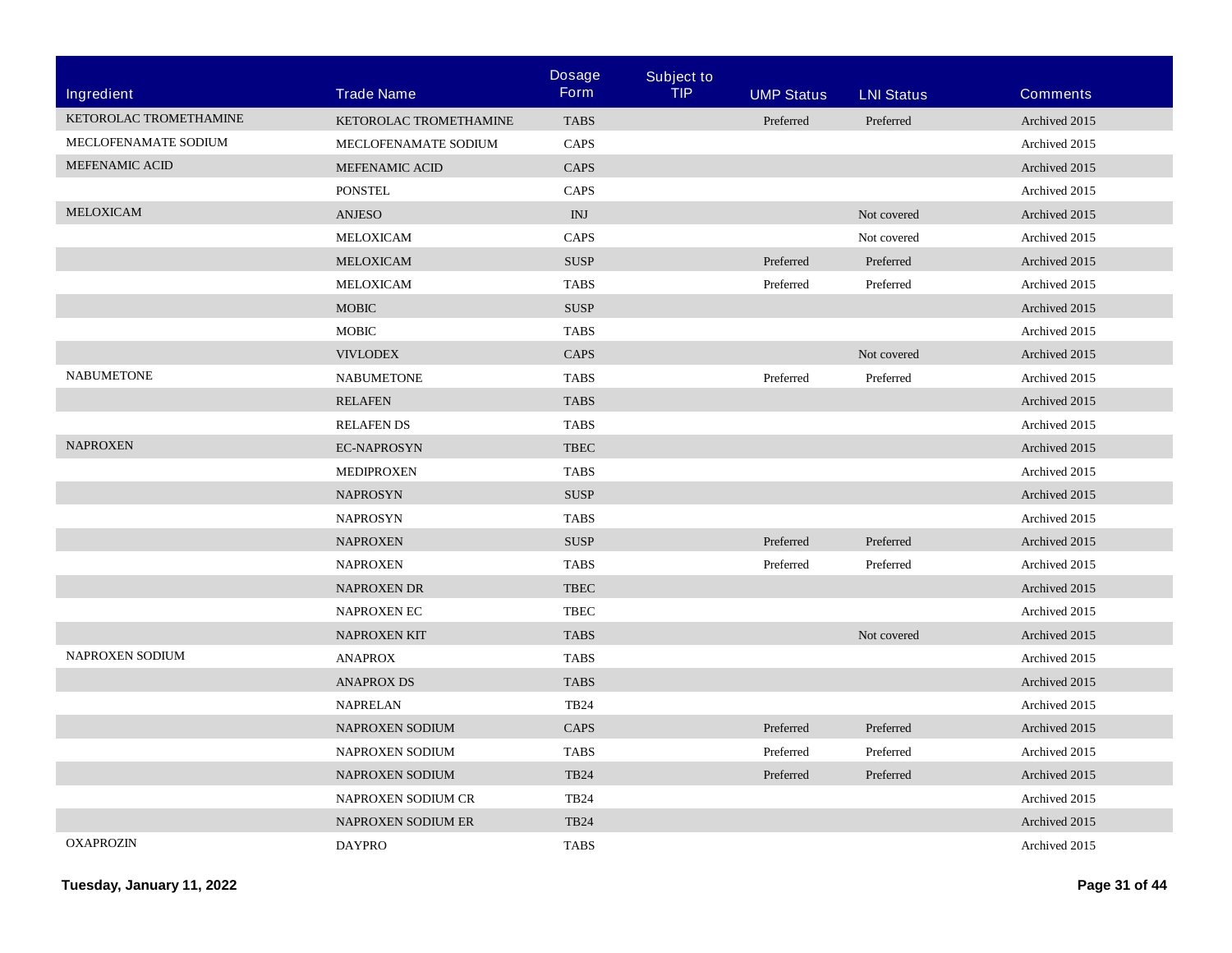| <b>Ingredient</b>                | <b>Trade Name</b>                   | <b>Dosage</b><br><b>Form</b> | <b>Subject to</b><br><b>TIP</b> | <b>UMP Status</b> | <b>LNI Status</b> | <b>Comments</b>                                                        |
|----------------------------------|-------------------------------------|------------------------------|---------------------------------|-------------------|-------------------|------------------------------------------------------------------------|
| <b>OXAPROZIN</b>                 | <b>OXAPROZIN</b>                    | <b>TABS</b>                  |                                 | Preferred         | Preferred         | Archived 2015                                                          |
| <b>PIROXICAM</b>                 | <b>FELDENE</b>                      | CAPS                         |                                 |                   |                   | Archived 2015                                                          |
|                                  | PIROXICAM                           | CAPS                         |                                 | Preferred         | Preferred         | Archived 2015                                                          |
| <b>SALSALATE</b>                 | <b>DISALCID</b>                     | <b>TABS</b>                  |                                 |                   |                   | Archived 2015                                                          |
|                                  | <b>SALSALATE</b>                    | <b>TABS</b>                  |                                 | Preferred         | Preferred         | Archived 2015                                                          |
| <b>SULINDAC</b>                  | <b>SULINDAC</b>                     | <b>TABS</b>                  |                                 | Preferred         | Preferred         | Archived 2015                                                          |
| <b>TOLMETIN SODIUM</b>           | <b>TOLMETIN SODIUM</b>              | CAPS                         |                                 |                   |                   | Archived 2015                                                          |
|                                  | <b>TOLMETIN SODIUM</b>              | <b>TABS</b>                  |                                 |                   |                   | Archived 2015                                                          |
| <b>Opioids - Long Acting</b>     |                                     |                              |                                 |                   |                   |                                                                        |
| <b>BUPRENORPHINE</b>             | <b>BUPRENORPHINE TD PATCH</b>       | <b>PTWK</b>                  | No                              |                   | Not participating |                                                                        |
|                                  | <b>BUTRANS</b>                      | <b>PTWK</b>                  | N <sub>0</sub>                  |                   | Not participating |                                                                        |
| <b>BUPRENORPHINE BUCCAL FILM</b> | <b>BELBUCA</b>                      | <b>FILM</b>                  | No TIP No DAW                   |                   | Not participating | Not included in OHSU review, therefore<br>not part of the PDL program. |
| <b>FENTANYL</b>                  | <b>DURAGESIC</b>                    | PT72                         | N <sub>0</sub>                  |                   | Not participating |                                                                        |
|                                  | <b>FENTANYL</b>                     | PT72                         | No                              | Preferred         | Not participating |                                                                        |
| HYDROCODONE BITARTRATE           | HYDROCODONE BITARTRATE<br>ER        | CP12                         | No TIP No DAW                   |                   | Not participating | Not included in OHSU review, therefore<br>not part of the PDL program. |
|                                  | HYDROCODONE BITARTRATE<br><b>ER</b> | T <sub>24</sub> A            | No TIP No DAW                   |                   | Not participating | Not included in OHSU review, therefore<br>not part of the PDL program. |
|                                  | <b>HYSINGLA ER</b>                  | T <sub>24</sub> A            | No                              |                   | Not participating |                                                                        |
|                                  | <b>ZOHYDRO ER</b>                   | <b>CP12</b>                  | No                              |                   | Not participating |                                                                        |
| HYDROMORPHONE HCL                | <b>EXALGO</b>                       | T <sub>24</sub> A            | No                              |                   | Not participating |                                                                        |
|                                  | HYDROMORPHONE HCL ER                | T <sub>24</sub> A            | $\rm No$                        | Preferred         | Not participating |                                                                        |
| LEVORPHANOL TARTRATE             | LEVORPHANOL TARTRATE                | <b>TABS</b>                  | No                              |                   | Not participating |                                                                        |
| METHADONE HCL                    | <b>DOLOPHINE</b>                    | <b>TABS</b>                  | No                              |                   | Not participating |                                                                        |
|                                  | DOLOPHINE HCL                       | <b>TABS</b>                  | No                              |                   | Not participating |                                                                        |
|                                  | <b>METHADONE HCL</b>                | <b>CONC</b>                  | No                              |                   | Not participating |                                                                        |
|                                  | <b>METHADONE HCL</b>                | <b>SOLN</b>                  | No                              |                   | Not participating |                                                                        |
|                                  | <b>METHADONE HCL</b>                | <b>TABS</b>                  | No                              |                   | Not participating |                                                                        |
|                                  | <b>METHADONE HCL</b>                | <b>TBSO</b>                  | No                              |                   | Not participating |                                                                        |
|                                  | METHADONE HCL INTENSOL              | <b>CONC</b>                  | No                              |                   | Not participating |                                                                        |
|                                  | <b>METHADOSE</b>                    | <b>CONC</b>                  | No                              |                   | Not participating |                                                                        |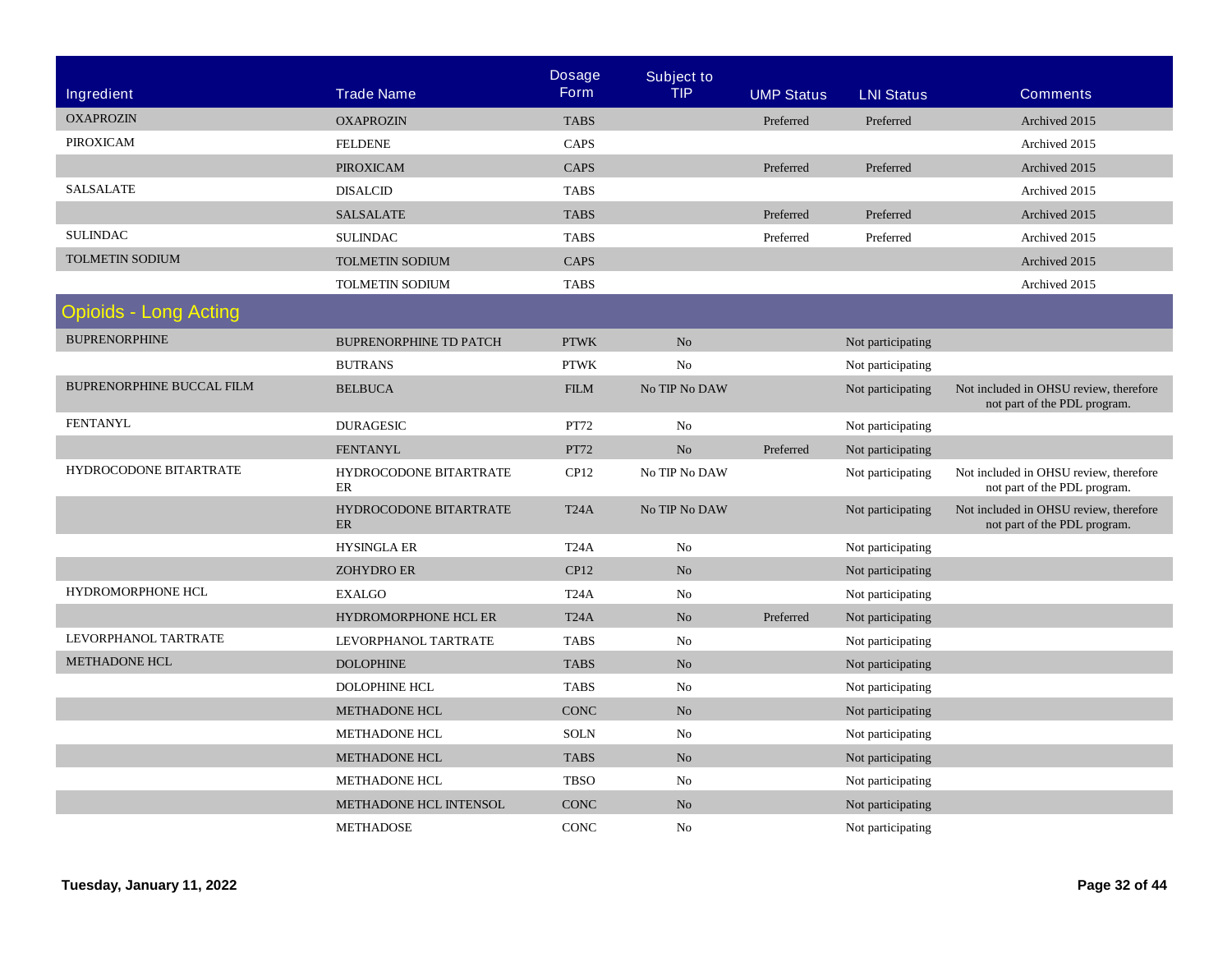|                                         |                                                             | <b>Dosage</b>     | <b>Subject to</b> |                   |                   |                                                                        |
|-----------------------------------------|-------------------------------------------------------------|-------------------|-------------------|-------------------|-------------------|------------------------------------------------------------------------|
| Ingredient                              | <b>Trade Name</b>                                           | <b>Form</b>       | <b>TIP</b>        | <b>UMP Status</b> | <b>LNI Status</b> | <b>Comments</b>                                                        |
| <b>METHADONE HCL</b>                    | <b>METHADOSE</b>                                            | <b>TABS</b>       | N <sub>o</sub>    |                   | Not participating |                                                                        |
|                                         | <b>METHADOSE</b>                                            | <b>TBSO</b>       | N <sub>0</sub>    |                   | Not participating |                                                                        |
|                                         | METHADOSE SUGAR-FREE                                        | <b>CONC</b>       | No                |                   | Not participating |                                                                        |
| METHADONE HCL-SODIUM CHLORIDE           | <b>METHADONE</b><br>HYDROCHLORIDE/SODIUM<br><b>CHLORIDE</b> | SOSY              | No                |                   | Not participating |                                                                        |
| MORPHINE SULFATE                        | <b>ARYMO ER</b>                                             | <b>TBEA</b>       | No TIP No DAW     |                   | Not participating | Not included in OHSU review, therefore<br>not part of the PDL program. |
|                                         | <b>KADIAN</b>                                               | CP24              | No                |                   | Not participating |                                                                        |
|                                         | MORPHINE SULFATE CR                                         | <b>TBCR</b>       | No                | Preferred         | Not participating |                                                                        |
|                                         | MORPHINE SULFATE ER                                         | CP24              | No                | Preferred         | Not participating |                                                                        |
|                                         | MORPHINE SULFATE ER                                         | <b>TBCR</b>       | No                | Preferred         | Not participating |                                                                        |
|                                         | <b>MS CONTIN</b>                                            | <b>TB12</b>       | No                |                   | Not participating |                                                                        |
|                                         | <b>MS CONTIN</b>                                            | <b>TBCR</b>       | No                |                   | Not participating |                                                                        |
| MORPHINE SULFATE BEADS                  | <b>AVINZA</b>                                               | CP24              | No                |                   | Not participating |                                                                        |
|                                         | MORPHINE SULFATE ER                                         | CP24              | No                | Preferred         | Not participating |                                                                        |
| MORPHINE-NALTREXONE                     | <b>EMBEDA</b>                                               | <b>CPCR</b>       | No                |                   | Not participating |                                                                        |
| OXYCODONE HCL                           | <b>OXYCODONE HCL ER</b>                                     | <b>T12A</b>       | No                | Preferred         | Not participating |                                                                        |
|                                         | <b>OXYCONTIN</b>                                            | <b>T12A</b>       | N <sub>o</sub>    |                   | Not participating |                                                                        |
|                                         | <b>XTAMPZA ER</b>                                           | <b>CAPS</b>       | No TIP No DAW     |                   | Not participating | Not included in OHSU review, therefore<br>not part of the PDL program. |
| <b>OXYMORPHONE HCL</b>                  | <b>OPANA ER</b>                                             | <b>TB12</b>       | No                |                   | Not participating |                                                                        |
|                                         | OPANA ER (CRUSH RESISTANT)                                  | T <sub>12</sub> A | No                |                   | Not participating |                                                                        |
|                                         | <b>OXYMORPHONE</b><br><b>HYDROCHLORIDE ER</b>               | <b>TB12</b>       | No                | Preferred         | Not participating |                                                                        |
| <b>TAPENTADOL HCL</b>                   | <b>NUCYNTA ER</b>                                           | <b>TB12</b>       | No                |                   | Not participating |                                                                        |
| <b>Overactive Bladder - Long Acting</b> |                                                             |                   |                   |                   |                   |                                                                        |
| DARIFENACIN HYDROBROMIDE                | DARIFENACIN HYDROBROMIDE<br>ER                              | <b>TB24</b>       |                   | Preferred         | Preferred         |                                                                        |
|                                         | <b>ENABLEX</b>                                              | <b>TB24</b>       |                   |                   |                   |                                                                        |
| <b>FESOTERODINE FUMARATE</b>            | <b>TOVIAZ</b>                                               | <b>TB24</b>       |                   |                   |                   |                                                                        |
| <b>MIRABEGRON</b>                       | <b>MYRBETRIQ</b>                                            | <b>SRER</b>       |                   |                   |                   |                                                                        |
|                                         | <b>MYRBETRIQ</b>                                            | <b>TB24</b>       |                   |                   |                   |                                                                        |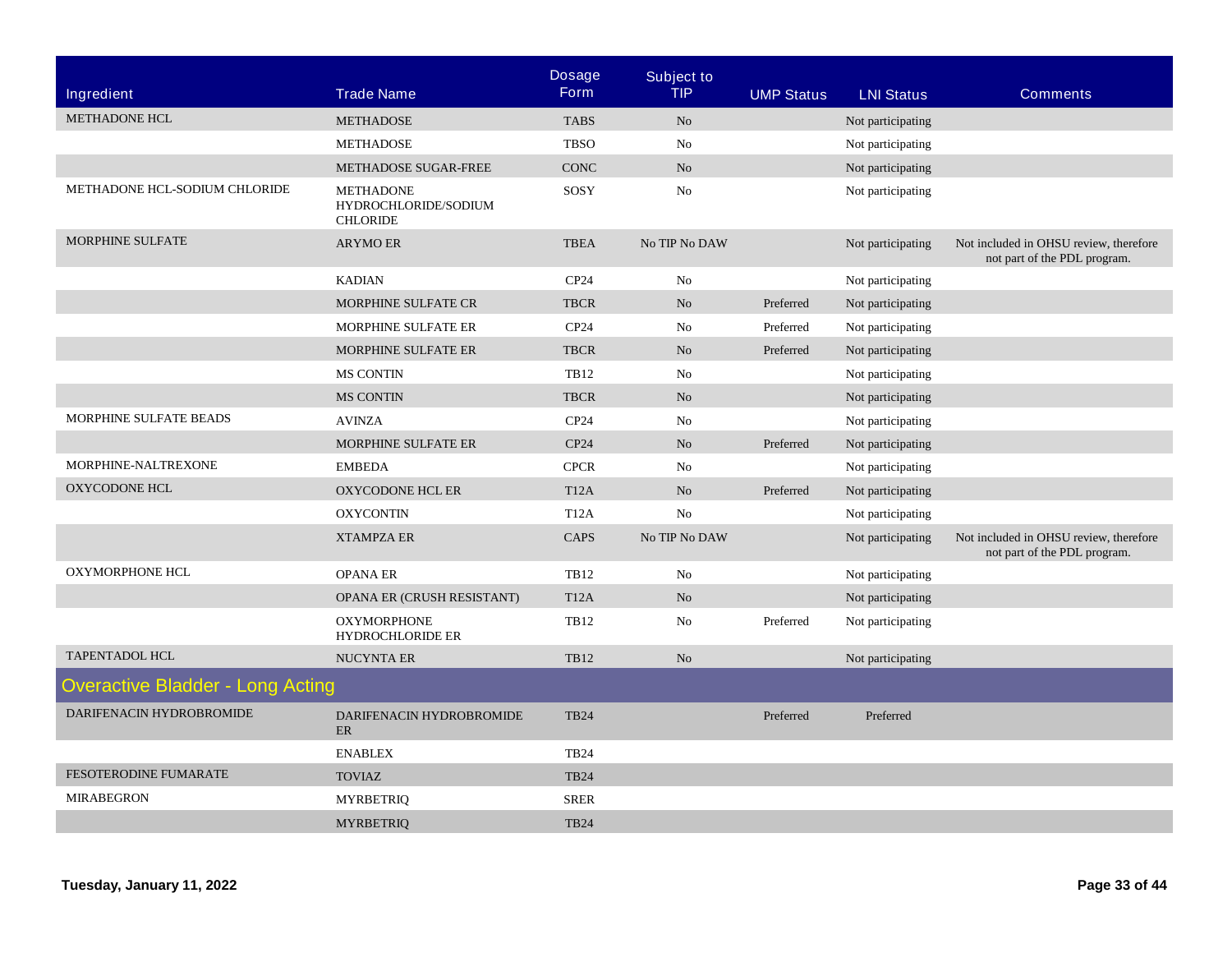|                                          |                             | <b>Dosage</b>    | <b>Subject to</b> |                   |                   |                                                                        |
|------------------------------------------|-----------------------------|------------------|-------------------|-------------------|-------------------|------------------------------------------------------------------------|
| <b>Ingredient</b>                        | <b>Trade Name</b>           | <b>Form</b>      | <b>TIP</b>        | <b>UMP Status</b> | <b>LNI Status</b> | <b>Comments</b>                                                        |
| <b>OXYBUTYNIN</b>                        | <b>GELNIQUE</b>             | <b>GEL</b>       |                   |                   |                   |                                                                        |
|                                          | <b>OXYTROL</b>              | <b>PTTW</b>      |                   |                   |                   |                                                                        |
|                                          | <b>OXYTROL FOR WOMEN</b>    | <b>PTTW</b>      |                   |                   |                   |                                                                        |
| <b>OXYBUTYNIN CHLORIDE</b>               | DITROPAN XL                 | <b>TB24</b>      |                   |                   |                   |                                                                        |
|                                          | <b>GELNIQUE PUMP</b>        | <b>GEL</b>       |                   |                   |                   |                                                                        |
|                                          | OXYBUTYNIN CHLORIDE ER      | <b>TB24</b>      |                   | Preferred         | Preferred         |                                                                        |
| SOLIFENACIN SUCCINATE                    | SOLIFENACIN SUCCINATE       | <b>TABS</b>      |                   | Preferred         | Preferred         |                                                                        |
|                                          | <b>VESICARE</b>             | <b>TABS</b>      |                   |                   |                   |                                                                        |
|                                          | <b>VESICARE LS</b>          | <b>SUSP</b>      |                   |                   |                   |                                                                        |
| TOLTERODINE TARTRATE                     | <b>DETROL LA</b>            | CP24             |                   |                   |                   |                                                                        |
|                                          | TOLTERODINE TARTRATE ER     | CP24             |                   | Preferred         | Preferred         |                                                                        |
| <b>TROSPIUM CHLORIDE</b>                 | <b>SANCTURA XR</b>          | CP <sub>24</sub> |                   |                   |                   |                                                                        |
|                                          | <b>TROSPIUM CHLORIDE ER</b> | CP24             |                   | Preferred         | Preferred         |                                                                        |
| <b>Overactive Bladder - Short Acting</b> |                             |                  |                   |                   |                   |                                                                        |
| <b>FLAVOXATE HCL</b>                     | <b>FLAVOXATE HCL</b>        | <b>TABS</b>      |                   |                   |                   |                                                                        |
| OXYBUTYNIN CHLORIDE                      | OXYBUTYNIN CHLORIDE         | <b>SYRP</b>      |                   | Preferred         | Preferred         |                                                                        |
|                                          | OXYBUTYNIN CHLORIDE         | <b>TABS</b>      |                   | Preferred         | Preferred         |                                                                        |
| TOLTERODINE TARTRATE                     | <b>DETROL</b>               | <b>TABS</b>      |                   |                   |                   |                                                                        |
|                                          | TOLTERODINE TARTRATE        | <b>TABS</b>      |                   | Preferred         | Preferred         |                                                                        |
| TROSPIUM CHLORIDE                        | <b>SANCTURA</b>             | <b>TABS</b>      |                   |                   |                   |                                                                        |
|                                          | <b>TROSPIUM CHLORIDE</b>    | <b>TABS</b>      |                   | Preferred         | Preferred         |                                                                        |
| <b>VIBEGRON</b>                          | <b>GEMTESA</b>              | <b>TABS</b>      | No TIP No DAW     |                   |                   | Not included in OHSU review, therefore<br>not part of the PDL program. |
| <b>PCSK-9 Inhibitors</b>                 |                             |                  |                   |                   |                   |                                                                        |
| <b>ALIROCUMAB</b>                        | <b>PRALUENT</b>             | SOAJ             |                   |                   | Not participating |                                                                        |
|                                          | <b>PRALUENT</b>             | <b>SOPN</b>      |                   |                   | Not participating |                                                                        |
|                                          | <b>PRALUENT</b>             | SOSY             |                   |                   | Not participating |                                                                        |
| <b>EVOLOCUMAB</b>                        | <b>REPATHA</b>              | SOSY             |                   | Preferred         | Not participating |                                                                        |
|                                          | REPATHA PUSHTRONEX          | <b>SOCT</b>      |                   | Preferred         | Not participating |                                                                        |
|                                          | REPATHA SURECLICK           | SOAJ             |                   | Preferred         | Not participating |                                                                        |
| <b>Proton Pump Inhibitors</b>            |                             |                  |                   |                   |                   |                                                                        |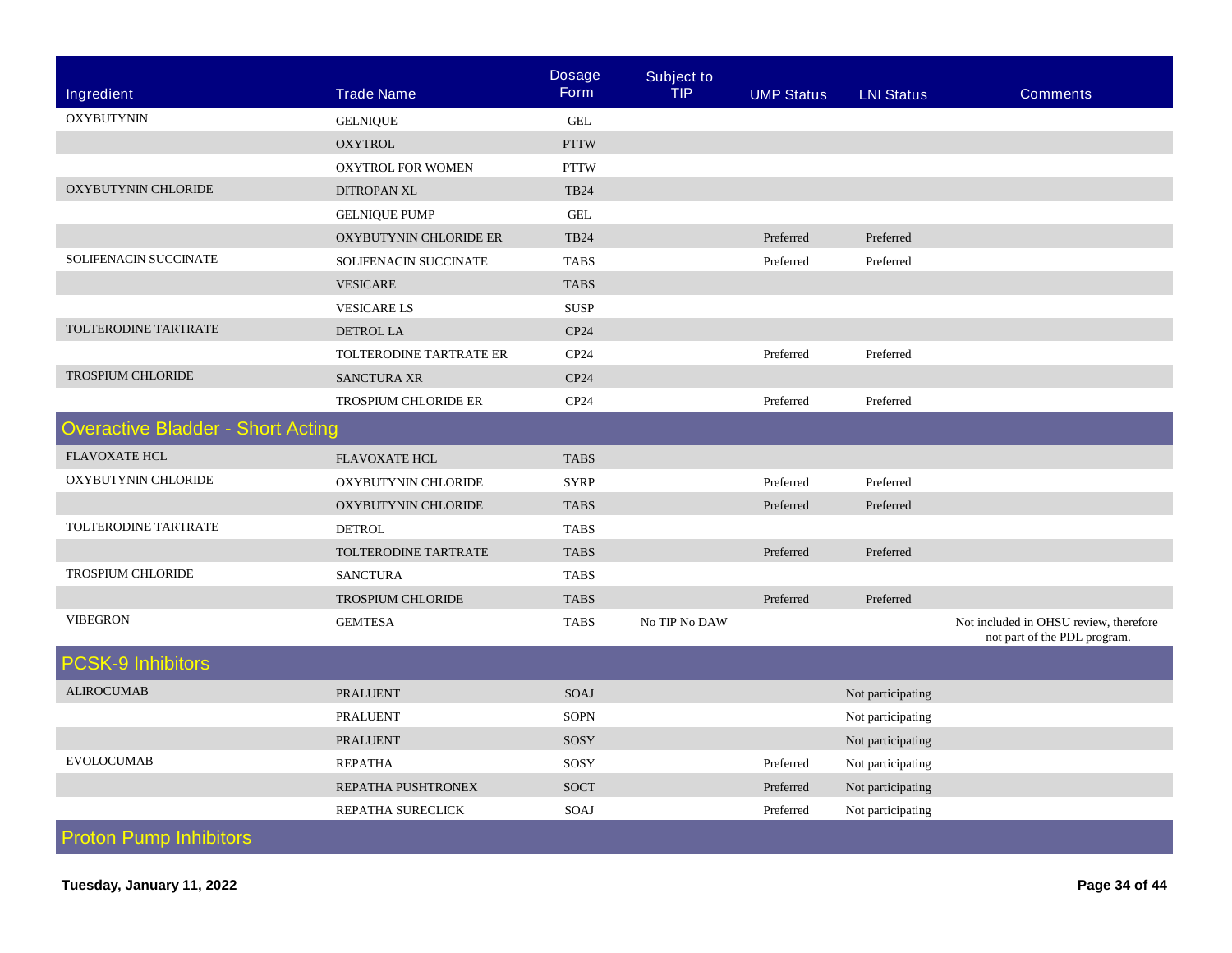| Ingredient                     | <b>Trade Name</b>                               | <b>Dosage</b><br><b>Form</b> | <b>Subject to</b><br><b>TIP</b> | <b>UMP Status</b> | <b>LNI Status</b> | <b>Comments</b> |
|--------------------------------|-------------------------------------------------|------------------------------|---------------------------------|-------------------|-------------------|-----------------|
| DEXLANSOPRAZOLE                | <b>DEXILANT</b>                                 | <b>CPDR</b>                  |                                 | Not covered       |                   | Archived 2015   |
| ESOMEPRAZOLE MAGNESIUM         | <b>ESOMEPRAZOLE MAGNESIUM</b>                   | <b>CPDR</b>                  |                                 | Not covered       |                   | Archived 2015   |
|                                | ESOMEPRAZOLE MAGNESIUM                          | <b>PACK</b>                  |                                 | Not covered       |                   | Archived 2015   |
|                                | <b>NEXIUM</b>                                   | <b>CPDR</b>                  |                                 | Not covered       |                   | Archived 2015   |
|                                | <b>NEXIUM</b>                                   | <b>PACK</b>                  |                                 | Not covered       | Not covered       | Archived 2015   |
|                                | <b>NEXIUM 24HR</b>                              | <b>CPDR</b>                  |                                 | Not covered       |                   | Archived 2015   |
| ESOMEPRAZOLE STRONTIUM         | <b>ESOMEPRAZOLE STRONTIUM</b>                   | <b>CPDR</b>                  |                                 | Not covered       | Not covered       | Archived 2015   |
| LANSOPRAZOLE                   | FIRST-LANSOPRAZOLE                              | <b>SUSP</b>                  |                                 | Not covered       | Not covered       | Archived 2015   |
|                                | LANSOPRAZOLE                                    | <b>TBDD</b>                  |                                 | Not covered       |                   | Archived 2015   |
|                                | LANSOPRAZOLE                                    | <b>TBDP</b>                  |                                 | Not covered       |                   | Archived 2015   |
|                                | <b>LANSOPRAZOLE DR</b>                          | <b>CPDR</b>                  |                                 | Not covered       |                   | Archived 2015   |
|                                | <b>LANSOPRAZOLE ODT</b>                         | <b>TBDD</b>                  |                                 | Not covered       |                   | Archived 2015   |
|                                | <b>PREVACID</b>                                 | <b>CPDR</b>                  |                                 | Not covered       |                   | Archived 2015   |
|                                | PREVACID 24HR                                   | <b>CPDR</b>                  |                                 | Not covered       |                   | Archived 2015   |
|                                | PREVACID SOLUTAB                                | <b>TBDD</b>                  |                                 | Not covered       |                   | Archived 2015   |
|                                | PREVACID SOLUTAB                                | <b>TBDP</b>                  |                                 | Not covered       | Not covered       | Archived 2015   |
| <b>OMEPRAZOLE</b>              | <b>FIRST-OMEPRAZOLE</b>                         | <b>SUSP</b>                  |                                 | Not covered       | Not covered       | Archived 2015   |
|                                | <b>OMEPRAZOLE</b>                               | <b>CPDR</b>                  |                                 | Not covered       | Preferred         | Archived 2015   |
|                                | OMEPRAZOLE                                      | <b>TBEC</b>                  |                                 | Not covered       | Preferred         | Archived 2015   |
|                                | <b>OMEPRAZOLE</b>                               | <b>TBEC</b>                  |                                 | Not covered       | Preferred         | Archived 2015   |
|                                | <b>OMEPRAZOLE DR</b>                            | <b>CPDR</b>                  |                                 | Not covered       | Not covered       | Archived 2015   |
|                                | <b>OMEPRAZOLE/ SYRSPEND SF</b><br><b>ALKA</b>   | <b>SUSP</b>                  |                                 | Not covered       | Not covered       | Archived 2015   |
|                                | <b>PRILOSEC</b>                                 | <b>CPDR</b>                  |                                 | Not covered       |                   | Archived 2015   |
| OMEPRAZOLE MAGNESIUM           | OMEPRAZOLE MAGNESIUM                            | <b>CPDR</b>                  |                                 | Not covered       | Preferred         | Archived 2015   |
|                                | <b>PRILOSEC</b>                                 | <b>PACK</b>                  |                                 | Not covered       | Not covered       | Archived 2015   |
|                                | PRILOSEC OTC                                    | <b>TBEC</b>                  |                                 | Not covered       |                   | Archived 2015   |
| OMEPRAZOLE/ SODIUM BICARBONATE | <b>OMEPRAZOLE/ SODIUM</b><br><b>BICARBONATE</b> | <b>CAPS</b>                  |                                 | Not covered       |                   | Archived 2015   |
|                                | ZEGERID                                         | CAPS                         |                                 | Not covered       |                   | Archived 2015   |
|                                | <b>ZEGERID</b>                                  | <b>PACK</b>                  |                                 | Not covered       | Not covered       | Archived 2015   |
|                                | <b>ZEGERID OTC</b>                              | CAPS                         |                                 | Not covered       |                   | Archived 2015   |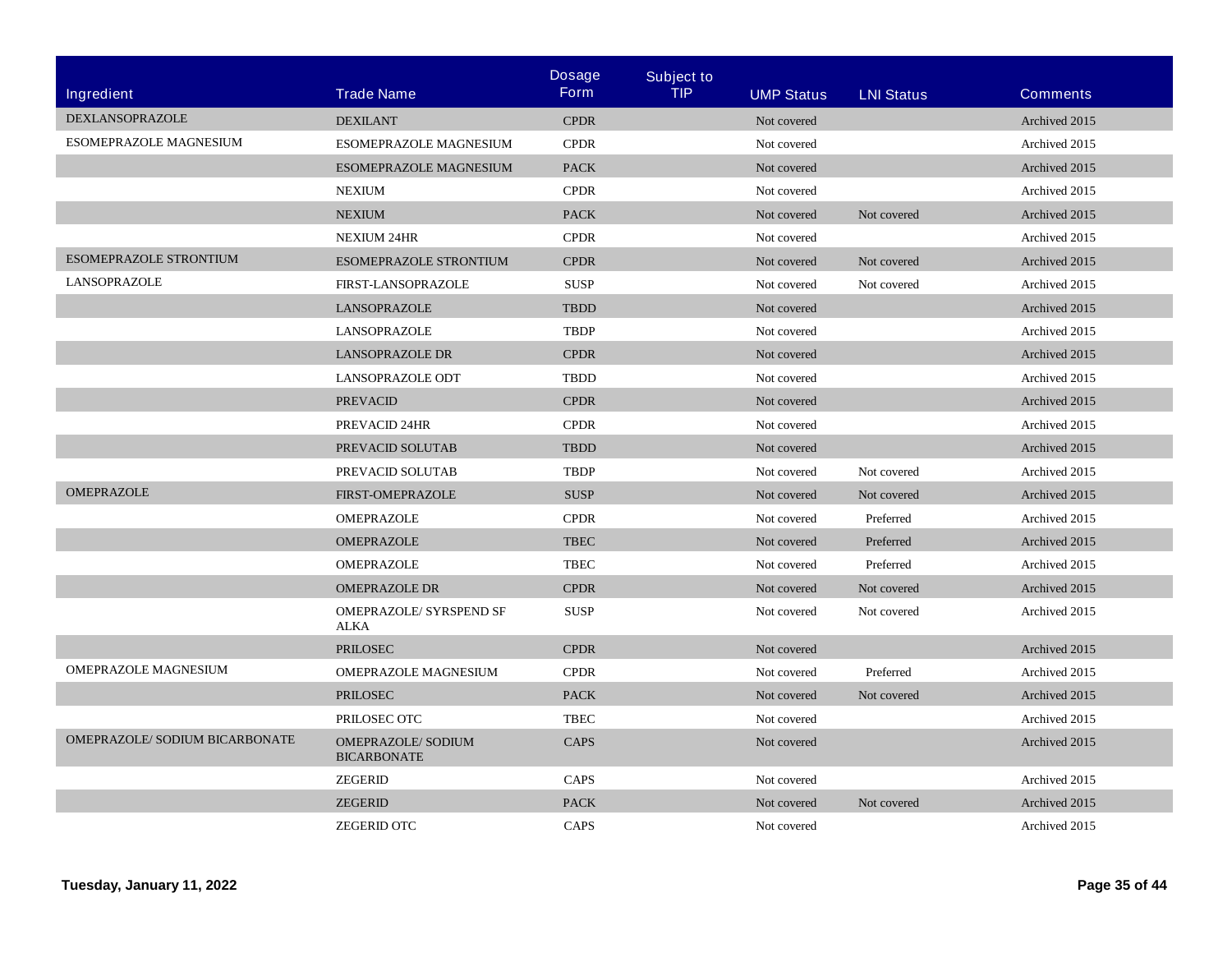| Ingredient                              | <b>Trade Name</b>                               | <b>Dosage</b><br><b>Form</b> | <b>Subject to</b><br><b>TIP</b> | <b>UMP Status</b> | <b>LNI Status</b> | <b>Comments</b>                                                                           |
|-----------------------------------------|-------------------------------------------------|------------------------------|---------------------------------|-------------------|-------------------|-------------------------------------------------------------------------------------------|
| PANTOPRAZOLE SODIUM                     | PANTOPRAZOLE SODIUM                             | <b>PACK</b>                  |                                 | Not covered       | Not covered       | Archived 2015                                                                             |
|                                         | PANTOPRAZOLE SODIUM                             | <b>TBEC</b>                  |                                 | Not covered       | Preferred         | Archived 2015                                                                             |
|                                         | <b>PROTONIX</b>                                 | <b>PACK</b>                  |                                 | Not covered       | Not covered       | Archived 2015                                                                             |
|                                         | <b>PROTONIX</b>                                 | <b>TBEC</b>                  |                                 | Not covered       |                   | Archived 2015                                                                             |
| RABEPRAZOLE SODIUM                      | ${\bf ACIPHEX}$                                 | <b>TBEC</b>                  |                                 | Not covered       |                   | Archived 2015                                                                             |
|                                         | ACIPHEX SPRINKLE                                | <b>CPSP</b>                  |                                 | Not covered       |                   | Archived 2015                                                                             |
|                                         | RABEPRAZOLE SODIUM                              | <b>TBEC</b>                  |                                 | Not covered       |                   | Archived 2015                                                                             |
|                                         | RABEPRAZOLE SODIUM DR<br><b>SPRINKLE</b>        | <b>CPSP</b>                  |                                 | Not covered       |                   | Archived 2015                                                                             |
| <b>Second Generation Antipsychotics</b> |                                                 |                              |                                 |                   |                   |                                                                                           |
| <b>ARIPIPRAZOLE</b>                     | <b>ABILIFY</b>                                  | <b>SOLN</b>                  | N <sub>o</sub>                  |                   | Not covered       | IM injectable only. P&T Committee did<br>not allow TIP; Refills exempt from TIP by<br>law |
|                                         | <b>ABILIFY</b>                                  | <b>SOLN</b>                  | No                              |                   |                   | P&T Committee did not allow TIP; Refills<br>exempt from TIP by law                        |
|                                         | <b>ABILIFY</b>                                  | <b>TABS</b>                  | No                              |                   |                   | P&T Committee did not allow TIP; Refills<br>exempt from TIP by law                        |
|                                         | <b>ABILIFY DISCMELT</b>                         | <b>TBDP</b>                  | $\rm No$                        |                   |                   | P&T Committee did not allow TIP; Refills<br>exempt from TIP by law                        |
|                                         | <b>ABILIFY MAINTENA</b>                         | <b>PRSY</b>                  | $\rm No$                        | Preferred         | Not covered       | P&T Committee did not allow TIP; Refills<br>exempt from TIP by law                        |
|                                         | <b>ABILIFY MAINTENA</b>                         | <b>SRER</b>                  | No                              | Preferred         | Not covered       | P&T Committee did not allow TIP; Refills<br>exempt from TIP by law                        |
|                                         | <b>ABILIFY MAINTENA</b>                         | <b>SUSR</b>                  | N <sub>o</sub>                  | Preferred         | Not covered       | P&T Committee did not allow TIP; Refills<br>exempt from TIP by law                        |
|                                         | <b>ABILIFY MYCITE</b>                           | <b>TABS</b>                  | N <sub>o</sub>                  |                   | Not covered       | P&T Committee did not allow TIP; Refills<br>exempt from TIP by law                        |
|                                         | <b>ABILIFY MYCITE</b><br><b>MAINTENANCE KIT</b> | <b>TABS</b>                  | No                              |                   | Not covered       | P&T Committee did not allow TIP; Refills<br>exempt from TIP by law                        |
|                                         | ABILIFY MYCITE STARTER KIT                      | <b>TABS</b>                  | No                              |                   | Not covered       | P&T Committee did not allow TIP; Refills<br>exempt from TIP by law                        |
|                                         | ARIPIPRAZOLE                                    | <b>SOLN</b>                  | No                              | Preferred         | Preferred         | P&T Committee did not allow TIP; Refills<br>exempt from TIP by law                        |
|                                         | ARIPIPRAZOLE                                    | <b>TABS</b>                  | No                              | Preferred         | Preferred         | P&T Committee did not allow TIP; Refills<br>exempt from TIP by law                        |
|                                         | <b>ARIPIPRAZOLE ODT</b>                         | <b>TBDP</b>                  | No                              | Preferred         | Preferred         | P&T Committee did not allow TIP; Refills<br>exempt from TIP by law                        |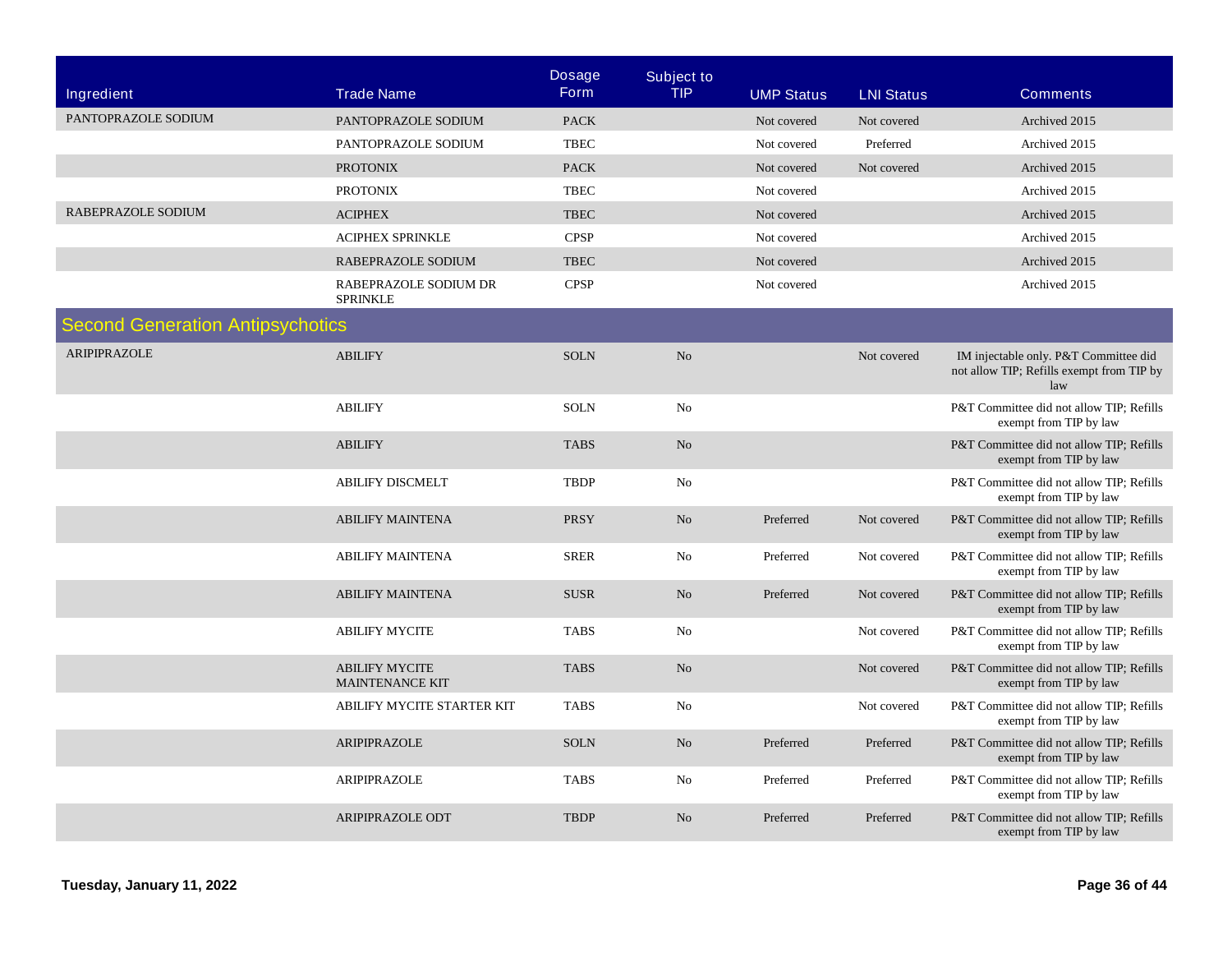| Ingredient               | <b>Trade Name</b>           | <b>Dosage</b><br><b>Form</b> | <b>Subject to</b><br><b>TIP</b> | <b>UMP Status</b> | <b>LNI Status</b> | <b>Comments</b>                                                        |
|--------------------------|-----------------------------|------------------------------|---------------------------------|-------------------|-------------------|------------------------------------------------------------------------|
| ARIPIPRAZOLE LAUROXIL    | <b>ARISTADA</b>             | <b>PRSY</b>                  | No                              | Preferred         | Not covered       | P&T Committee did not allow TIP; Refills<br>exempt from TIP by law     |
|                          | <b>ARISTADA INITIO</b>      | <b>PRSY</b>                  | No                              | Preferred         | Not covered       | P&T Committee did not allow TIP; Refills<br>exempt from TIP by law     |
| <b>ASENAPINE</b>         | <b>SECUADO</b>              | PT24                         | No TIP No DAW                   |                   | Not Covered       | Not included in OHSU review, therefore<br>not part of the PDL program. |
| <b>ASENAPINE MALEATE</b> | <b>ASENAPINE MALEATE SL</b> | <b>SUBL</b>                  | No                              | Preferred         | Preferred         | P&T Committee did not allow TIP; Refills<br>exempt from TIP by law     |
|                          | <b>SAPHRIS</b>              | <b>SUBL</b>                  | No                              |                   |                   | P&T Committee did not allow TIP: Refills<br>exempt from TIP by law     |
| <b>BREXPIPRAZOLE</b>     | <b>REXULTI</b>              | <b>TABS</b>                  | No                              | Preferred         | Preferred         | P&T Committee did not allow TIP; Refills<br>exempt from TIP by law     |
| <b>CARIPRAZINE HCL</b>   | <b>VRAYLAR</b>              | CAPS                         | No                              | Preferred         | Preferred         | P&T Committee did not allow TIP; Refills<br>exempt from TIP by law     |
|                          | <b>VRAYLAR</b>              | <b>CPPK</b>                  | No                              | Preferred         | Preferred         | P&T Committee did not allow TIP; Refills<br>exempt from TIP by law     |
| <b>CLOZAPINE</b>         | <b>CLOZAPINE</b>            | <b>TABS</b>                  | No                              | Preferred         | Preferred         | P&T Committee did not allow TIP; Refills<br>exempt from TIP by law     |
|                          | <b>CLOZAPINE ODT</b>        | <b>TBDP</b>                  | No                              | Preferred         | Preferred         | P&T Committee did not allow TIP; Refills<br>exempt from TIP by law     |
|                          | <b>CLOZARIL</b>             | <b>TABS</b>                  | No                              |                   |                   | P&T Committee did not allow TIP; Refills<br>exempt from TIP by law     |
|                          | <b>FAZACLO</b>              | <b>TBDP</b>                  | No                              |                   |                   | P&T Committee did not allow TIP; Refills<br>exempt from TIP by law     |
|                          | <b>VERSACLOZ</b>            | <b>SUSP</b>                  | No                              |                   | Not covered       | P&T Committee did not allow TIP; Refills<br>exempt from TIP by law     |
| <b>ILOPERIDONE</b>       | <b>FANAPT</b>               | <b>TABS</b>                  | No                              | Preferred         | Preferred         | P&T Committee did not allow TIP; Refills<br>exempt from TIP by law     |
|                          | FANAPT TITRATION PACK       | <b>TABS</b>                  | $\rm No$                        | Preferred         | Preferred         | P&T Committee did not allow TIP; Refills<br>exempt from TIP by law     |
| LUMATEPERONE TOSYLATE    | <b>CAPLYTA</b>              | <b>CAPS</b>                  | No TIP No DAW                   |                   | Not covered       | Not included in OHSU review, therefore<br>not part of the PDL program. |
| LURASIDONE HCL           | <b>LATUDA</b>               | <b>TABS</b>                  | No                              | Preferred         | Preferred         | P&T Committee did not allow TIP; Refills<br>exempt from TIP by law     |
| <b>OLANZAPINE</b>        | <b>OLANZAPINE</b>           | <b>SOLR</b>                  | No                              | Preferred         | Not covered       | P&T Committee did not allow TIP; Refills<br>exempt from TIP by law     |
|                          | <b>OLANZAPINE</b>           | <b>TABS</b>                  | No                              | Preferred         | Preferred         | P&T Committee did not allow TIP; Refills<br>exempt from TIP by law     |
|                          | <b>OLANZAPINE ODT</b>       | <b>TBDP</b>                  | No                              | Preferred         | Preferred         | P&T Committee did not allow TIP; Refills<br>exempt from TIP by law     |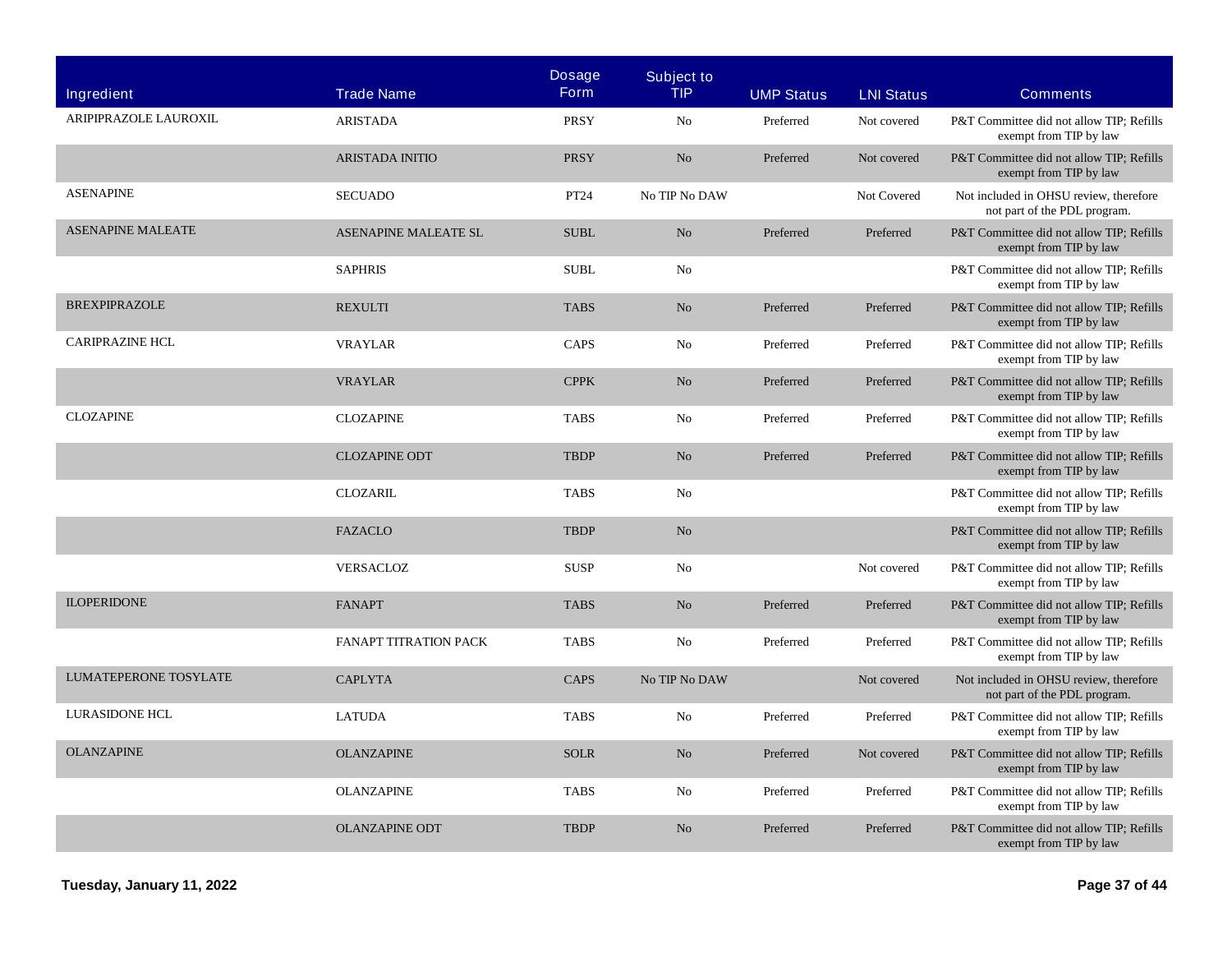| Ingredient                 | <b>Trade Name</b>             | <b>Dosage</b><br><b>Form</b> | <b>Subject to</b><br>TIP. | <b>UMP Status</b> | <b>LNI Status</b> | <b>Comments</b>                                                    |
|----------------------------|-------------------------------|------------------------------|---------------------------|-------------------|-------------------|--------------------------------------------------------------------|
| <b>OLANZAPINE</b>          | <b>ZYPREXA</b>                | <b>SOLR</b>                  | No                        |                   | Not covered       | P&T Committee did not allow TIP; Refills<br>exempt from TIP by law |
|                            | <b>ZYPREXA</b>                | <b>TABS</b>                  | $\rm No$                  |                   |                   | P&T Committee did not allow TIP; Refills<br>exempt from TIP by law |
|                            | ZYPREXA ZYDIS                 | <b>TBDP</b>                  | No                        |                   |                   | P&T Committee did not allow TIP; Refills<br>exempt from TIP by law |
| <b>OLANZAPINE PAMOATE</b>  | ZYPREXA RELPREVV              | <b>SUSR</b>                  | No                        | Preferred         | Not covered       | P&T Committee did not allow TIP; Refills<br>exempt from TIP by law |
| <b>PALIPERIDONE</b>        | <b>INVEGA</b>                 | <b>TB24</b>                  | No                        |                   |                   | P&T Committee did not allow TIP; Refills<br>exempt from TIP by law |
|                            | PALIPERIDONE ER               | <b>TB24</b>                  | No                        | Preferred         | Preferred         | P&T Committee did not allow TIP; Refills<br>exempt from TIP by law |
| PALIPERIDONE PALMITATE     | <b>INVEGA HAFYERA</b>         | <b>SUSY</b>                  | No                        |                   | Not covered       | P&T Committee did not allow TIP; Refills<br>exempt from TIP by law |
|                            | <b>INVEGA SUSTENNA</b>        | <b>SUSP</b>                  | No                        | Preferred         | Not covered       | P&T Committee did not allow TIP; Refills<br>exempt from TIP by law |
|                            | <b>INVEGA SUSTENNA</b>        | <b>SUSY</b>                  | No                        | Preferred         | Not covered       | P&T Committee did not allow TIP; Refills<br>exempt from TIP by law |
|                            | <b>INVEGA TRINZA</b>          | <b>SUSP</b>                  | $\rm No$                  | Preferred         | Not covered       | P&T Committee did not allow TIP; Refills<br>exempt from TIP by law |
|                            | <b>INVEGA TRINZA</b>          | <b>SUSY</b>                  | No                        | Preferred         | Not covered       | P&T Committee did not allow TIP; Refills<br>exempt from TIP by law |
| <b>QUETIAPINE FUMARATE</b> | <b>OUETIAPINE FUMARATE</b>    | <b>TABS</b>                  | No                        | Preferred         | Preferred         | P&T Committee did not allow TIP; Refills<br>exempt from TIP by law |
|                            | <b>OUETIAPINE FUMARATE ER</b> | <b>TB24</b>                  | No                        | Preferred         | Preferred         | P&T Committee did not allow TIP; Refills<br>exempt from TIP by law |
|                            | <b>SEROOUEL</b>               | <b>TABS</b>                  | No                        |                   |                   | P&T Committee did not allow TIP; Refills<br>exempt from TIP by law |
|                            | <b>SEROQUEL XR</b>            | <b>TB24</b>                  | No                        |                   |                   | P&T Committee did not allow TIP; Refills<br>exempt from TIP by law |
| <b>RISPERIDONE</b>         | <b>PERSERIS</b>               | <b>PRSY</b>                  | No                        |                   |                   | P&T Committee did not allow TIP; Refills<br>exempt from TIP by law |
|                            | <b>RISPERDAL</b>              | <b>SOLN</b>                  | No                        |                   |                   | P&T Committee did not allow TIP; Refills<br>exempt from TIP by law |
|                            | <b>RISPERDAL</b>              | <b>TABS</b>                  | No                        |                   |                   | P&T Committee did not allow TIP; Refills<br>exempt from TIP by law |
|                            | <b>RISPERDAL M-TAB</b>        | <b>TBDP</b>                  | N <sub>o</sub>            |                   |                   | P&T Committee did not allow TIP; Refills<br>exempt from TIP by law |
|                            | <b>RISPERIDONE</b>            | <b>SOLN</b>                  | N <sub>o</sub>            | Preferred         | Preferred         | P&T Committee did not allow TIP; Refills<br>exempt from TIP by law |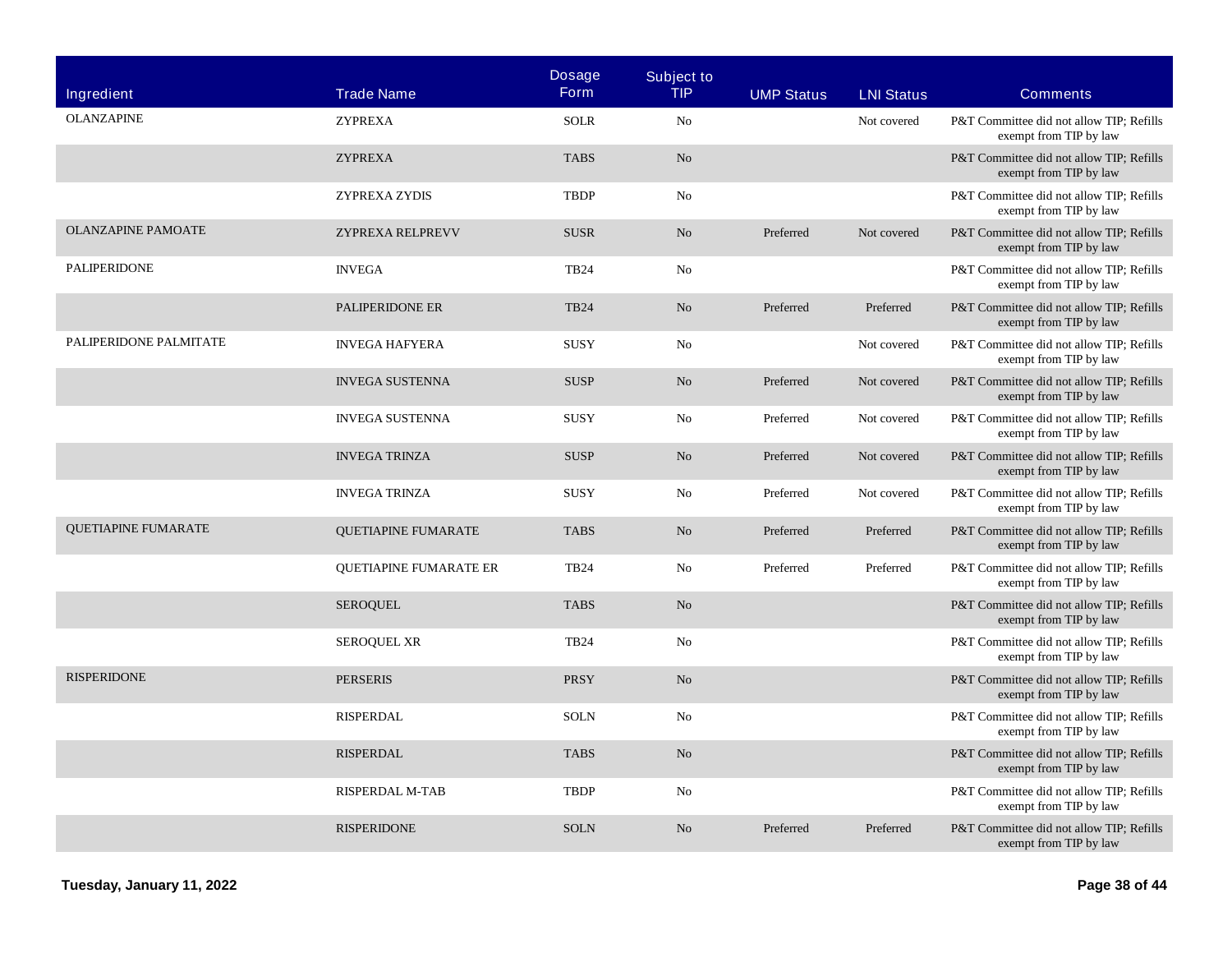| Ingredient                      | <b>Trade Name</b>             | <b>Dosage</b><br><b>Form</b> | <b>Subject to</b><br><b>TIP</b> | <b>UMP Status</b> | <b>LNI Status</b> | <b>Comments</b>                                                        |
|---------------------------------|-------------------------------|------------------------------|---------------------------------|-------------------|-------------------|------------------------------------------------------------------------|
| <b>RISPERIDONE</b>              | <b>RISPERIDONE</b>            | <b>TABS</b>                  | N <sub>o</sub>                  | Preferred         | Preferred         | P&T Committee did not allow TIP; Refills<br>exempt from TIP by law     |
|                                 | <b>RISPERIDONE M-TAB</b>      | <b>TBDP</b>                  | N <sub>o</sub>                  | Preferred         | Preferred         | P&T Committee did not allow TIP; Refills<br>exempt from TIP by law     |
|                                 | <b>RISPERIDONE ODT</b>        | <b>TBDP</b>                  | N <sub>o</sub>                  | Preferred         | Preferred         | P&T Committee did not allow TIP; Refills<br>exempt from TIP by law     |
| RISPERIDONE MICROSPHERES        | <b>RISPERDAL CONSTA</b>       | <b>SRER</b>                  | No                              | Preferred         | Not covered       | P&T Committee did not allow TIP                                        |
|                                 | RISPERDAL CONSTA              | <b>SUSR</b>                  | No                              | Preferred         | Not covered       | P&T Committee did not allow TIP; Refills<br>exempt from TIP by law     |
| <b>ZIPRASIDONE HCL</b>          | <b>GEODON</b>                 | CAPS                         | No                              |                   |                   | P&T Committee did not allow TIP; Refills<br>exempt from TIP by law     |
|                                 | <b>ZIPRASIDONE HCL</b>        | CAPS                         | No                              | Preferred         | Preferred         | P&T Committee did not allow TIP; Refills<br>exempt from TIP by law     |
| ZIPRASIDONE MESYLATE            | <b>GEODON</b>                 | <b>SOLR</b>                  | No                              | Preferred         | Not covered       | P&T Committee did not allow TIP; Refills<br>exempt from TIP by law     |
|                                 | ZIPRASIDONE MESYLATE          | <b>SOLR</b>                  | No                              |                   | Not covered       | P&T Committee did not allow TIP; Refills<br>exempt from TIP by law     |
| <b>Skeletal Muscle Relaxant</b> |                               |                              |                                 |                   |                   |                                                                        |
| <b>CARISOPRODOL</b>             | <b>CARISOPRODOL</b>           | <b>TABS</b>                  | No TIP No DAW                   |                   | Not covered       | P&T Committee Recommended Not<br>Covered                               |
|                                 | <b>SOMA</b>                   | <b>TABS</b>                  | No TIP No DAW                   |                   | Not covered       | P&T Committee Recommended Not<br>Covered                               |
| <b>CHLORZOXAZONE</b>            | <b>CHLORZOXAZONE</b>          | <b>TABS</b>                  |                                 |                   |                   | Archived 2016                                                          |
|                                 | <b>LORZONE</b>                | <b>TABS</b>                  |                                 |                   |                   | Archived 2016                                                          |
|                                 | PARAFON FORTE DSC             | <b>TABS</b>                  |                                 |                   |                   | Archived 2016                                                          |
| <b>CYCLOBENZAPRINE HCL</b>      | <b>AMRIX</b>                  | CP24                         | No TIP No DAW                   |                   | Not covered       | Not included in OHSU review, therefore<br>not part of the PDL program. |
|                                 | <b>CYCLOBENZAPRINE HCL</b>    | <b>TABS</b>                  |                                 | Preferred         | Preferred         | Archived 2016                                                          |
|                                 | <b>CYCLOBENZAPRINE HCL ER</b> | CP24                         |                                 |                   |                   | Archived 2016                                                          |
|                                 | <b>FEXMID</b>                 | <b>TABS</b>                  |                                 |                   |                   | Archived 2016                                                          |
| DANTROLENE SODIUM               | <b>DANTRIUM</b>               | CAPS                         |                                 |                   |                   | Archived 2016                                                          |
|                                 | DANTROLENE SODIUM             | <b>CAPS</b>                  |                                 |                   |                   | Archived 2016                                                          |
| <b>METAXALONE</b>               | <b>METAXALL</b>               | <b>TABS</b>                  |                                 |                   |                   | Archived 2016                                                          |
|                                 | <b>METAXALONE</b>             | <b>TABS</b>                  |                                 |                   |                   | Archived 2016                                                          |
|                                 | <b>SKELAXIN</b>               | <b>TABS</b>                  |                                 |                   |                   | Archived 2016                                                          |
| <b>METHOCARBAMOL</b>            | METHOCARBAMOL                 | <b>SOLN</b>                  |                                 | Preferred         | Preferred         | Archived 2016                                                          |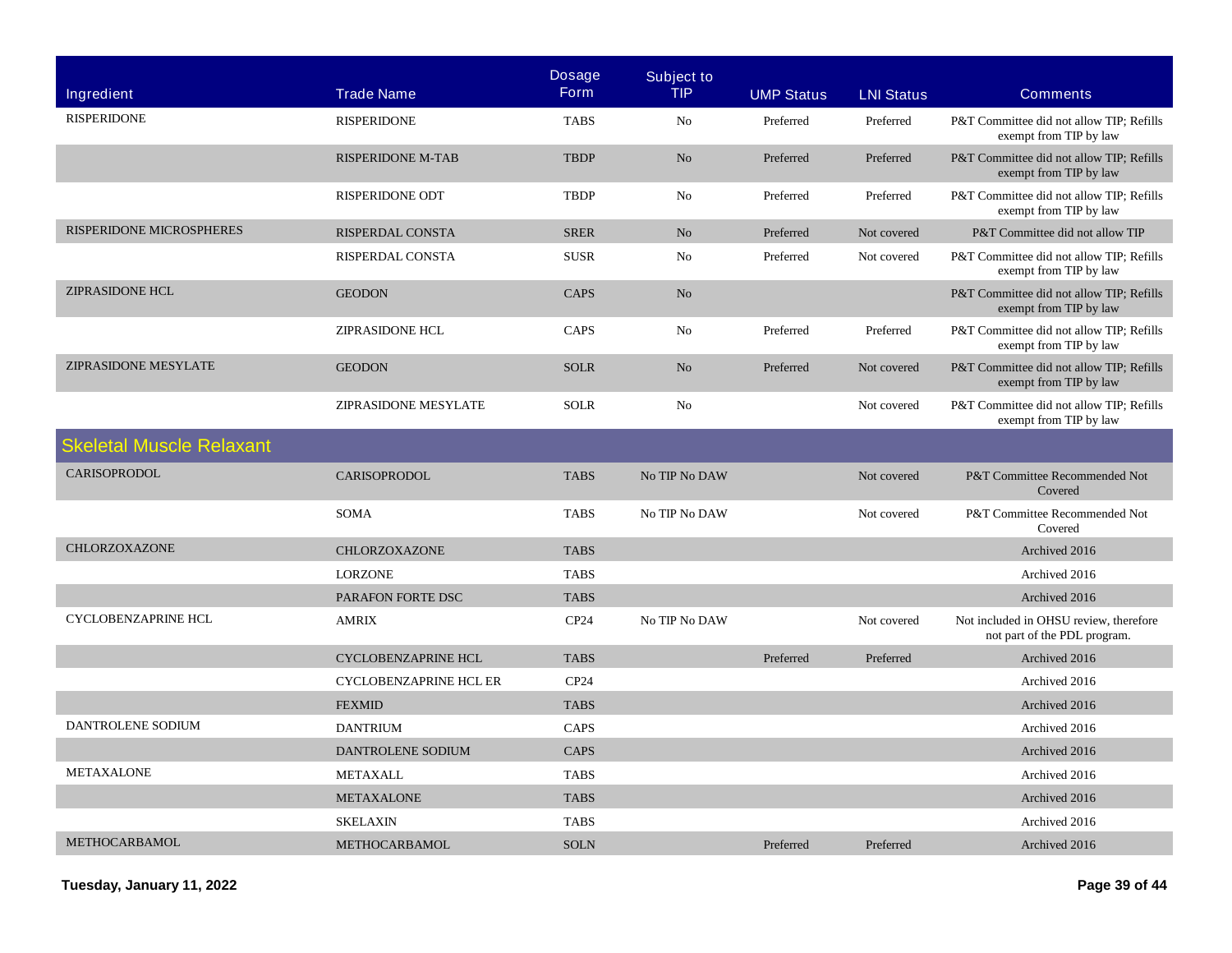|                                                  |                         | <b>Dosage</b> | <b>Subject to</b> |                   |                   |                 |
|--------------------------------------------------|-------------------------|---------------|-------------------|-------------------|-------------------|-----------------|
| <b>Ingredient</b>                                | <b>Trade Name</b>       | <b>Form</b>   | <b>TIP</b>        | <b>UMP Status</b> | <b>LNI Status</b> | <b>Comments</b> |
| METHOCARBAMOL                                    | METHOCARBAMOL           | <b>TABS</b>   |                   | Preferred         | Preferred         | Archived 2016   |
|                                                  | <b>ROBAXIN</b>          | <b>SOLN</b>   |                   |                   |                   | Archived 2016   |
|                                                  | <b>ROBAXIN</b>          | <b>TABS</b>   |                   |                   |                   | Archived 2016   |
|                                                  | ROBAXIN-750             | <b>TABS</b>   |                   |                   |                   | Archived 2016   |
| ORPHENADRINE CITRATE                             | <b>NORFLEX</b>          | <b>SOLN</b>   |                   |                   |                   | Archived 2016   |
|                                                  | ORPHENADRINE CITRATE    | <b>SOLN</b>   |                   |                   |                   | Archived 2016   |
|                                                  | ORPHENADRINE CITRATE CR | <b>TB12</b>   |                   |                   |                   | Archived 2016   |
|                                                  | ORPHENADRINE CITRATE ER | <b>TB12</b>   |                   |                   |                   | Archived 2016   |
| <b>Skeletal Muscle Relaxant - Antispasticity</b> |                         |               |                   |                   |                   |                 |
| <b>BACLOFEN</b>                                  | <b>BACLOFEN</b>         | <b>TABS</b>   |                   | Preferred         | Preferred         | Archived 2016   |
| <b>TIZANIDINE HCL</b>                            | <b>TIZANIDINE HCL</b>   | CAPS          |                   | Preferred         | Preferred         | Archived 2016   |
|                                                  | <b>TIZANIDINE HCL</b>   | <b>TABS</b>   |                   | Preferred         | Preferred         | Archived 2016   |
|                                                  | ZANAFLEX                | CAPS          |                   |                   |                   | Archived 2016   |
|                                                  | <b>ZANAFLEX</b>         | <b>TABS</b>   |                   |                   |                   | Archived 2016   |
| <b>Statin (HMG-CoA Reductase Inhibitor)</b>      |                         |               |                   |                   |                   |                 |
| ATORVASTATIN CALCIUM                             | ATORVASTATIN CALCIUM    | <b>TABS</b>   |                   | Preferred         | Not participating |                 |
|                                                  | <b>LIPITOR</b>          | <b>TABS</b>   |                   |                   | Not participating |                 |
| FLUVASTATIN SODIUM                               | <b>FLUVASTATIN</b>      | CAPS          |                   |                   | Not participating |                 |
|                                                  | FLUVASTATIN SODIUM ER   | <b>TB24</b>   |                   |                   | Not participating |                 |
|                                                  | <b>LESCOL</b>           | CAPS          |                   |                   | Not participating |                 |
|                                                  | <b>LESCOL XL</b>        | <b>TB24</b>   |                   |                   | Not participating |                 |
| <b>LOVASTATIN</b>                                | <b>ALTOPREV</b>         | <b>TB24</b>   |                   |                   | Not participating |                 |
|                                                  | <b>LOVASTATIN</b>       | <b>TABS</b>   |                   | Preferred         | Not participating |                 |
|                                                  | <b>MEVACOR</b>          | <b>TABS</b>   |                   |                   | Not participating |                 |
| PITAVASTATIN CALCIUM                             | <b>LIVALO</b>           | <b>TABS</b>   |                   |                   | Not participating |                 |
| PRAVASTATIN SODIUM                               | <b>PRAVACHOL</b>        | <b>TABS</b>   |                   |                   | Not participating |                 |
|                                                  | PRAVASTATIN SODIUM      | <b>TABS</b>   |                   | Preferred         | Not participating |                 |
| ROSUVASTATIN CALCIUM                             | <b>CRESTOR</b>          | <b>TABS</b>   |                   |                   | Not participating |                 |
|                                                  | <b>EZALLOR SPRINKLE</b> | <b>CPSP</b>   |                   |                   | Not participating |                 |
|                                                  | ROSUVASTATIN CALCIUM    | <b>TABS</b>   |                   | Preferred         | Not participating |                 |
| <b>SIMVASTATIN</b>                               | <b>FLOLIPID</b>         | <b>SUSP</b>   |                   |                   | Not participating |                 |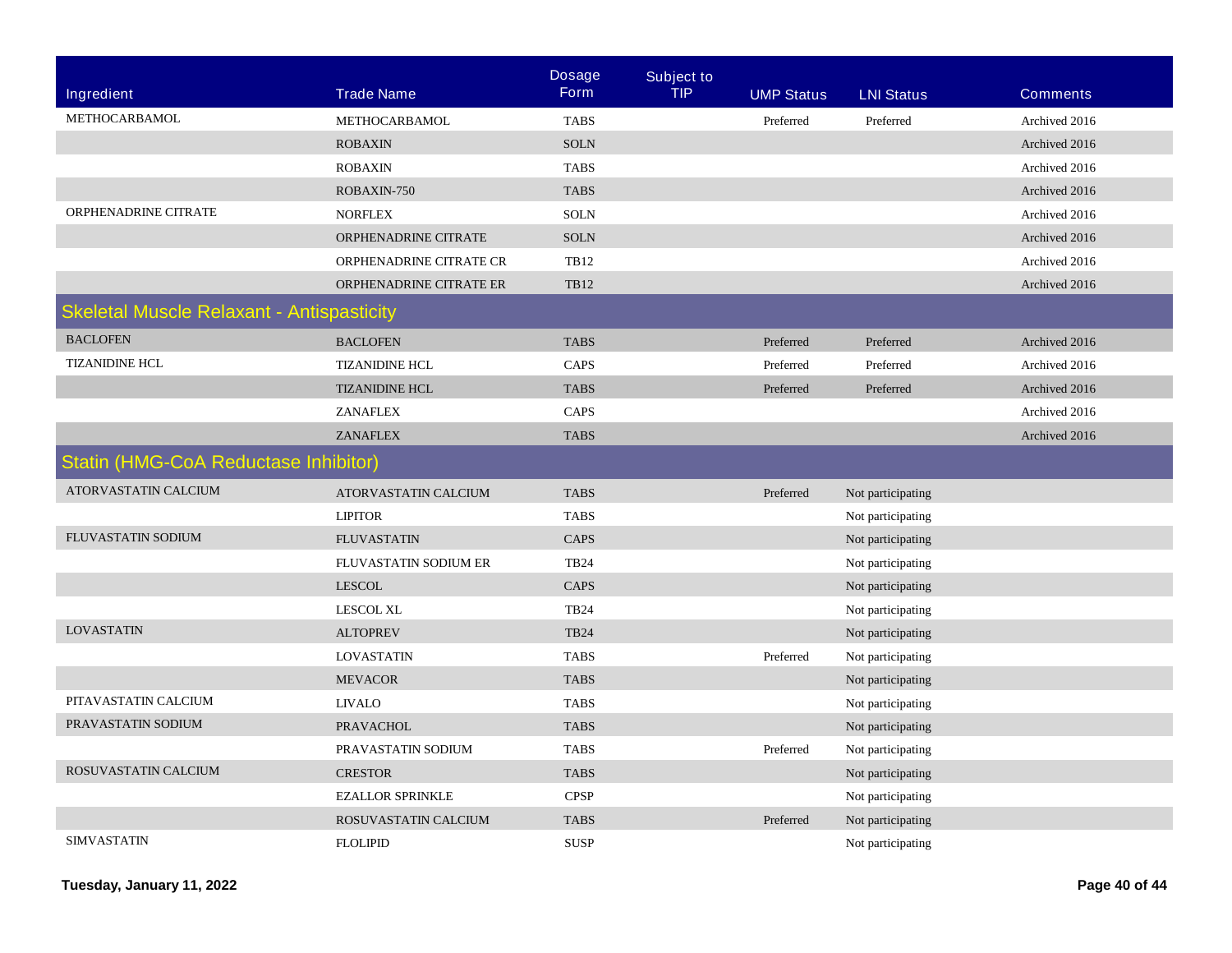|                                        |                                                        | <b>Dosage</b> | <b>Subject to</b> |                   |                   |                                 |
|----------------------------------------|--------------------------------------------------------|---------------|-------------------|-------------------|-------------------|---------------------------------|
| Ingredient                             | <b>Trade Name</b>                                      | <b>Form</b>   | <b>TIP</b>        | <b>UMP Status</b> | <b>LNI Status</b> | <b>Comments</b>                 |
| <b>SIMVASTATIN</b>                     | <b>SIMVASTATIN</b>                                     | <b>SUSP</b>   |                   |                   | Not participating |                                 |
|                                        | <b>SIMVASTATIN</b>                                     | <b>TABS</b>   |                   | Preferred         | Not participating |                                 |
|                                        | <b>ZOCOR</b>                                           | <b>TABS</b>   |                   |                   | Not participating |                                 |
| <b>Targeted Immune Modulator (TIM)</b> |                                                        |               |                   |                   |                   |                                 |
| <b>ABATACEPT</b>                       | <b>ORENCIA</b>                                         | <b>SOLN</b>   | N <sub>o</sub>    |                   | Not participating | P&T Committee did not allow TIP |
|                                        | <b>ORENCIA</b>                                         | <b>SOLR</b>   | No                |                   | Not participating | P&T Committee did not allow TIP |
|                                        | <b>ORENCIA</b>                                         | SOSY          | N <sub>o</sub>    |                   | Not participating | P&T Committee did not allow TIP |
|                                        | ORENCIA CLICKJECT                                      | SOAJ          | No                |                   | Not participating | P&T Committee did not allow TIP |
| <b>ADALIMUMAB</b>                      | <b>HUMIRA</b>                                          | <b>KIT</b>    | N <sub>o</sub>    | Preferred         | Not participating | P&T Committee did not allow TIP |
|                                        | <b>HUMIRA</b>                                          | <b>PSKT</b>   | No                | Preferred         | Not participating | P&T Committee did not allow TIP |
|                                        | HUMIRA PEDIATRIC CROHNS<br><b>DISEASE STARTER PACK</b> | <b>PSKT</b>   | N <sub>0</sub>    | Preferred         | Not participating | P&T Committee did not allow TIP |
|                                        | <b>HUMIRA PEN</b>                                      | KIT           | No                | Preferred         | Not participating | P&T Committee did not allow TIP |
|                                        | <b>HUMIRA PEN</b>                                      | <b>PNKT</b>   | N <sub>o</sub>    | Preferred         | Not participating | P&T Committee did not allow TIP |
|                                        | HUMIRA PEN-CROHNS<br><b>DISEASESTARTER</b>             | <b>KIT</b>    | No                | Preferred         | Not participating | P&T Committee did not allow TIP |
|                                        | HUMIRA PEN-CROHNS<br><b>DISEASESTARTER</b>             | <b>PNKT</b>   | No                | Preferred         | Not participating | P&T Committee did not allow TIP |
|                                        | HUMIRA PEN-PEDIATRIC UC<br><b>STARTER PACK</b>         | <b>PNKT</b>   | No                | Preferred         | Not participating | P&T Committee did not allow TIP |
|                                        | HUMIRA PEN-PSORIASIS<br><b>STARTER</b>                 | <b>KIT</b>    | No                | Preferred         | Not participating | P&T Committee did not allow TIP |
|                                        | HUMIRA PEN-PSORIASIS<br><b>STARTER</b>                 | <b>PNKT</b>   | No                | Preferred         | Not participating | P&T Committee did not allow TIP |
| <b>ANAKINRA</b>                        | <b>KINERET</b>                                         | <b>SOLN</b>   | No                |                   | Not participating | P&T Committee did not allow TIP |
|                                        | <b>KINERET</b>                                         | SOSY          | No                |                   | Not participating | P&T Committee did not allow TIP |
| <b>APREMILAST</b>                      | <b>OTEZLA</b>                                          | <b>TABS</b>   | N <sub>o</sub>    | Preferred         | Not participating | P&T Committee did not allow TIP |
|                                        | <b>OTEZLA</b>                                          | <b>TBPK</b>   | No                | Preferred         | Not participating | P&T Committee did not allow TIP |
| <b>BARICITINIB</b>                     | <b>OLUMIANT</b>                                        | <b>TABS</b>   | N <sub>o</sub>    |                   | Not participating | P&T Committee did not allow TIP |
| <b>BRODALUMAB</b>                      | <b>SILIQ</b>                                           | SOSY          | No                |                   | Not participating | P&T Committee did not allow TIP |
| <b>CANAKINUMAB</b>                     | <b>ILARIS</b>                                          | <b>SOLN</b>   | No                |                   | Not participating | P&T Committee did not allow TIP |
|                                        | <b>ILARIS</b>                                          | <b>SOLR</b>   | No                |                   | Not participating | P&T Committee did not allow TIP |
| <b>CERTOLIZUMAB PEGOL</b>              | <b>CIMZIA</b>                                          | <b>KIT</b>    | No                |                   | Not participating | P&T Committee did not allow TIP |
|                                        | <b>CIMZIA STARTER KIT</b>                              | <b>KIT</b>    | No                |                   | Not participating | P&T Committee did not allow TIP |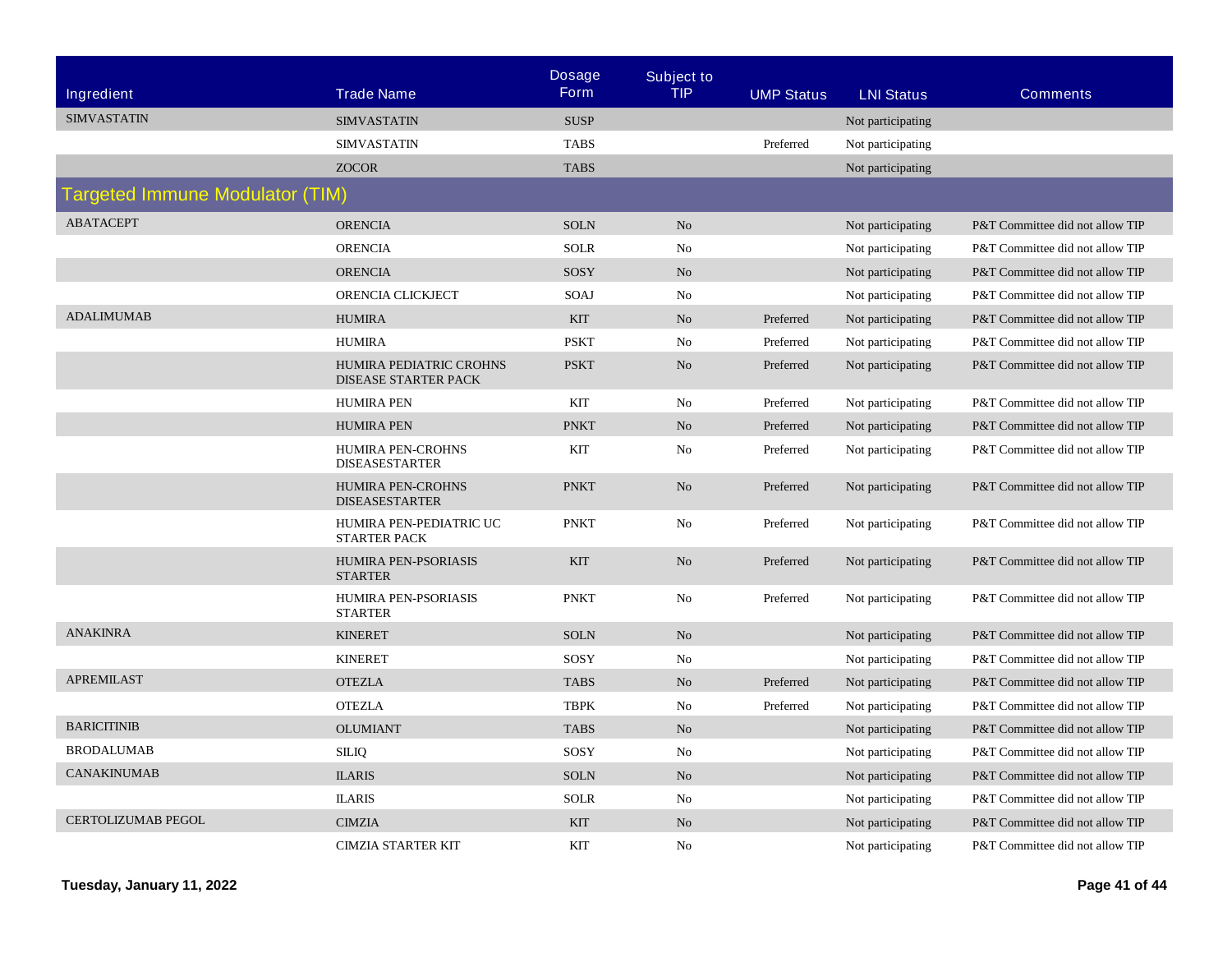| Ingredient             | <b>Trade Name</b>       | <b>Dosage</b><br><b>Form</b> | <b>Subject to</b><br>TIP | <b>UMP Status</b> | <b>LNI Status</b> | <b>Comments</b>                 |
|------------------------|-------------------------|------------------------------|--------------------------|-------------------|-------------------|---------------------------------|
| <b>ETANERCEPT</b>      | <b>ENBREL</b>           | <b>KIT</b>                   | N <sub>o</sub>           | Preferred         | Not participating | P&T Committee did not allow TIP |
|                        | <b>ENBREL</b>           | <b>SOLN</b>                  | No                       | Preferred         | Not participating | P&T Committee did not allow TIP |
|                        | <b>ENBREL</b>           | <b>SOLR</b>                  | N <sub>o</sub>           | Preferred         | Not participating | P&T Committee did not allow TIP |
|                        | <b>ENBREL</b>           | SOSY                         | No                       | Preferred         | Not participating | P&T Committee did not allow TIP |
|                        | <b>ENBREL MINI</b>      | <b>SOCT</b>                  | No                       | Preferred         | Not participating | P&T Committee did not allow TIP |
|                        | <b>ENBREL SURECLICK</b> | SOAJ                         | No                       | Preferred         | Not participating | P&T Committee did not allow TIP |
|                        | <b>ENBREL SURECLICK</b> | <b>SOLN</b>                  | No                       | Preferred         | Not participating | P&T Committee did not allow TIP |
| <b>GOLIMUMAB</b>       | <b>SIMPONI</b>          | SOAJ                         | No                       |                   | Not participating | P&T Committee did not allow TIP |
|                        | <b>SIMPONI</b>          | <b>SOLN</b>                  | N <sub>o</sub>           |                   | Not participating | P&T Committee did not allow TIP |
|                        | <b>SIMPONI</b>          | SOSY                         | No                       |                   | Not participating | P&T Committee did not allow TIP |
|                        | <b>SIMPONI ARIA</b>     | <b>SOLN</b>                  | N <sub>o</sub>           |                   | Not participating | P&T Committee did not allow TIP |
| <b>GUSELKUMAB</b>      | <b>TREMFYA</b>          | SOSY                         | No                       |                   | Not participating | P&T Committee did not allow TIP |
| <b>INFLIXIMAB</b>      | <b>REMICADE</b>         | <b>SOLR</b>                  | N <sub>o</sub>           |                   | Not participating | P&T Committee did not allow TIP |
| <b>INFLIXIMAB-ABDA</b> | <b>RENFLEXIS</b>        | <b>SOLR</b>                  | No                       |                   | Not participating | P&T Committee did not allow TIP |
| <b>INFLIXIMAB-AXXQ</b> | <b>AVSOLA</b>           | <b>SOLR</b>                  | No                       |                   | Not participating | P&T Committee did not allow TIP |
| <b>INFLIXIMAB-DYYB</b> | <b>INFLECTRA</b>        | <b>SOLR</b>                  | No                       |                   | Not participating | P&T Committee did not allow TIP |
| <b>IXEKIZUMAB</b>      | <b>TALTZ</b>            | SOAJ                         | N <sub>o</sub>           |                   | Not participating | P&T Committee did not allow TIP |
|                        | <b>TALTZ</b>            | SOSY                         | No                       |                   | Not participating | P&T Committee did not allow TIP |
| RISANKIZUMAB-RZAA      | <b>SKYRIZI</b>          | <b>SOLN</b>                  | N <sub>o</sub>           | Preferred         | Not participating | P&T Committee did not allow TIP |
| <b>RITUXIMAB</b>       | <b>RITUXAN</b>          | <b>SOLN</b>                  | No                       |                   | Not participating | P&T Committee did not allow TIP |
| RITUXIMAB-ABBS         | <b>TRUXIMA</b>          | <b>SOLN</b>                  | N <sub>o</sub>           |                   | Not participating | P&T Committee did not allow TIP |
| RITUXIMAB-ARRX         | <b>RIABNI</b>           | <b>SOLN</b>                  | No                       |                   | Not participating | P&T Committee did not allow TIP |
| RITUXIMAB-PVVR         | <b>RUXIENCE</b>         | <b>SOLN</b>                  | N <sub>o</sub>           |                   | Not participating | P&T Committee did not allow TIP |
| <b>SARILUMAB</b>       | <b>KEVZARA</b>          | SOAJ                         | N <sub>0</sub>           |                   | Not participating | P&T Committee did not allow TIP |
|                        | <b>KEVZARA</b>          | <b>SOLN</b>                  | N <sub>o</sub>           |                   | Not participating | P&T Committee did not allow TIP |
|                        | <b>KEVZARA</b>          | SOSY                         | No                       |                   | Not participating | P&T Committee did not allow TIP |
| <b>SECUKINUMAB</b>     | <b>COSENTYX</b>         | <b>SOLN</b>                  | N <sub>o</sub>           | Preferred         | Not participating | P&T Committee did not allow TIP |
|                        | <b>COSENTYX</b>         | SOSY                         | No                       | Preferred         | Not participating | P&T Committee did not allow TIP |
|                        | COSENTYX SENSOREADY PEN | <b>SOAJ</b>                  | N <sub>o</sub>           | Preferred         | Not participating | P&T Committee did not allow TIP |
| <b>TOCILIZUMAB</b>     | <b>ACTEMRA</b>          | <b>SOLN</b>                  | No                       |                   | Not participating | P&T Committee did not allow TIP |
|                        | <b>ACTEMRA</b>          | SOSY                         | N <sub>o</sub>           |                   | Not participating | P&T Committee did not allow TIP |
|                        | <b>ACTEMRA ACTPEN</b>   | SOAJ                         | No                       |                   | Not participating | P&T Committee did not allow TIP |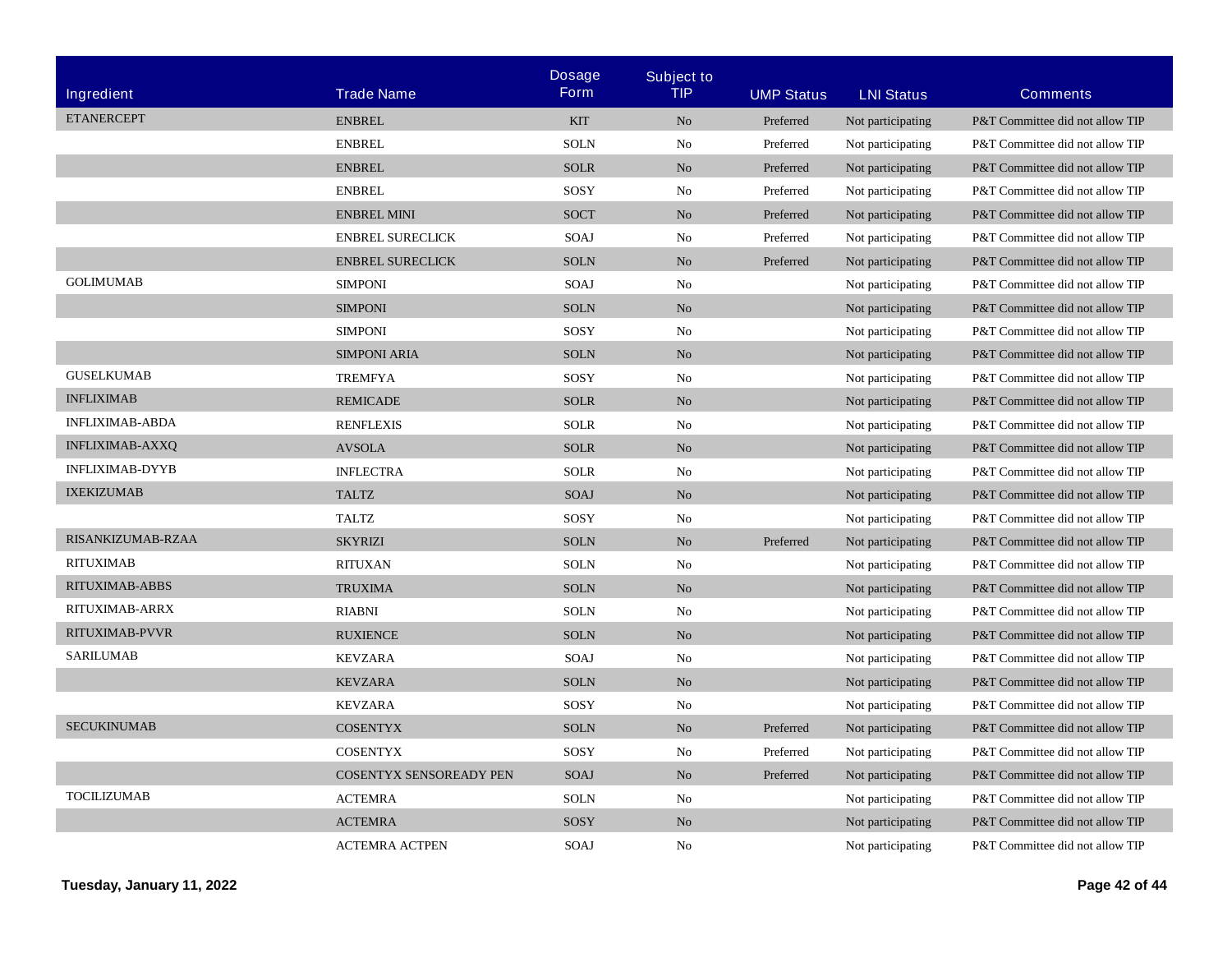| Ingredient                         | <b>Trade Name</b>              | <b>Dosage</b><br><b>Form</b> | <b>Subject to</b><br><b>TIP</b> | <b>UMP Status</b> | <b>LNI Status</b> | <b>Comments</b>                 |
|------------------------------------|--------------------------------|------------------------------|---------------------------------|-------------------|-------------------|---------------------------------|
| TOFACITINIB CITRATE                | <b>XELJANZ</b>                 | <b>SOLN</b>                  | No                              | Preferred         | Not participating | P&T Committee did not allow TIP |
|                                    | <b>XELJANZ</b>                 | <b>TABS</b>                  | No                              | Preferred         | Not participating | P&T Committee did not allow TIP |
|                                    | <b>XELJANZ XR</b>              | <b>TB24</b>                  | No                              | Preferred         | Not participating | P&T Committee did not allow TIP |
| <b>UPADACITINIB</b>                | <b>RINVOQ</b>                  | <b>TB24</b>                  | No                              | Preferred         | Not participating | P&T Committee did not allow TIP |
| <b>USTEKINUMAB</b>                 | <b>STELARA</b>                 | <b>SOLN</b>                  | N <sub>o</sub>                  | Preferred         | Not participating | P&T Committee did not allow TIP |
|                                    | <b>STELARA</b>                 | SOSY                         | N <sub>o</sub>                  | Preferred         | Not participating | P&T Committee did not allow TIP |
| <b>VEDOLIZUMAB</b>                 | <b>ENTYVIO</b>                 | <b>SOLR</b>                  | N <sub>o</sub>                  |                   | Not participating | P&T Committee did not allow TIP |
| <b>Triptan (Migraine Headache)</b> |                                |                              |                                 |                   |                   |                                 |
| <b>ALMOTRIPTAN MALATE</b>          | <b>ALMOTRIPTAN</b>             | <b>TABS</b>                  |                                 |                   | Not participating | Archived 2015                   |
|                                    | ALMOTRIPTAN MALATE             | <b>TABS</b>                  |                                 |                   | Not participating | Archived 2015                   |
|                                    | <b>AXERT</b>                   | <b>TABS</b>                  |                                 |                   | Not participating | Archived 2015                   |
| ELETRIPTAN HYDROBROMIDE            | ELETRIPTAN HYDROBROMIDE        | <b>TABS</b>                  |                                 |                   | Not participating | Archived 2015                   |
|                                    | <b>RELPAX</b>                  | <b>TABS</b>                  |                                 |                   | Not participating | Archived 2015                   |
| EPTINEZUMAB-JJMR                   | <b>VYEPTI</b>                  | <b>SOLN</b>                  |                                 |                   | Not participating | Archived 2015                   |
| FROVATRIPTAN SUCCINATE             | <b>FROVA</b>                   | <b>TABS</b>                  |                                 |                   | Not participating | Archived 2015                   |
|                                    | FROVATRIPTAN SUCCINATE         | <b>TABS</b>                  |                                 |                   | Not participating | Archived 2015                   |
| <b>NARATRIPTAN HCL</b>             | AMERGE                         | <b>TABS</b>                  |                                 |                   | Not participating | Archived 2015                   |
|                                    | <b>NARATRIPTAN HCL</b>         | <b>TABS</b>                  |                                 |                   | Not participating | Archived 2015                   |
| RIZATRIPTAN BENZOATE               | <b>MAXALT</b>                  | <b>TABS</b>                  |                                 |                   | Not participating | Archived 2015                   |
|                                    | MAXALT-MLT                     | <b>TBDP</b>                  |                                 |                   | Not participating | Archived 2015                   |
|                                    | RIZATRIPTAN BENZOATE           | <b>TABS</b>                  |                                 | Preferred         | Not participating | Archived 2015                   |
|                                    | RIZATRIPTAN BENZOATE           | <b>TBDP</b>                  |                                 | Preferred         | Not participating | Archived 2015                   |
|                                    | RIZATRIPTAN BENZOATE ODT       | <b>TBDP</b>                  |                                 | Preferred         | Not participating | Archived 2015                   |
| <b>SUMATRIPTAN</b>                 | <b>IMITREX</b>                 | <b>SOLN</b>                  |                                 |                   | Not participating | Archived 2015                   |
|                                    | <b>SUMATRIPTAN</b>             | <b>SOLN</b>                  |                                 | Preferred         | Not participating | Archived 2015                   |
|                                    | <b>TOSYMRA</b>                 | <b>SOLN</b>                  |                                 |                   | Not participating | Archived 2015                   |
| <b>SUMATRIPTAN SUCCINATE</b>       | <b>ALSUMA</b>                  | SOAJ                         |                                 |                   | Not participating | Archived 2015                   |
|                                    | <b>ALSUMA</b>                  | <b>SOLN</b>                  |                                 |                   | Not participating | Archived 2015                   |
|                                    | <b>IMITREX</b>                 | <b>SOLN</b>                  |                                 |                   | Not participating | Archived 2015                   |
|                                    | <b>IMITREX</b>                 | <b>TABS</b>                  |                                 |                   | Not participating | Archived 2015                   |
|                                    | <b>IMITREX STATDOSE REFILL</b> | <b>SOCT</b>                  |                                 |                   | Not participating | Archived 2015                   |